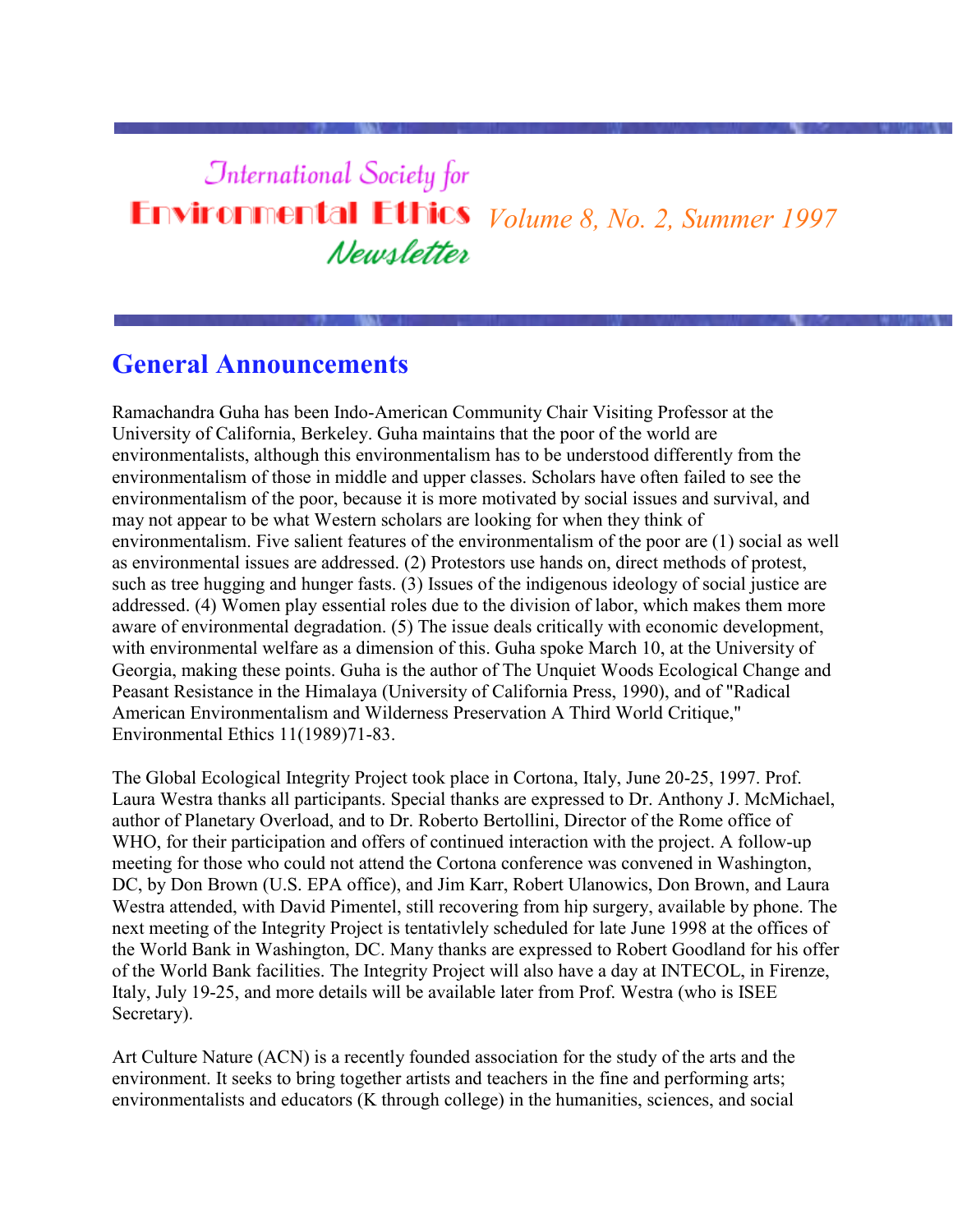sciences; and philosophers (!) interested in the connections between the arts and environmental studies. There is a newsletter, Watersheds, an annual conference, an email network, and a Website. Annual membership is \$10.00. Contact: Jeanne Whitney, Secretary, ACN, Department of History, Salisbury State University, 1101 Camden Ave., Salisbury, MD 21801-6860; jxwhitney@ssu.edu.

The Amur River Program of the Socio-Ecological Union has won a distinguished service award from the Society for Conservation Biology. The Amur River Program works to safeguard the highly diverse and increasingly threatened biota of the Amur River basin of eastern Russia and northeast China. The Amur is the eighth longest river in the world, and the longest without a dam on its main stem. Eastern steppes, boreal forest, and East Asian broad-leaf forests mix within the basin, forming one of the world's most unusual and best preserved wildlands, harboring many Red List species, such as the Amur tiger and red-crowned crane. For decades, political tensions restricted intensive development in the region, and allowed the indigenous Udyge and Nanai peoples to maintain their lands and lifestyles. On-going political changes, economic pressures, and river development plans now threaten this resource-rich area. Since 1991, the Russian Socio-Ecological Union, in partnership with other national and international organizations, has been developing the Amur Program to combine sustainable economic development with the conservation of biodiversity. Its activities have included the establishment of core protected areas; protection of rare species; development of sustainable agriculture and other environmentally sound land use practices; participation in regional planning efforts; targeted environmental education programs; support for inventory and research in the region; encouragement of cooperation on conservation issues among Russia, China, Mongolia, and other countries of East Asia; support for the creation of new local NGOs; and liaison between international and local conservation groups. These activities have been carried out under extremely difficult political and economic circumstances, and the future of the region remains uncertain. The Amur Program has, however, brought a measure of hope and attention to the region, and to those working to conserve it.

The American Birding Association's Code of Birding Ethics is a statement intended to guide the personal behavior of those watching and interacting with birds. Copies of the Code of Birding Ethics can be obtained from the ABA at PO Box 6599, Colorado Springs, CO 80934-6599, (800) 850-2473 or (719)578-1614, Fax: (800) 247-3329 or (719)578-1480, e-mail: member@aba.org

The first issue of a new journal, Worldviews: Environment, Culture, Religion, is now available. Contents of Vol.1, No.1:

--Tucker, Mary Evelyn, "The Emerging Alliance of Ecology and Religion"

--Dwivedi, O.P., "Vedic Heritage for Environmental Stewardship"

--Szerzynski, Bronislaw, "The Varieties of Ecological Piety"

--Witoszek, Nina, "Arne Naess and the Norwegian Nature Tradition"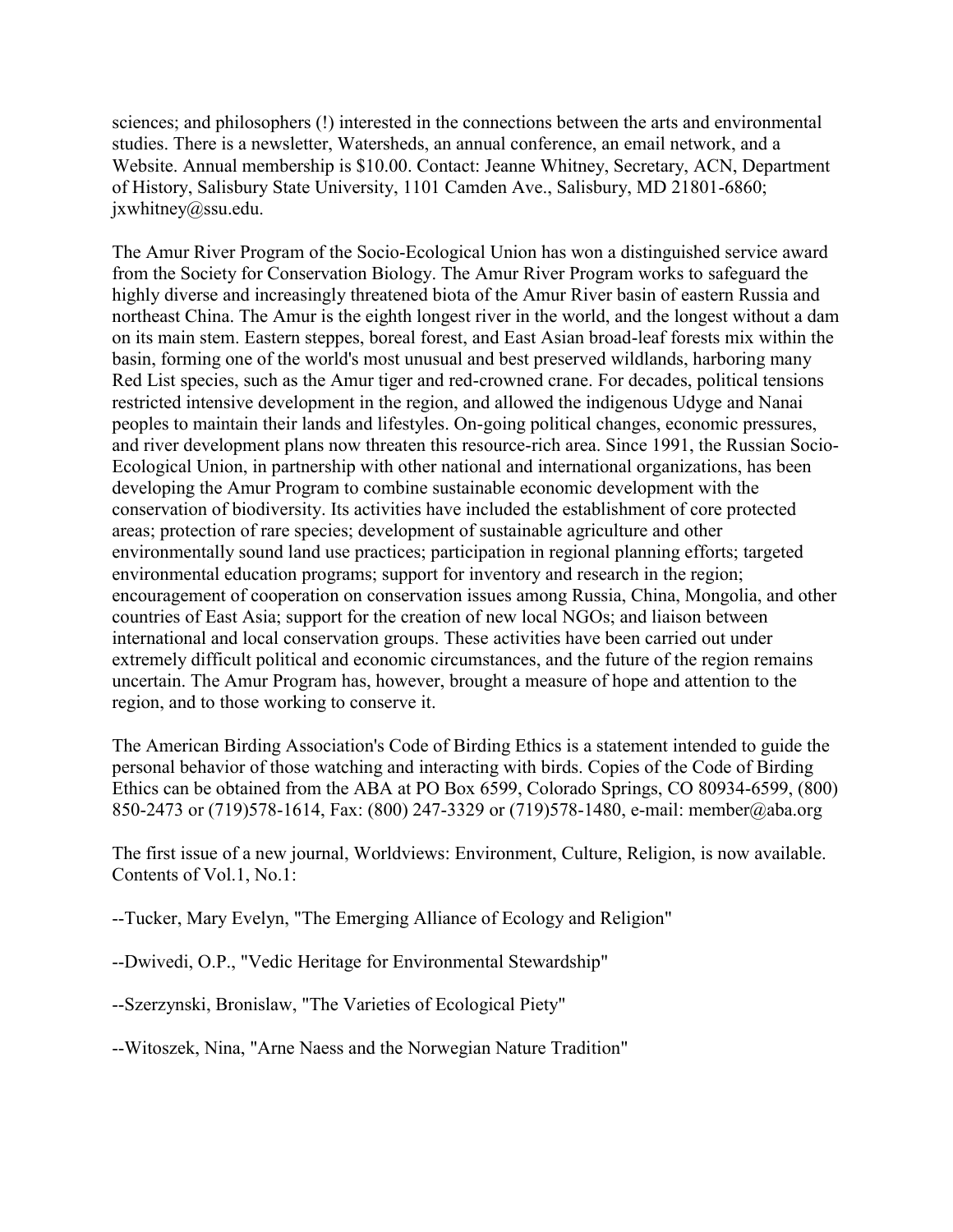Further details from the Editor, Clare Palmer, University of Greenwich, or from the publishers: White Horse Press, 10 High Street, Knapwell, Cambridge CB3 8NR, UK. tel/fax 01954 267527, or 1 Strond, Isle of Harris HS5 3UD, UK. tel/fax 01859 520204. Or visit the White Horse Press website:

www.erica.demon.co.uk

The Journal of Social Issues had a special issue on "Psychology and the Promotion of a Sustainable Future," edited by Doug McKenzie-Mohr and Stuart Oskamp, Vol. 51, no. 4 (Winter 1995). Twelve articles, including the 1994 Society address by Stuart Oskamp, "Apply Social Psychology to Avoid Ecological Disaster." Included is an article by John B. Cobb, Jr., "Toward a Just and Sustainable Economic Order." Available from Plenum Press (New York, London).

Animal Conservation: A Journal of Ecology, Evolution, and Genetics, a new journal, calls for papers. The journal is published for the Zoological Society of London. There are several editors: in the U.K.: Dr. Michael W. Bruford, Institute of Zoology, Zoological Society of London, London NW1 4RY, UK., In the U.S.: Dr. John L. Gittleman, Department of Ecology and Evolutionary Biology, University of Tennessee, Knoxville, TN 37996.

Liberty Tree Alliance is an alliance of websites with environmental concerns. The address:

http://www.libertytree.org/

There are more than sixty contributors, with links to these sites. For example: media watch, capitol hill, op-ed features (Bill McKibben is current), population, climate change, forests, biodiversity, sustainable agriculture, growing coffee, campus activities, and more.

The Animal Rights Resource Site is at:

http://envirolink.org/arrs/index.html

This site provides information for those exploring issues involved in animal rights as well as vegetarianism and veganism. Vivisection, animal research, genetic engineering, animal liberation, and more. With links to many other sites.

The World Bank website is:

http://www.worldbank.org/

The site is huge, and contains lots of useful information, but only if you can find it. Those familiar with the bank, its workings, and vocabulary can use the site more effectively.

The Greenpeace Biodiversity Campaign website is:

http:www.greenpeace.org/~comms/cbio/forests.html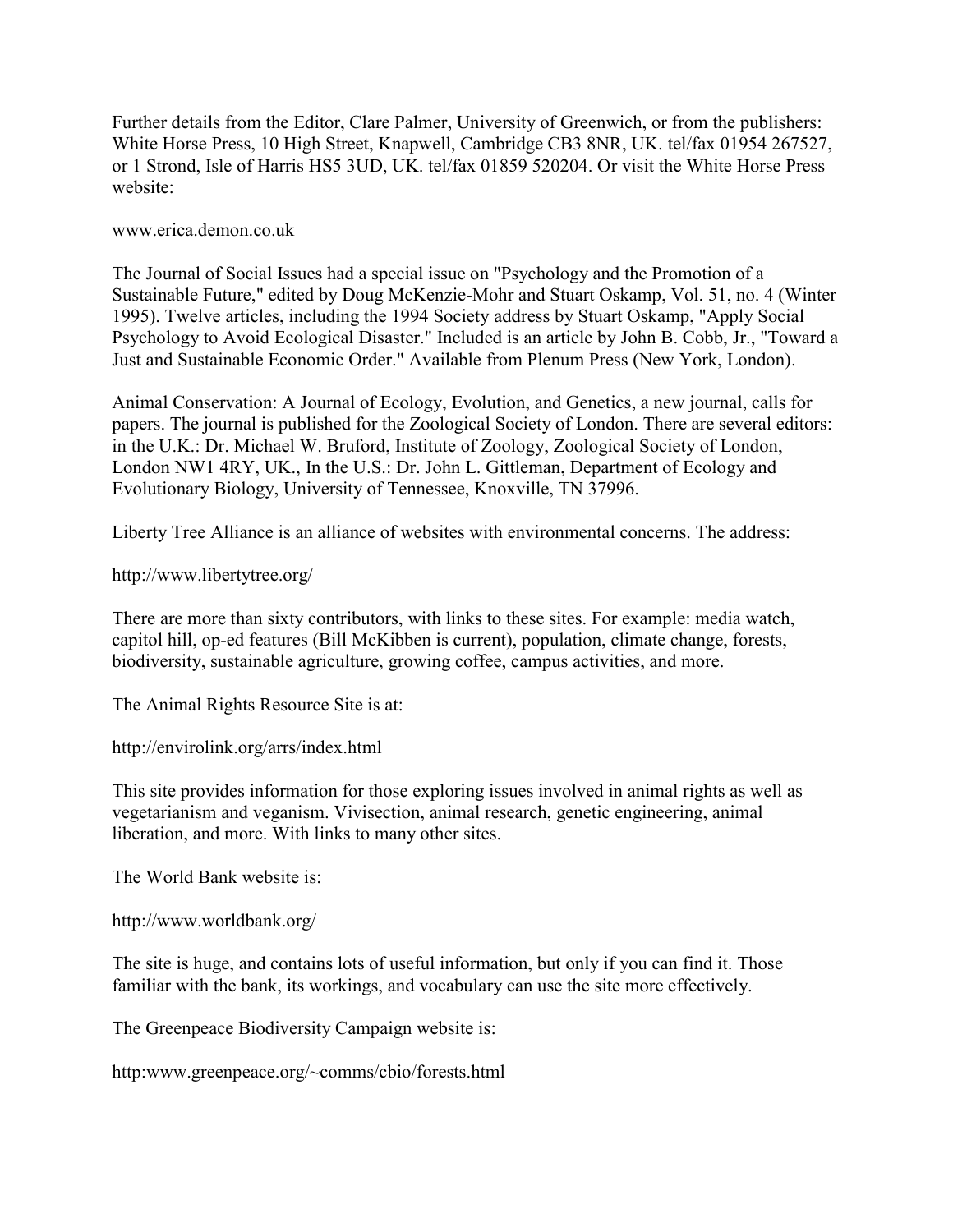There is news from Greenpeace forest campaigns. Another site with links to forest campaign groups is:

http://www.igc.org/igc/issues/forests/

The Internet's first environmental broadcast network has launched "RAINBOW HALL"--the first Virtual Reality nature art gallery on their ECOVISION Website at:

http://www.geocities.com/BourbonStreet/4408/eco2.htm.

ECOVISION's "VISION QUEST" area has a KIDS button which invites kids of all ages to submit suggestions on what they can do to help earth's environment. ECOVISION was designed as a fully integrated educational broadcast network targeted toward "netizens" of all ages, but particularly youngsters in urban areas who don't get out of the city much. ECOVISION features environmental programs, news, minute by minute worldwide environmental updates on important ecology and environmental issues, as well as music and video programming designed to attract viewers who have the betterment of Earth's environment at heart. ECOVISION, c/o SAVE OUR WETLANDS, INC., P.O. Box 750478, New Orleans, Louisiana 70175. Phone: (504) 524-1271. Contact ECOVISION Webmaster Bob Vernon at (510) 754-8833.

Ethics, Place and Environment: A Journal of Geographical Ethics is a peer-reviewed forum for scholarly research on all aspects of geographical and environmental ethics. Each issue includes mainline papers (research articles), short contributions (e.g., commentaries, reports, etc.), and reviews. A U. S. contact is William S. Lynn, Review Editor, Department of Geography, University of Minnesota, 414 Social Science, Minneapolis, MN 55455. 612/625-6080 (office); 624-1044 (fax); Email: lynn0003@tc.umn.edu; http://www.geog.umn.edu/geo-ethics. The editor is Tim Unwin, Geography, Royal Holloway, University of London, Egham, Surrey, England TW20 0EX, +44(0)1784 44364, +44(0)1784 477260 (fax), t.unwin@vms.rhbnc.ac.uk. Another contact is Jim Proctor, Geography, University of California, Santa Barbara, California, 93106, USA, 805/893-8741, 805/893-3146 (fax), Email: jproctor@geog.ucsb.edu.

M.A. in Earth Literacy Accredited. Saint Mary-of-the-WoodsCollege, Indiana, announces the accreditation of its M.A. in Earth Literacy. Earth Literacy at SMWC fosters the capacity to understand the natural world in order to ensure sustainability of the planet as a habitat for life. A body of knowledge which impacts one's world view and way of life, Earth Literacy is interdisciplinary, drawing upon learnings from the natural and social sciences, philosophy, spirituality, the arts and humanities. The Program is for women and men who care about and advocate for planetary concerns. It is designed for persons who are, or plan to be, engaged in developing a sustainable and just earth community through works such as environmental agencies, earth ministries, agricultural work, or education. The 36 credit Program includes 24 credits of course work and 12 credits of internships and projects. Its flexible format is for those whose work or family responsibilities prevent full-time study. Interdisciplinary core courses ground learners in the multifaceted area of Earth Literacy. Each core course is anchored in a 5 day on-campus residency which promotes community building and collaborative learning. Preparative and follow-up work which surround these residencies allow course work to be completed at home with assistance from faculty advisors. Practica, electives and an integrating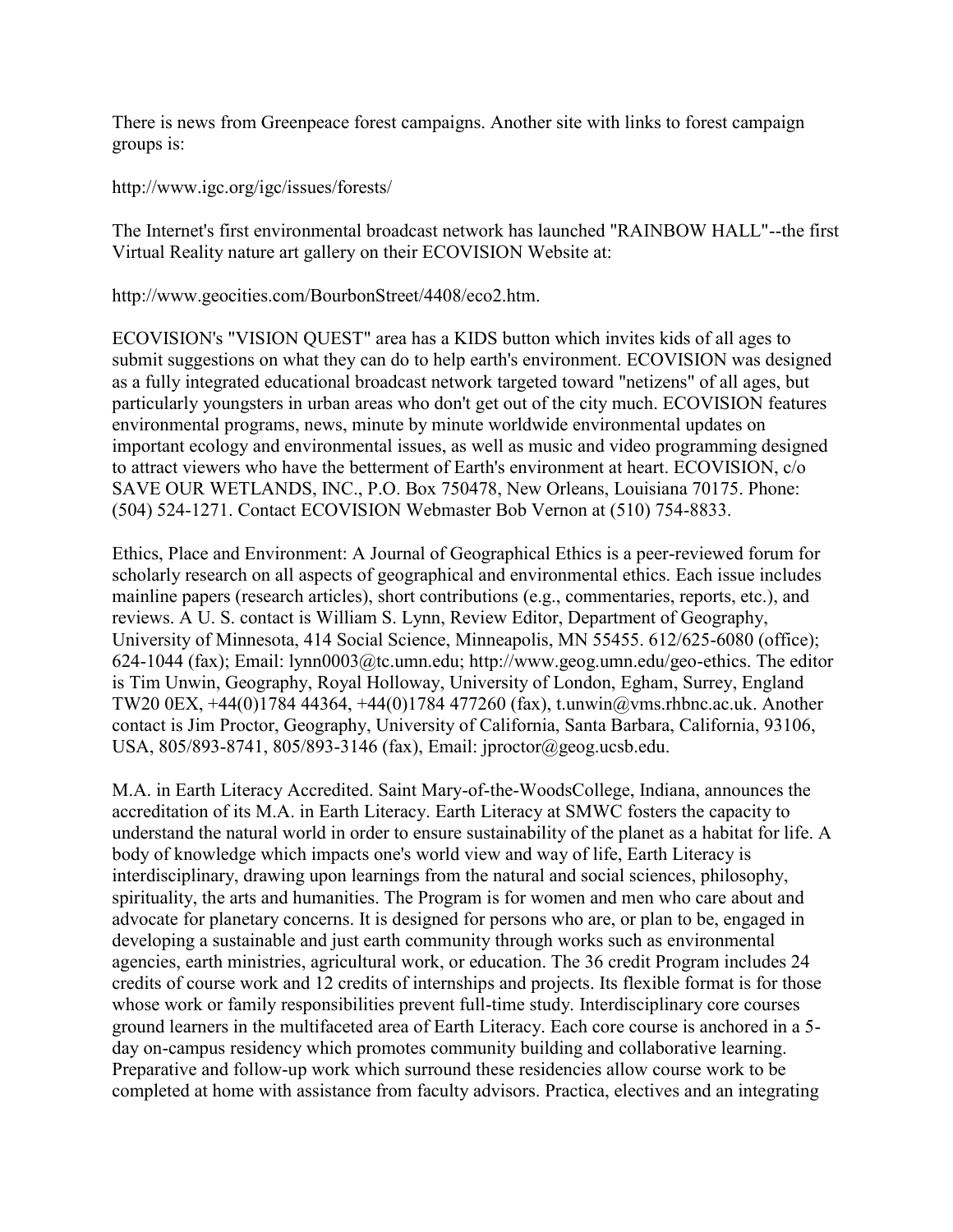project provide an opportunity to focus on the specific content and skills desired by an individual. For more information, contact Mary Lou Dolan CSJ, Earth Literacy Office, Saint Mary-of-the-Woods College, Saint Mary-of-the-Woods, IN 47876; Tel: 812-535-5160; mldolan@woods.smwc.edu

Popular Textbook in Second Edition. The second edition of The Environmental Ethics and Policy Book (Wadsworth) will be available in August. Editors Don VanDeVeer and Christine Pierce (North Carolina State, Raleigh) have incorporated numerous suggestions from instructors using the book. The revision is significant. There are 29 new readings and new sections on Fututre Generations, Sustainability, and Corporate Responsibility. New "Sidelights" include: Obstacles to Reasoned Discussion, On Mt. Mitchell, Overpopulation or Over Conscumption, Let's Transform the Military, A Resistance Movement of One's Own. Also new are an internet environmental resources section, glossary, and a geological timechart. This edition is in paperback and hopefully not as expensive as other Wadsworth titles. Contact Wadsworth for an instructor's exam copy at 1-800-423-0563.

Robin Attfield (University of Wales, Cardiff, UK) visited Prague from May 21-24, 1997, at the invitation of Dr. Oleg Susa. Attfield addressed the Institute of Philosophy of the Academy of Sciences of the Czech Republic on Christian Attitudes to Nature. Several of those present requested bibliographical information about this subject, on which little has been done in that country. A version of the same address was also presented to the Prague Unitarians. Dr. Susa welcomes contacts with foreign scholars with expertise in the social philosophy of evironmentalism. His address is: Institute of Philosophy, Academy of Sciences of the Czech Republic, Jilska 1, 11000, Praha 1, Czech Republic.

# **CONFERENCES AND CALLS FOR PAPERS**

20th WORLD CONGRESS OF PHILOSOPHY, Boston, August 10-16, 1998:

Holmes Rolston is organizing the ISEE session or sessions at the World Congress of Philosophy in Boston, August 10-16, 1998. Send paper or panel proposals to him as soon as possible. Department of Philosophy, Colorado State University, Fort Collins, CO 80526. There is also an official Congress section, Philosophy and the Environment, and this section is co-chaired by Robin Attfield and Peter Kemp. One section there has, as invited speakers, Robin Attfield, Holmes Rolston, and John Passmore. International papers are especially encouraged for the ISEE sessions. There is a Congress website at http://web.bu.edu/WCP/ in four languages.

The general theme for the Congress is: Paideia: Philosophy Educating Humanity.

Individuals may participate by submitting papers for sections (over 40 sections, on various philosophical topics), proposing round tables, and/or holding poster sessions. Criteria for papers: ten pages (3,000 words), 3 copies doublespaced with 1.5 cm margins, twenty-line abstract, due by September 1st, 1997. Papers should indicate the section to which they are submitted.

Blocks of rooms are reserved at the Marriott Hotel and Westin Hotel, which are in Copley Square, Boston. Room prices are from US \$149 single, to \$183 quadruple. Registration is \$175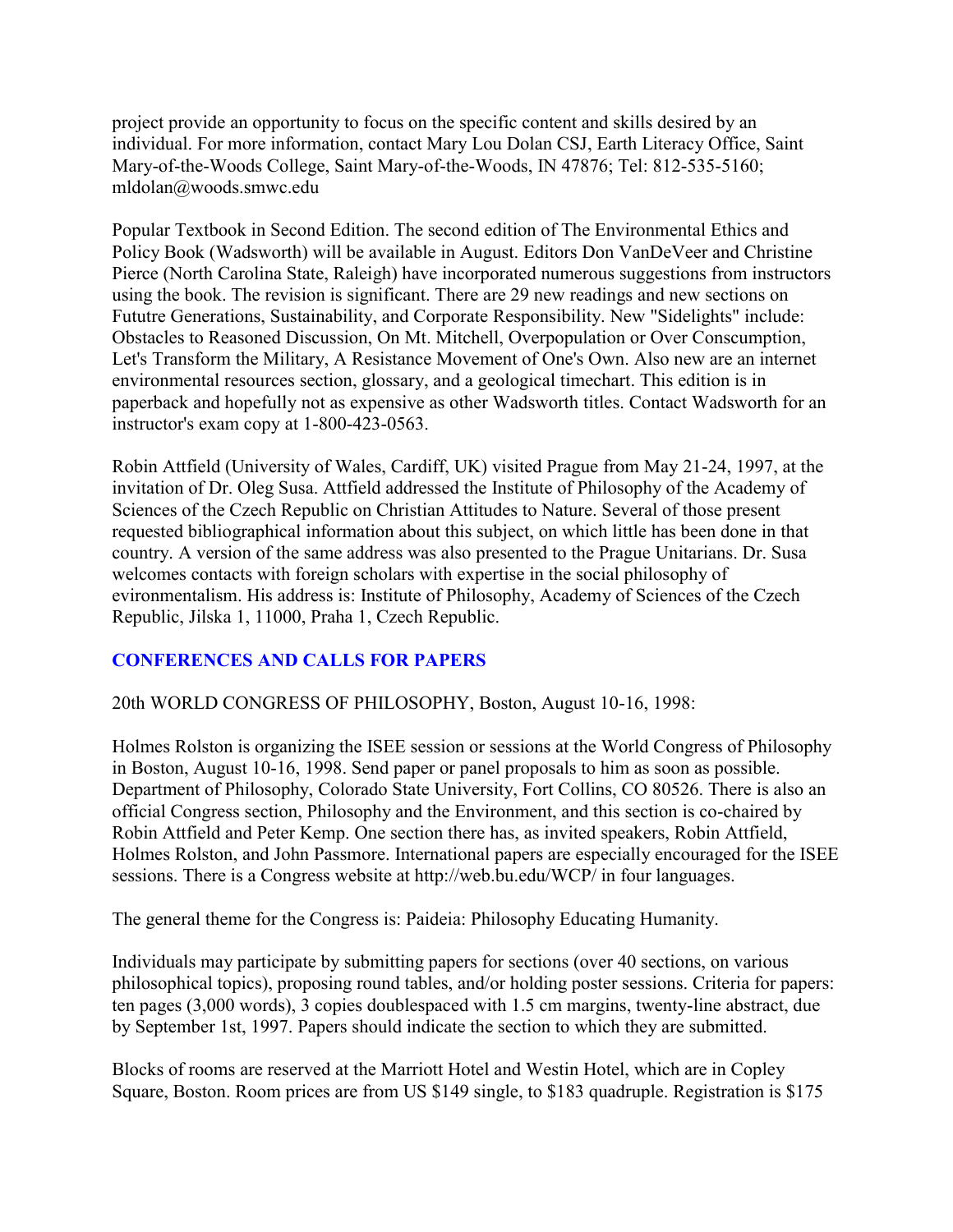before 1 Jan 1998; \$200 thereafter. Contact: American Organizing Committee, 745 Commonwealth Ave., Boston, Massachusetts 02215 USA; Tel: 01-617-353-3904; Fax: 01-617- 353-5441; Email: paideia@bu.edu

My Voice is an online interactive journal on the World Wide Web. The journal will have 3 round table sessions at World Congress. Proposals are requested, including proposals from students. The journal will award up to three persons with paid registration to the Congress and three days of lodging. Details at website: http://www.society-of-toe.org

Call for Papers: American Philosophical Association, ISEE Group Sessions. The annual deadlines for paper submissions for the ISEE sessions regularly held at the three divisional meetings of the American Philosophical Association are:

-Eastern Division: February 1st

-Central Division: September 1st

-Pacific Division: September 1st

For specific dates and locations, see "Events" (below).

--Submit Eastern Division proposals to Prof. Kristin Shrader-Frechette, Department of Philosophy, University of South Florida, 4202 East Fowler Avenue, CPR 259, Tampa Florida 33620 USA; Tel: 813-974-5224 (Office), 813-974-2447 (Dept); Fax: 813-974-5914. For the December 1999 meeting: Two sessions are being planned: recent important books on environmental ethics, and submitted papers. Please send proposals and papers as soon as possible.

--Submit Central Division proposals to Prof. Laura Westra, ISEE Secretary, Department of Philosophy, University of Windsor, Windsor Ontario N9B 3P4 CANADA; Email: westra@uwindsor.ca

--Submit Pacific Division proposals to Prof. James Heffernan, Department of Philosophy, University of the Pacific, Stockton California 95204 USA; Email: Jheff@aol.com

The journal Ethics and the Environment is soliciting contributions for a forthcoming special issue on "Sustainable Development and the Environment." Clark Wolf will be the guest editor. Papers are welcome on issues that can begin to bridge the gap between work on human/economic development and the companion field of environmental ethics. Possible topics might include con cepts of sustainability, economic environmental protection, ecofeminism and human development, population growth and environmental protection, resource scarcity and environmental degradation, sustainability and intergenerational justice, environmental racism, international agreements and environmental protection, environmental protection and the plight of indigenous peoples, and human rights and the environment. Please send papers to Dr. Clark Wolf, Guest Editor, Ethics and the Environment Special Issue, Department of Philosophy, University of Georgia, Athens, GA 30602-1627. Email inquiries to: mfreer@uga.cc.uga.edu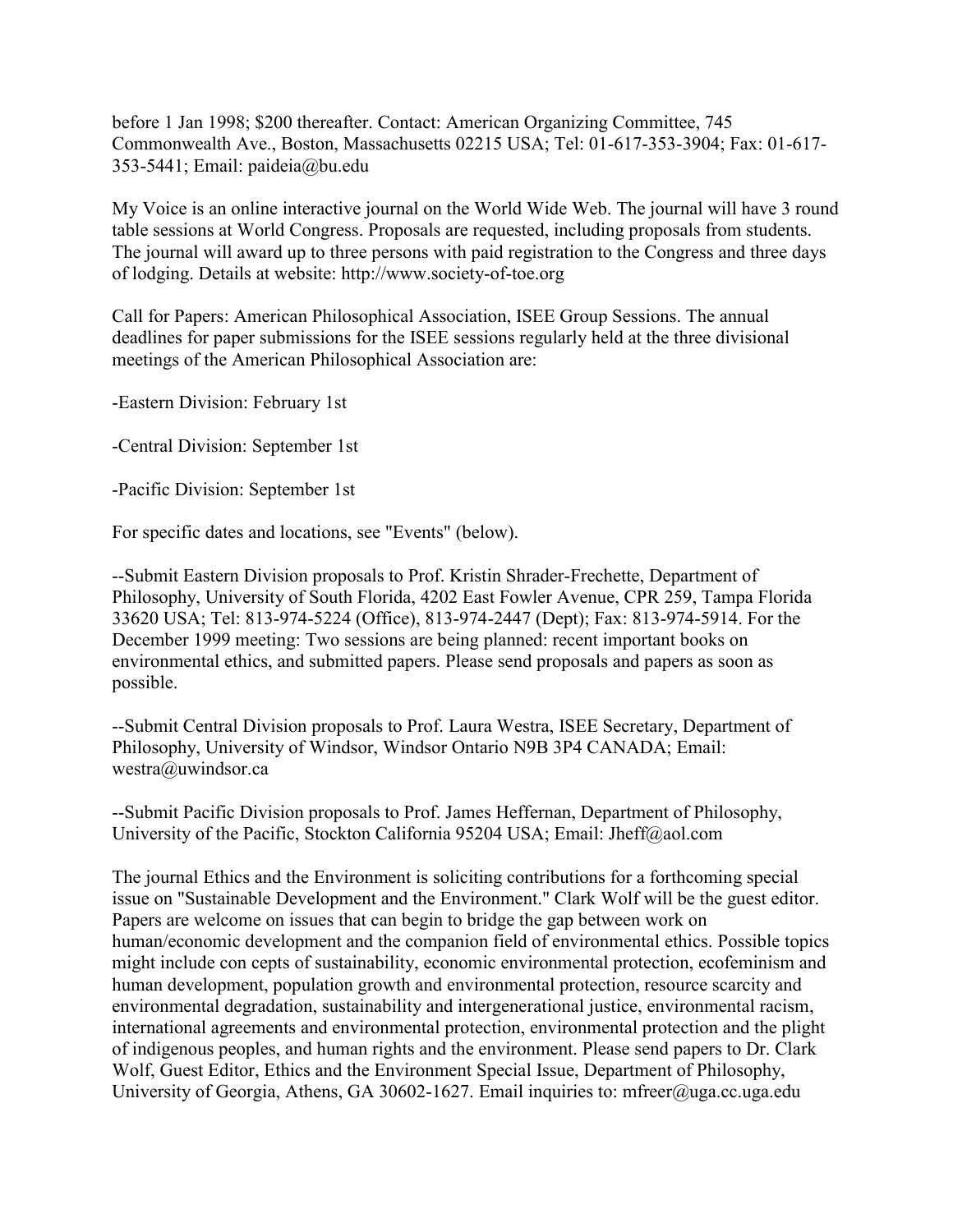An introductory Workshop on Environmental Ethics for environmental scientists and professionals will held at the University of North Texas from 26-28 September 1997. Workshop leaders include Gene Hargrove, Baird Callicott, and Frank Golley (University of Georgia). Field trips are planned to Blacklands Prairie and Post Oak Eastern Cross Timbers. \$200 registration fee. Contact: Center for Environmental Philosophy, University of North Texas, POBox 310980, Denton, TX 76203-0980; Tel: 940-565-2727; Fax: 940-565-4448; Email cep@unt.edu

The American Sociological Association will meet at the Sheraton Centre in Toronto, Canada, August 9-13, 1997. Robert Bullard is organizing a session on "Environmental Racism" on August 9 from 12:30 to 1:45.

The Society for Philosophy in the Contemporary World will hold its annual conference from 10- 17 August 1997 at the YMCA of the Rockies, Estes Park, CO. The general theme is "Authenticity, Autonomy and Authority: Problems of Meaning in the Contemporary World." Papers and activities related to the environment include: Jeff Jordon (University of Delaware), "A New Argument for Vegetarianism"; Forrest Wood (University of Southern Mississippi), "Hunting: Three Views"; Jack Weir (Morehead State), "Utilitarianism, Animals and the Environment"; John Clark (Loyola, New Orleans), "The Future of Social Ecology." Patricia Thompson (Lehman College, SUNY), discussion of her book, Environmental Education for the Twenty-first Century; Holmes Rolston (Colorado State) will lead a field trip and discussion. The full program can be seen at:

http://www.phil.stmarytx.edu/SPCWhm/Program\_97.htm

Program Co-chairs are: Craig Hanks (University of Alabama in Huntsville) and Sharon Hartline (Radford University).

"Global Ethics for the Twenty-First Century." 1-3 Oct. 1997. Melborne, AUSTRALIA. Arne Naess, Elmar Altavar, Robert Bullard, John Dryzek, David Harvey, Val Plumwood, Oran Young, Vandana Shiva, and others. Contact: Nicholas Low, University of Melbourne, Parkville, Victoria, 3052, AUSTRALIA.

The 2nd International Congress on Ethnobotany will be held 12-17 October 1997 in Merida, Yucatan, MEXICO. Proposals are needed by 15 May 1997. Contacts: M. C. Jose Salvador Flores Guido, Presidente del Comite Organizador, Apdo. Postal 4-116, Itzimna, Yucatan, Mexico, Telf (99)-460333, Fax: (99)-460332, Email: fguidfo@tunku.uady.mx; Juan Manuel Rodriguez Chavez, UNAM-Cd. Universitaria, Email: etnocon@hp.fciencias.unam.mx; Montserrat Gispert, Fac de Ciencias, UNAM-Cd. Universitaria, Email: mgic@hp.fciencias.unam.mx; Internet:

#### ETNO97@TUNKU.UADY.MXHTTP://WWW.UADY.MX/~ABURGOS/INDEX.HTML

The interdisciplinary journal, Population and Environment, is soliciting contributions for a forthcoming special issue on "Roots of Environmental Neglect." Reviews of prevailing viewpoints (e.g., the comparative importance of population, affluence, depletion of natural resources, new technologies, ideology, ethics, social domination, anthropocentrism, biocentrism) are welcome. Equally welcome are contributions which seek to integrate and reconcile these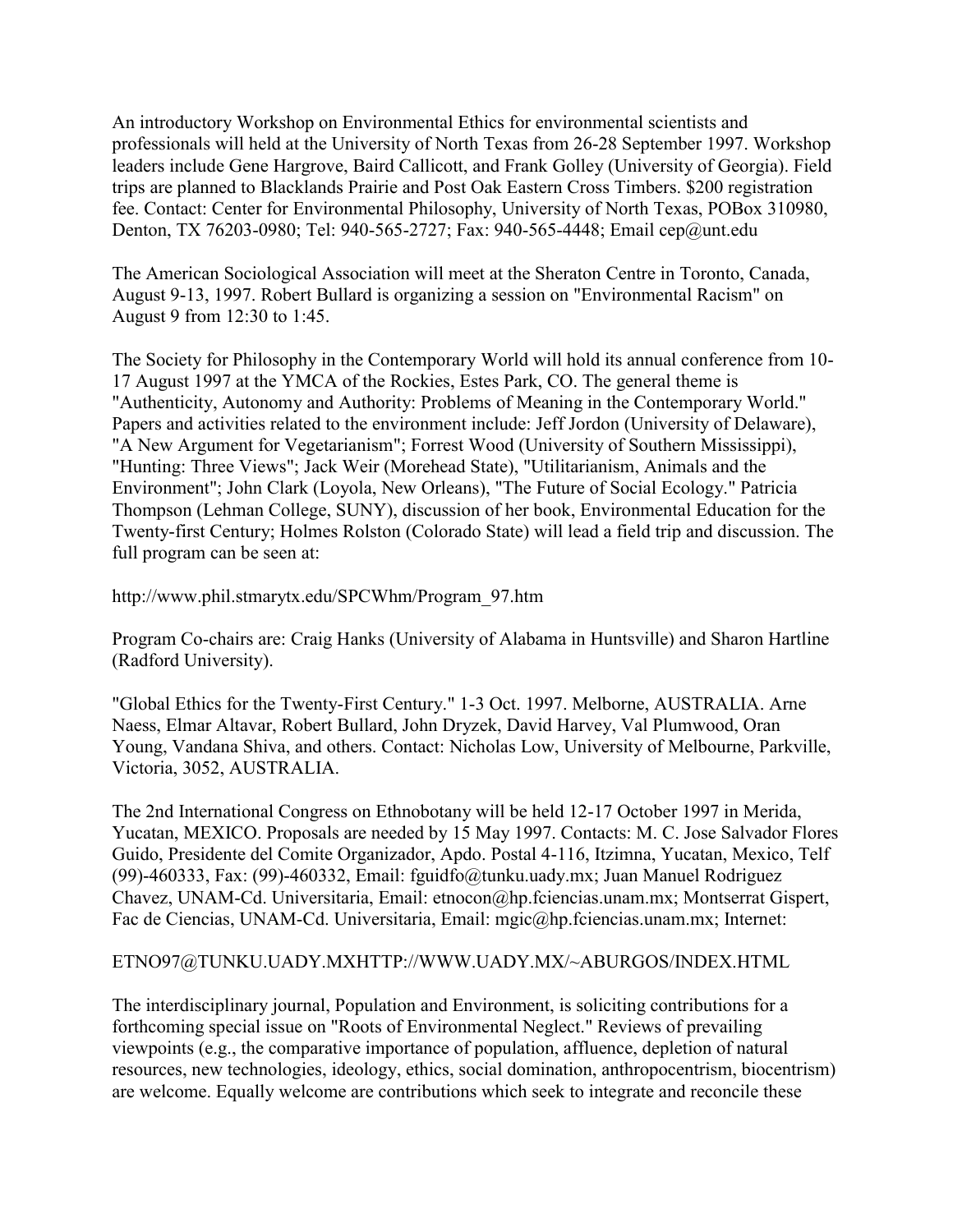viewpoints, or which seek to enrich this debate by grounding it in such disciplines as history, philosophy, political science, psychology, anthropology, economics, biology, literature, and archeology. Please send papers, in duplicate, to Dr. Moti Nissani, Guest Co-Editor, Interdisciplinary, Studies Program, 5700 Cass Ave., Wayne State University, Detroit, MI 48202, USA; Email: mnissani@juno.com; Fax: (313) 577-8585; Tel.: (810) 543-0536 (home & message).

#### **ISSUES**

Rio Plus Five falls flat. A meeting in New York City of 180 countries and 44 heads of state convened to assess progress in meeting goals of the 1992 Rio de Janeiro Earth Summit was marked by charges that the North was refusing to honor aid commitments to poorer countries of the South and criticism of the U.S. for refusing to agree to specific targets for reducing emissions of CO2, the major greenhouse gas. The leaders failed to agree on a final political statement expressing global resolve to fight pollution. Some developing countries were blocking the agreement to protest the West's failure to honor aid commitments. Fierce criticism was directed at the U.S. for refusing to go along with a European proposal to reduce CO2 emissions by 15 percent below the world's 1990 output by the year 2010. At a meeting in Denver of the major industrial powers the previous week, French President Jacques Chirac said "The Americans are great polluters when it comes to carbon dioxide. The average American emits three times the amount of carbon dioxide pollution as the average Frenchman." (Overall, the U.S. produces a quarter of world's greenhouse gases.) The Clinton administration is suggesting that the European goal may not be realistic and says it will propose specific targets to be included in a global warming treaty to be signed at an international meeting scheduled for December in Kyoto, Japan. See Jody Warrick, "U.N. Summit Reaches an Ineffectual End," Washington Post (6/28/97) A3; and Peter Baker and Paul Blustein, "Discord on Pollution Strains United Front as Summit Concludes," Washington Post (6/23/97): A1.

CITES approves limited trade in ivory. The U.N. Convention on International Trade in Endangered Species (CITES) downgraded the protected status of elephants in three southern African nations, allowing some trade in ivory for the first time in nearly a decade. The ban was put in place in 1989 after rampant poaching had reduced the elephant population by 50% during the 1980s. Since the ban, the African elephant population has grown from 50,000 to 60,000. Zimbabwe, Namibia, and Botswana will use the moneys from selling an annual quota of their ivory stockpile to fund "sustainable use" conservation and development programs in communities affected by the elephant's protected status. The U.S. opposed the lifting of the ban. Reflecting a widespread sentiment, one African official described the decision as "a victory for African sovereignty and their right to the utilization of their natural resources in a sustainable manner without dictation from the industrialized countries." Japan's and Norway's request to lift hunting and trade restrictions on commercial whaling was turned down. See Lynne Duke, "Limited Trade in Ivory Approved," Washington Post (6/20/97): A16. For a provocative editorial supporting the lifting of the ban, see Wendy Marston, "The Misguided Ivory Ban and the Reality of Living with Elephants," Washington Post (6/8/97): C2.

Critics of environmental education making headway. Critics who charge that much environmental teaching is biased are fighting back with a new book and with industry-sponsored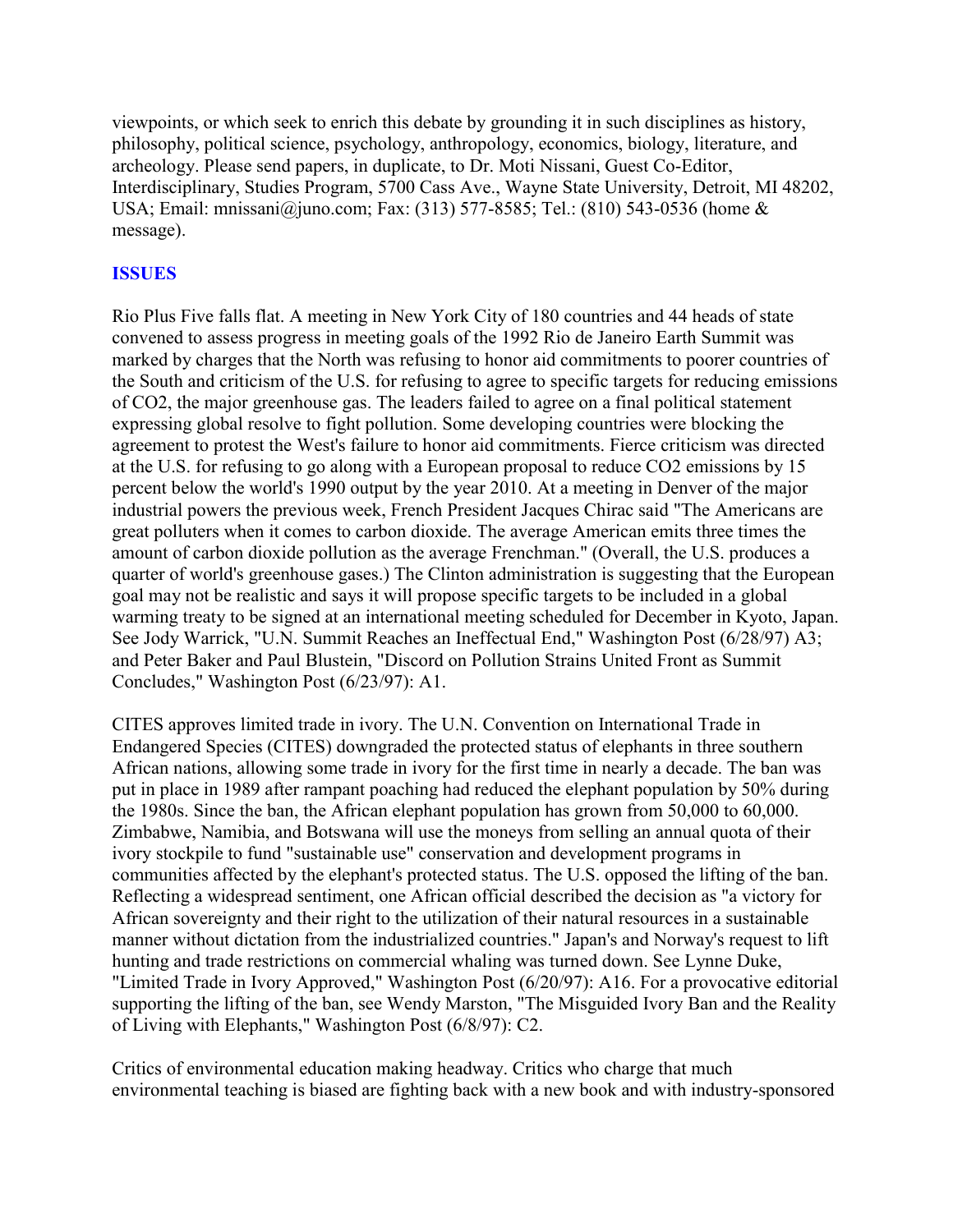seminars on environmental education. Michael Sanera's "Facts Not Fear: A Parent's Guide to Teaching Children About the Environment" makes the case that many who teach about the environment are engaged in advocacy rather than instruction and that environmental education in general is teaching children slogans and dogma, rather than getting them to think critically about the environment. Companies are presenting seminars that promote industry-developed classroom materials. One brochure produced by Exxon touted the advantages of gasoline powered over electric vehicles. In response to these criticisms, Arizona has abolished mandatory environmental study in public schools and turned control of funds for environmental education over to loggers's and cattlemen's associations. See Jody Warrick, "Whose Shade of Green?" Washington Post (4/21/97): A1.

Arch destroyed by vandals. Eye of the Needle, a white sandstone arch viewed by thousands who float the Missouri River each year, was destroyed over Memorial Day weekend by vandals. Two stunted columns were all that was left of the graceful arch located in a remote wilderness area of Montana. One outfitter worries that "people may start out on a hike or a float with intentions to harm, but the forest or rivers tend to change their attitude along the way. It scares me to think that people now intrude upon the wilderness and manage to keep their rage intact." The Bureau of Land Management, which administers the area, is considering restoring the arch, but one official points out that "there is a downside to that. . . . We don't want to convey the message that every time there is some vandalism of a natural formation . . . we'll come along and fix it later on." Another official suggests that even if the arch is put back together again, there is no way to bring back what the vandals destroyed: "It wouldn't be the same." See Mark Matthews, "Arch Vandals Tear Open Eye of Needle Formation," Washington Post (6/7/97): A1.

Fish hatcheries do more harm than good? With the notable exception of Montana--which stopped stocking its streams and rivers in the 1970s--most western states are heavily dependent on fish hatcheries to supply fish for an economically and politically powerful sport fishing industry. But a growing body of evidence suggests that fish hatcheries may do more harm than good. Reliance on catchable trout production often leads to a loss of genetic diversity and the spread of disease. Whirling disease, first discovered in Colorado in 1987, is now found in many of the state's premier trout rivers and in about 1/2 of the state's hatcheries. One study suggests that hatchery fish were contributing to a decline in the Northwest's troubled wild-salmon stocks. Critics favor shifting from producing fish for recreation to protecting fish habitat and declining species. They think building more and more hatcheries is not likely to make up for ecological damage caused by dams, timber cutting, industrial pollution, and other destructions of fish habitat. See Tom Kenworthy, "Fish Hatcheries Caught Between the Wisdom and the Politics of Stocking," Washington Post (12/1/96): A3.

Fish farming: Now like Livestock Production. Many believe that the fish they eat once swam free. To be sure, fish continue to be caught in nets and lines, but the number of fish raised on farms has doubled in the last decade. About 10% of the fish sold today in the U.S. was farmraised, and 50% of the shrimp comes from farms. Salmon, hybridized striped bass. sturgeon, catfish, and trout are most likely to be farm raised. Tuna, cod, flounder, or swordfish are not. Some of the farmed fish are "made-to-order designer products" "fine-tuned to appeal to the restaurant trade and home consumer." Salmon farmers increase fat content to make salmon extra fatty (as sushi chefs prefer); they withhold fat to make salmon extra lean (for smoked fish); and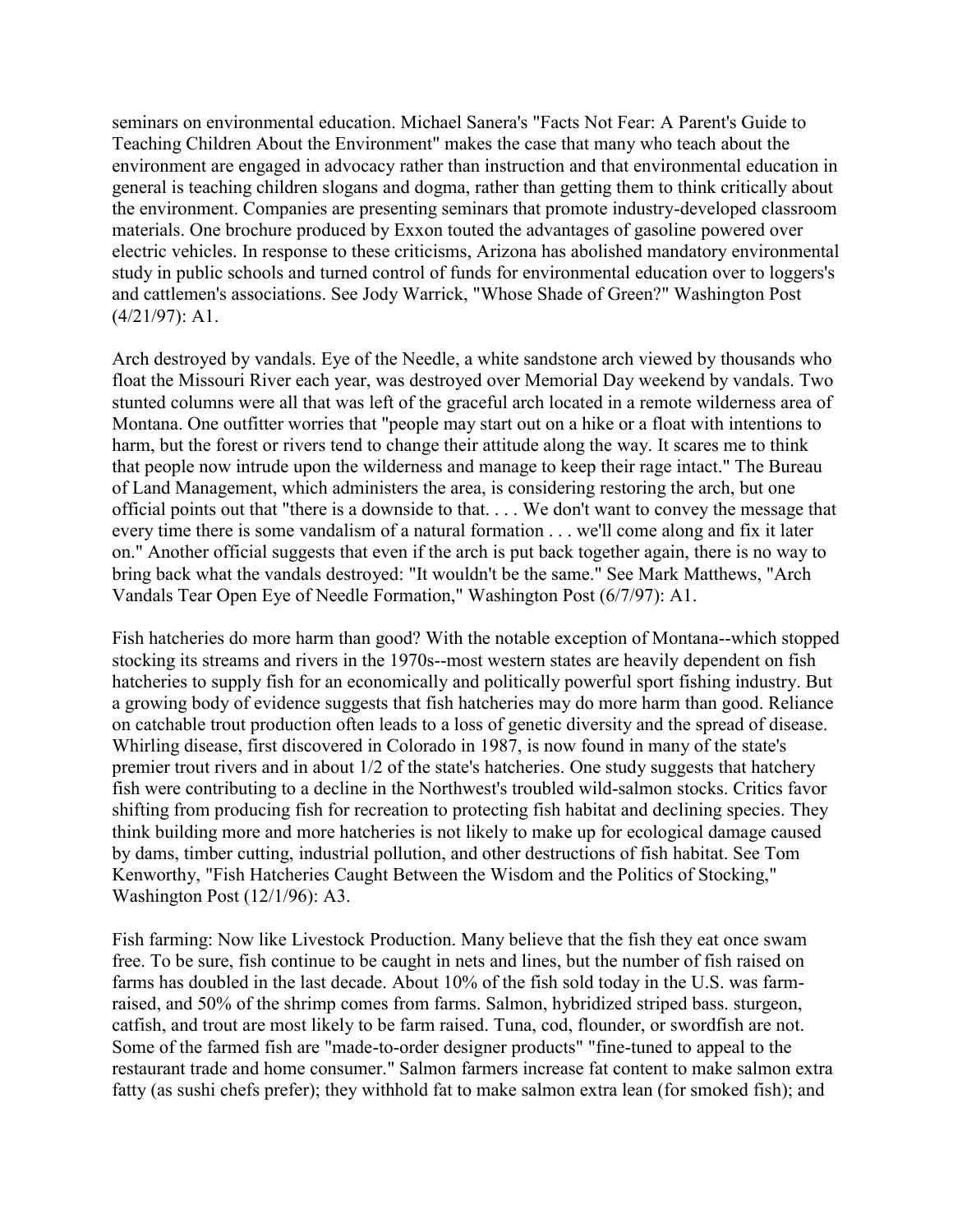they add fatty acids to improve the nutritional value of the fish. They augment the feed with pigments to give it the brilliant orange color consumers expect. Striped bass farmers control the amount and type of oil in the feed to adjust the level of fishiness. Fish farmers even use antibiotics and other drugs to treat illness. There are also concerns about water pollution from aquaculture. Norway, the pioneer of salmon farming, has closed fjords to swimming because of high concentrations of fish wastes. See Mark Bittman, "Today's Fish: Straight From the Farm," New York Times (9/18/96): B1.

Long-line fishing: Almost as bad as drift nets. Drift nets are 30-mile long walls of fine mesh that catch nearly everything that they contact. Drift nets have been banned because of their devastation of marine life. Now technologically sophisticated long-line fishing is also proving to be quite damaging. Typical long-lines are between 20 and 40 miles long, though some stretch to 80 miles. Each of these lines carries thousands of hooks; large ships put out tens of thousands of hooks at once. Some vessels have systems that bait the hooks and remove the catch automatically, and many are outfitted with satellite tracking, sonar, and radar. Thousands of these ships are now roaming the seas. Though more discriminating than drift nets in what they catch, long-liners are being blamed for the deaths of many non-targeted species, including pilot whales, common dolphins, and various surface-feeding sea birds that grab the baited hooks before they sink and then get dragged under water. The most notable of these is the wandering albatross, the largest bird in the world with an eleven-foot wing span. It can fly over 500 miles a day at 50 miles per hour. Other species of albatross are hooked as well, and one study concludes that more than 40,000 are being killed by long-liners each year in the southern Pacific. Scientists are also worried that this high-technology fishing will deplete such target fish populations as tuna, sharks, and swordfish. For example, long-liners are responsible for the decline in Atlantic swordfish, whose numbers are at only 58% of the minimal viable population size. The populations of reproducing adults is only 2-3% of its un-fished size. See William K. Stevens, "Long-Line Fishing Seen as Damaging to Some Fish and to the Albatross," New York Times (11/5/96): B5. (Thanks to Ned Hettinger for the New York Times and Washington Post stories.)

ECO-OK COFFEE. In the past 20 years, almost half of the old rain-forest-like coffee plantations have been replaced by high-yield, sun-grown farms. The old way provided habitat for neotropical migratory birds. Since 1980, bird populations have dropped alarmingly: for example, Baltimore orioles have declined 20-25%, wood thrushes 40%, golden-winged warblers 50%. Other factors, too, are involved. Costa Rica has launched an "ECO-OK" project to identify shade-grown coffee to consumers. Perhaps some of the old farms can be saved, and some birds, too. See Alexandra Marks, "Environmentalists Target Java-Drinkers to Save Birds," The Christian Science Monitor 89 (10 July 1997): 3.

Idaho wolves and native Americans. The return of the wolves to Yellowstone is much heralded, but less noticed is the return of the wolves to central Idaho, now under the charge of the Nez Perce native American tribe there. When pro-wolf federal and anti-wolf state interests disagreed, the tribe stepped in and took over sole responsibility for wolf recovery. A tribal spokesman, Jaime Pinkham, says "We are both trying to find our way home. In a sense you might call it a recovery mirror; and as the wolf comes back, it is a reflection of the tribe's strength." Brief story in Audubon, May-June 1997.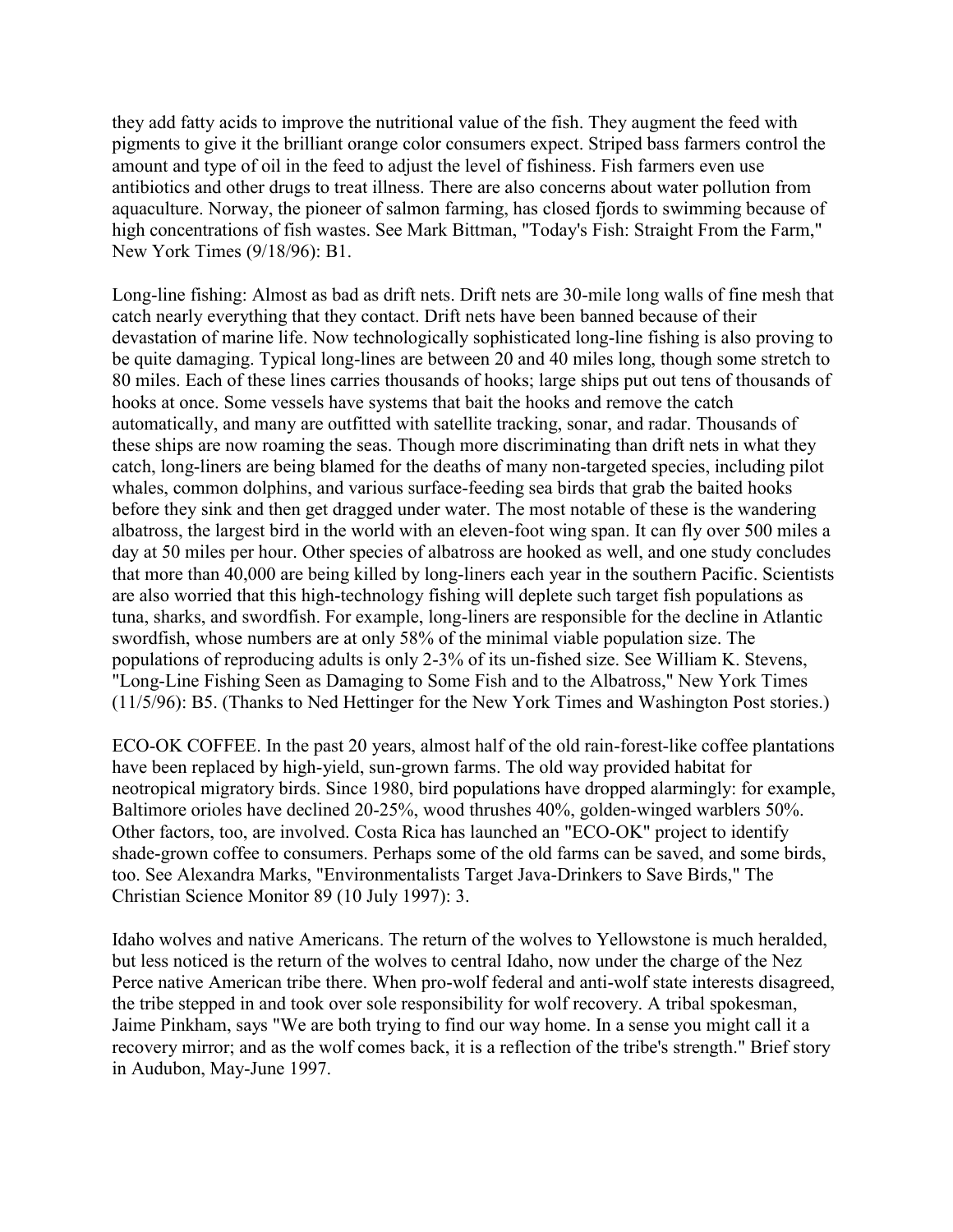Native Americans and endangered species. Leaders of the 555 Indian tribes in the U.S. signed an agreement with the Clinton administration on June 5, 1997, that gives them greater power over the protection of endangered wildlife on their own reservations. The agreement averts the threat of a bitter, costly court battle that has been shaping up between tribes and the U.S. federal government over enforcement of the 24-year old Endangered Species Act. Tribal leaders have long argued the federal government has no authority to endorce the law on reservations, which are claimed to be sovereign nations in their own right. Federal officials have countered that they have an obligation as trustees of the 95 million acres of Indian land to protect natural resources on those reservations on behalf of the tribes. Indians claim they protect the plants and animals better than the non-Indians, though this is sometimes disputed.

Logging Suspended in Daniel Boone National Forrest (Kentucky). The U.S. Forest Service has temporarily suspended almost all logging on the Daniel Boone National Forrest as a result of a ruling by U.S. District Court Judge Karl Forester. The ruling blocked only a proposed sale of timber from 200 acres near the Red River Gorge. All commerical logging is prohibited in the Gorge. Judge Forester, in a sharply worded decision, ruled that the Forest Service had violated the Endangered Species Act by not giving top priority to protecting the endangered Indiana bat; violated the National Forest Management Act by drawing up policies without obtaining public comment; and violated the National Environmental Policy Act by failing to prepare an environemtnal impact statement before deciding to sell the trees. Although the ruling applied only to this particular sale, the Forest Service decided to suspend all logging since they had followed standard Forest Service procedure for this sale. They are considering appealing the decision to the 6th Circuit U.S. Court of Appeals. The Forest Service is being represented by Kelly Mofield, an attorney for the U.S. Department of Justice. The suit was brought by Kentucky Heartwood, an environmental activist organization that opposes all timber sales on national forests and that has filed lawsuits against virtually every sale on the Boone. The ban will result in about 100 workers losing their jobs. Timber sales from the Boone are only 5% of state's total. Also, since government agencies do not pay local taxes, the Forest Service voluntarily gives 25% of the gross from all sales on the Boone to the counties where the timber is located. See Holly E. Stepp, "Logging Suspended in the Boone," Lexington Herald-Leader, 17 June 1997, pp. A1, A6.

Development Threatens Adirondack State Park, New York. Four years ago socialite Mary Lou Whitney inherited 51,000 acres inside Adirondack State Park. The Park is a patchwork of private and public lands, comprising 6 million acres, the largest park in the lower 48 states. Whitney plans to devolop 15,000 acres into exclusive, luxury homes known as "great camps." The Sierra Club is appealing to Whitney to abandon the project, and to the state to buy the land. To express your support of purchasing the property, write: Gov. George Pataki, Executive Chamber, State Capitol, Albany, NY 12224. Story in The Planet, July/August 1997, p. 8. For more information, contact Chris Ballantyne, Sierra Club Northeast Office, Tel: 518-587-9166; Email: chris.ballantyne@sierraclub.org

Postmodern Temple or Santa Fe Art? Documentary filmaker and conceptual artist Adam Jonas Horowitz is constructing "Stonefridge" in Santa Fe, NM. When he saw several abandoned refrigerators at a landfill, he thought of Stonehenge. His idea was to weld several together, making metal monoliths, and then placing them in a circle, like the prehistoric megaliths. In May 1997, the city granted permission. The artist will fire up his welder as soon as he has twenty or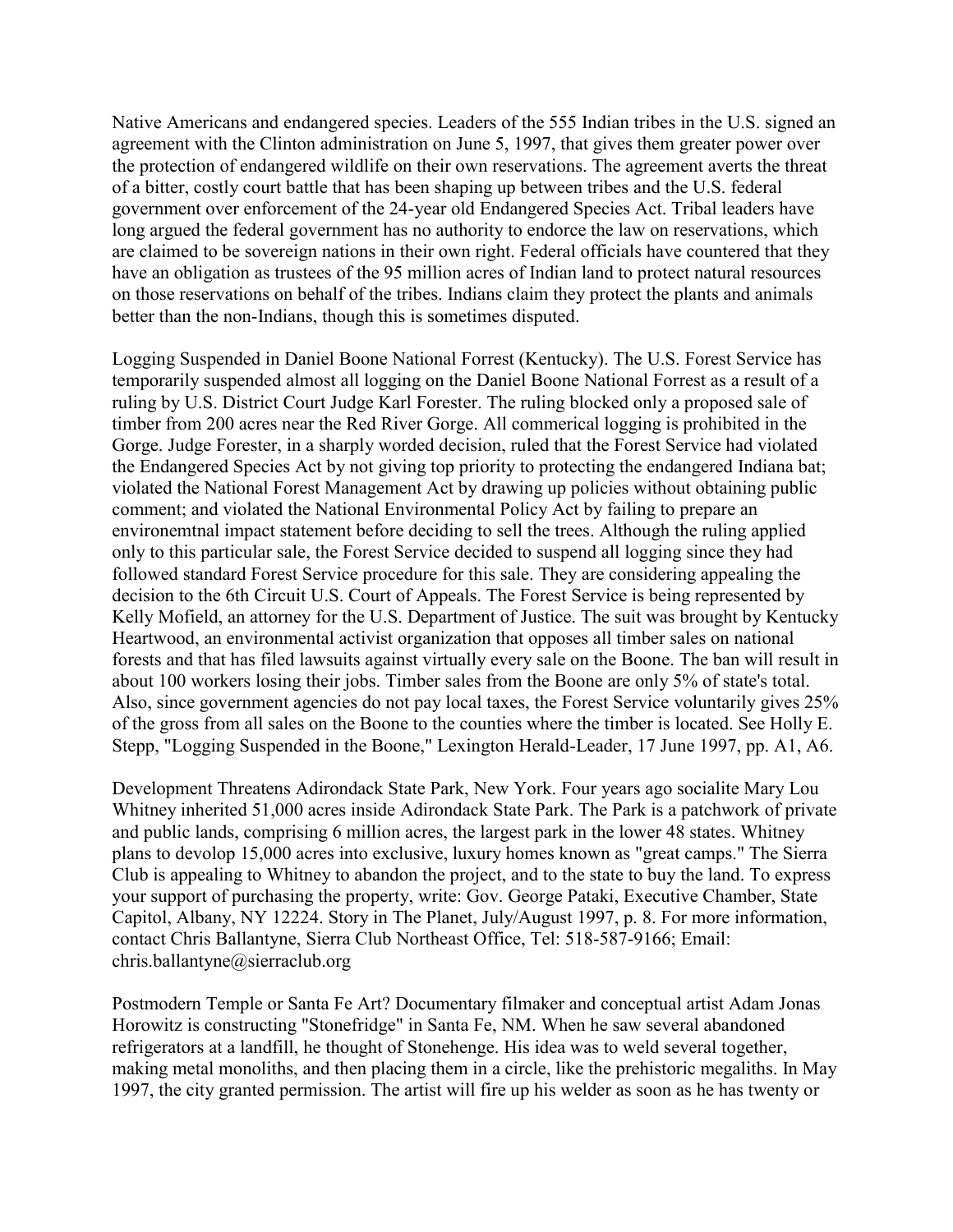so fridges. An Associated Press story described the project as "a postmodern, post-apocalyptic temple to waste and consumerism." Horowitz hopes folks laugh when they see it and remember it when they take out their trash. "But I also hope they will think about their part as consumers, their role in the consumer society. I think my goal as an artist and filmmaker is to try to establish connections between this technological world and the natural world." Story in The Christian Science Monitor 89 (14 July 1997): 14.

### **INTRODUCTORY ARTICLES ON ENVIRONMENTAL ETHICS**

Following are some introductory articles in environmental ethics. More detail is available under the separate bibliographic entries for each in the ISEE Master Bibliography, on website or disk.

--Callicott, J. Baird, "Environmental Ethics: Overview" in Warren Thomas Reich, ed., Encyclopedia of Bioethics, rev. ed., vol. 2 (New York: Macmillan Library Reference, Simon & Schuster Macmillan, 1995), pages 676-686.

--Callicott, J. Baird, "The Search for an Environmental Ethic," in Tom Regan, ed., Matters of Life and Death: New Introductory Essays in Moral Philosophy, 3rd edition (New York: McGraw Hill, 1993. Earlier editions were in 1980 and 1986, first published by Random House and Temple University Press. The version in the 3rd edition is the most up-to-date.

--Callicott, J. Baird, "Environmental Ethics" in Lawrence C. Becker and Charlotte B. Becker, eds., Encyclopedia of Ethics, in 2 vols, Vol. I, A-K (New York: Garland Publishing Co., 1992), pages 311-315.

--Clark, Stephen R. L., "Environmental Ethics," pages 843-868 in Byrne, Peter and Houlden, Leslie, eds., Companion Encyclopedia of Theology (London: Routledge, 1995).

--Wendy Donner, "Inherent Value and Moral Standing in Environmental Change," pages 52-74 in Hampson, Fen Osler, Reppy, Judith, Earthly Goods: Environmental Change and Social Justice (Ithaca, New York: Cornell University Press, 1996). A summary and critique of animal rights/welfare ethics, the land ethic, deep ecology, and ecofeminism.

--Palmer, Clare, "A Bibliographic Essay on Environmental Ethics," Studies in Christian Ethics (Edinburgh) 7(1994):68-97. Thorough and useful survey of the main literature and position, through 1994.

--Fox, Warwick, "A Critical Overview of Environmental Ethics," World Futures (Amsterdam) 46(1996):1-21.

--Rolston, Holmes, III, "Environmental Ethics: Values in and Duties to the Natural World," in F. Herbert Bormann, and Stephen R. Kellert, Ecology, Economics, Ethics: The Broken Circle (New Haven: Yale University Press, 1991), pp 73-96. Reprinted in Lori Gruen and Dale Jamieson, eds., Reflecting on Nature: Readings in Environmental Philosophy (New York: Oxford University Press, 1994) pp. 65--84. Reprinted in Earl R. Winkler and Jerrold R. Coombs, eds., Applied Ethics: A Reader (London: Blackwell, 1993), pp. 271-292. Reprinted in Donald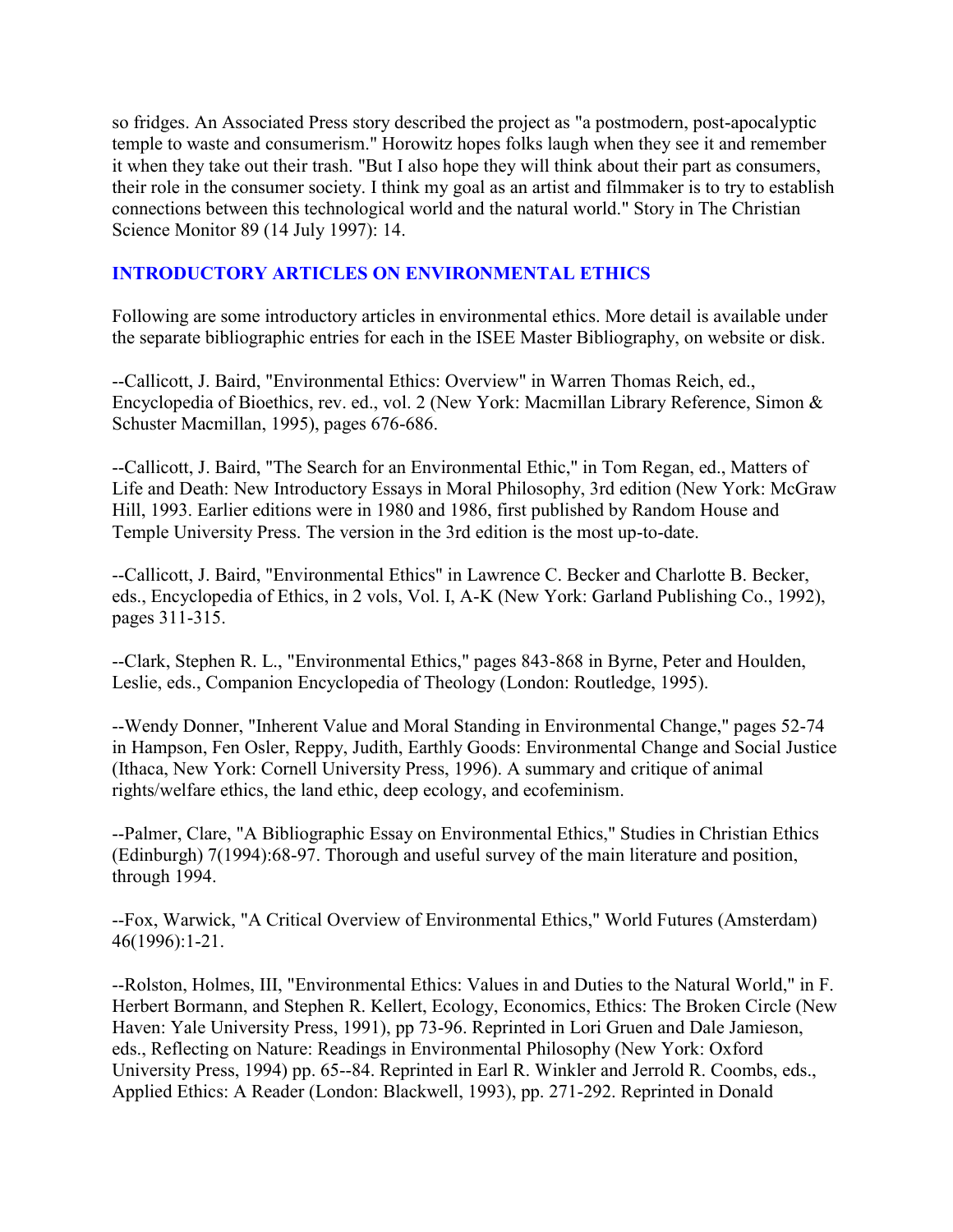VanDeVeer and Christian Pierce, eds., The Environmental Ethics and Policy Book: Philosophy, Ecology, Economics (Belmont, CA: Wadsworth Publishing Co., 1994), pp. 88-93, 485-492.

#### **RECENT ARTICLES AND BOOKS**

Reminder: Environmental Ethics, Environmental Values, and the Journal of Agricultural and Environmental Ethics are not indexed here, but are included in the annual update on disk and on the website.

--Tucker, Gene M. "Rain on a Land Where No One Lives: The Hebrew Bible on the Environment." Journal of Biblical Literature 116, no. 1 (Spring 1997): 3-17. This is the Presidential Address delivered 23 November 1996 at the Annual Meeting of the Society of Biblical Literature in New Orleans, Louisiana. The article is exegetical and in response to the deluge of materials resulting from Lynn White's "The Historical Roots of Our Ecological Crisis." Tucker' footnotes to that literature are especially helpful. Tucker concludes that the biblical texts, as with all biblical interpretation, contain both problems and possibilities. All of the Hebrew traditions assume that human beings are both in and of the world, and that humans have a distinctive place in creation. Some texts attack hierarchical structures, and some emphasize humankind's identification with the rest of the world. Their is distinction is that humans are "the ones addressed by God (Job) or speak to God (Psalm 104)" (p. 16). Tucker is Prof. of Hebrew Bible at Emory University, Atlanta, GA.

--Curnutt, Jordan. "How to Argue For and Against Sport Hunting." Journal of Social Philosophy 27, no. 2 (Fall 1996): 65-89.

--Oksanen, Markku and Marjo Rauhala-Hayes, eds., YmpäristÖfilosofia (Environmental Philosophy) (Helsinki: Gaudeamus Books/Oy Yliopistokustannus Finnish University Press Ltd., 1997). 350 pages. An anthology in Finnish. Chapter I: History of Western Attitudes, readings from Lynn White, John Passmore, Robin Attfield, Eugene Hargrove. Chapter II: Constructing Environmental Ethics: Aldo Leopold, Arne Naess, Richard Routley, Joel Feinberg, Kenneth Goodpaster. Chapter III: Value of Nature, Value of Human Beings. Holmes Rolston, Paul Taylor, Janna Thompson, John O'Neill, Thomas E. Hill, Jr., Donald VanDeVeer. Oksanen is a graduate student in philosophy at the University of Turku, Finland. Rauhala-Hayes, also a graduate student there, is a researcher at the National Research and Development Centre for Welfare and Health in Finland, also with some graduate work at the City University of New York.

--Birnbacher, Dieter, ed., Ökophilosophie. Ditzingen, Germany: Philipp Reclam jun. Stuttgart, Reclams Universal-Bibliothek, 1997. A German anthology in environmental ethics, featuring translations of articles originaly in English. Bill Devall, "The Deep Ecology Movement"; Timothy L. S. Sprigge, "Are There Intrinsic Values in Nature"; Paul W. Taylor, "The Ethics of Respect for Nature"; Robin Attfield, "Biocentrism, Moral Standing and Moral Significance"; David Ehrenfeld, "The Arrogance of Humanism"; Nicholas Resher, "Why Preserve Endangered Species?"; Alan Randall, on economics as an approach to environmental policy; Dieter Birnbacher, on nature; Holmes Rolston, "Can and Ought We to Follow Nature?" Birnbacher teaches philosophy at the University of Dusseldorf.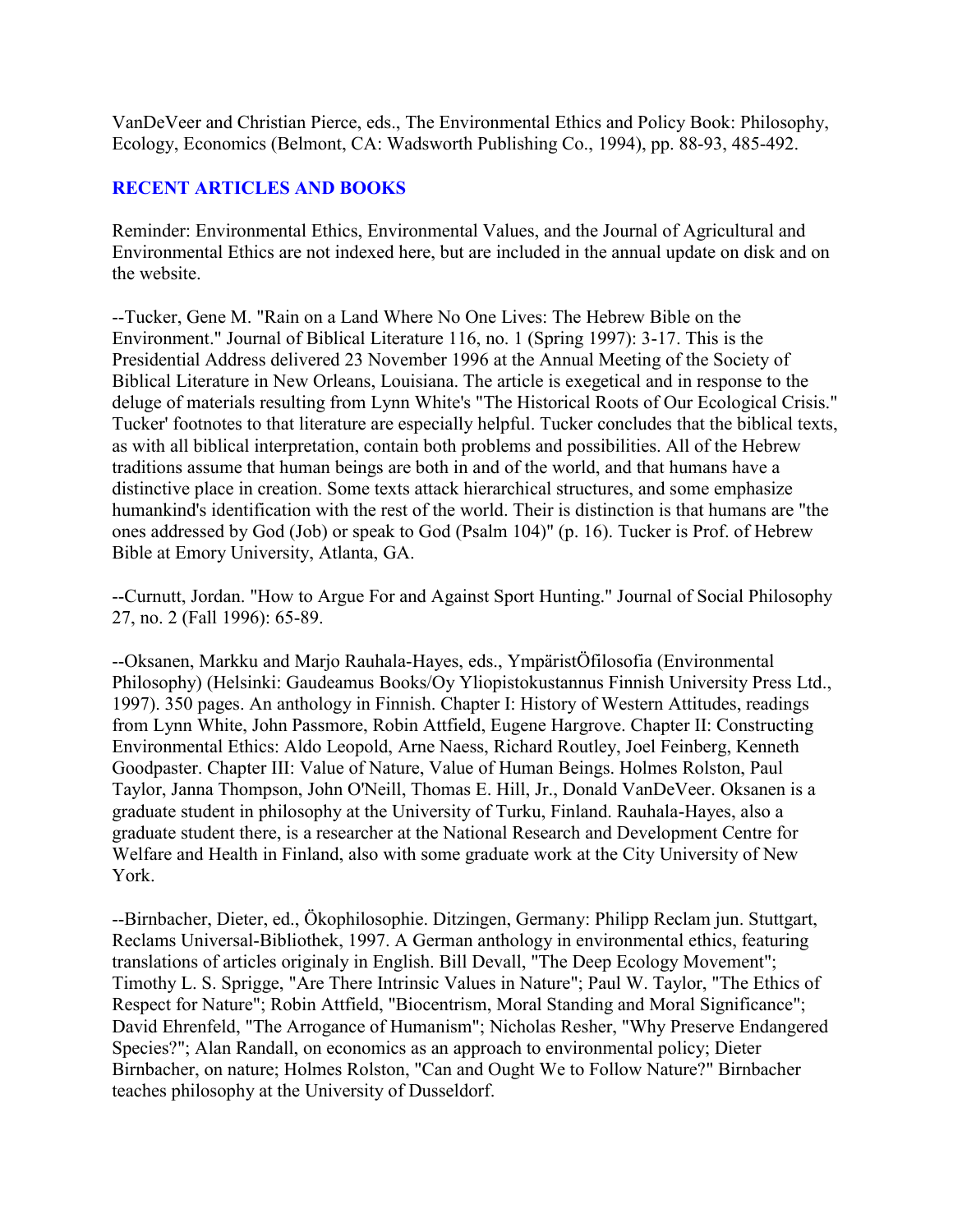--Goldin, Owen, and Kilroe, Patricia, eds., Human Life and the Natural World: Readings in the History of Western Philosophy. Peterborough, Ont.: Broadview Press, 1997. (Broadview Press, P. O. Box 1243, Peterborough, Ont. K9J 7H5, Canada; 3576 California Road, Orchard Park, NY 14127 USA) With distributors in the U.S., U.K., and Australia. Twenty-seven readings from classical philosophers or theologians (sometimes literary figures or scientists), from Xenophon, Plato, Aristotle, through Thomas Aquinas, Francis of Assisi, René Descartes, to John Stuart Mill, Friedrich Engels, and Ralph Waldo Emerson. "Although the environmental problems that have rekindled interest in these issues have only recently taken center stage in Western intellectual and political discourse, the general issues to which philosophical reflection on these issues leads are not new. Indeed, they are among the oldest of philosophical questions, questions to which philosophers must continually return" (p. ix) Looking into figures of the past reveals how our own thought has been shaped, and sometimes those who see an idea first see what it most clearly amounts to. "Current debates in the field of environmental philosophy contain echoes, developments, and distortions of [these classical] positions. In order to better understand the roots of these critical debates, we must turn to the study of their historical sources" (p. xix). Goldin is in philosophy at Marquette University. Kilroe is in anthropology and linguistics at the University of Wisconsin-Milwaukee.

--vanWyck (van Wyck), Peter C., Primitives in the Wilderness: Deep Ecology and the Missing Human Subject. Albany, NY: State University of New York Press, 1997. Deep ecology encounters contemporary social and cultural theory. van Wyck claims critically to expose deep ecology's essentialist and foundationalist commitments involving the Enlightenment, modernity, systems theory, anthropocentrism, the figure of wilderness, the trope of the primitive, and the imagined promise of posthistoric primitivism. Deep ecology (and much of contemporary environmental thought) has remained blind to the lessons (and possibilities) of contemporary social and poststructural theory. Haraway's figure of the cyborg and situated knowledges, Deleuze's conception of an image of thought, Foucault's panopticon, Trinh on ethnographic authority, Lingis on the "other," Torgovnick and Clastre on the primitive and power, and Vattimo's "weak thought"--all with a view to a better understanding of the human subject in environmental philosophy. van Wyck is a doctoral candidate at McGill University.

--Costanza, Robert, and twelve others. "The Value of the World's Ecosystem Services and Natural Capital." Nature 387(15 May 1997):253-260. The services of ecological systems and the natural capital stocks that produce them are critical to the functioning of the Earth's life support system. They contribute to human welfare, both directly and indirectly, and therefore represent part of the total economic value of the planet. The authors have estimated the current economic value of 17 ecosystem services for 16 biomes, based on published studies and a few original calaculations. For the entire biosphere, the value (most of which is outside the market) is estimated to be in the range of US\$ 16-54 trillion (1012) per year, with an average of US\$ 33 trillion per year. Because of the nature of the uncertainities, this must be considered a minimum estimate. Global gross national product total is around US\$ 18 trillion per year.

Costanza admits his group's numbers are "back-of-the-envelope" estimates, but says they are close enough to help set ecosystem usage taxes. Also in this issue is a commentary by Stuart L. Pimm, "The Value of Everything," Nature 387(15 May 1997):231-232. A summary is Wade Roush, "Putting a Price Tag on Nature's Bounty, Science 276(16 May 1997):1029. Some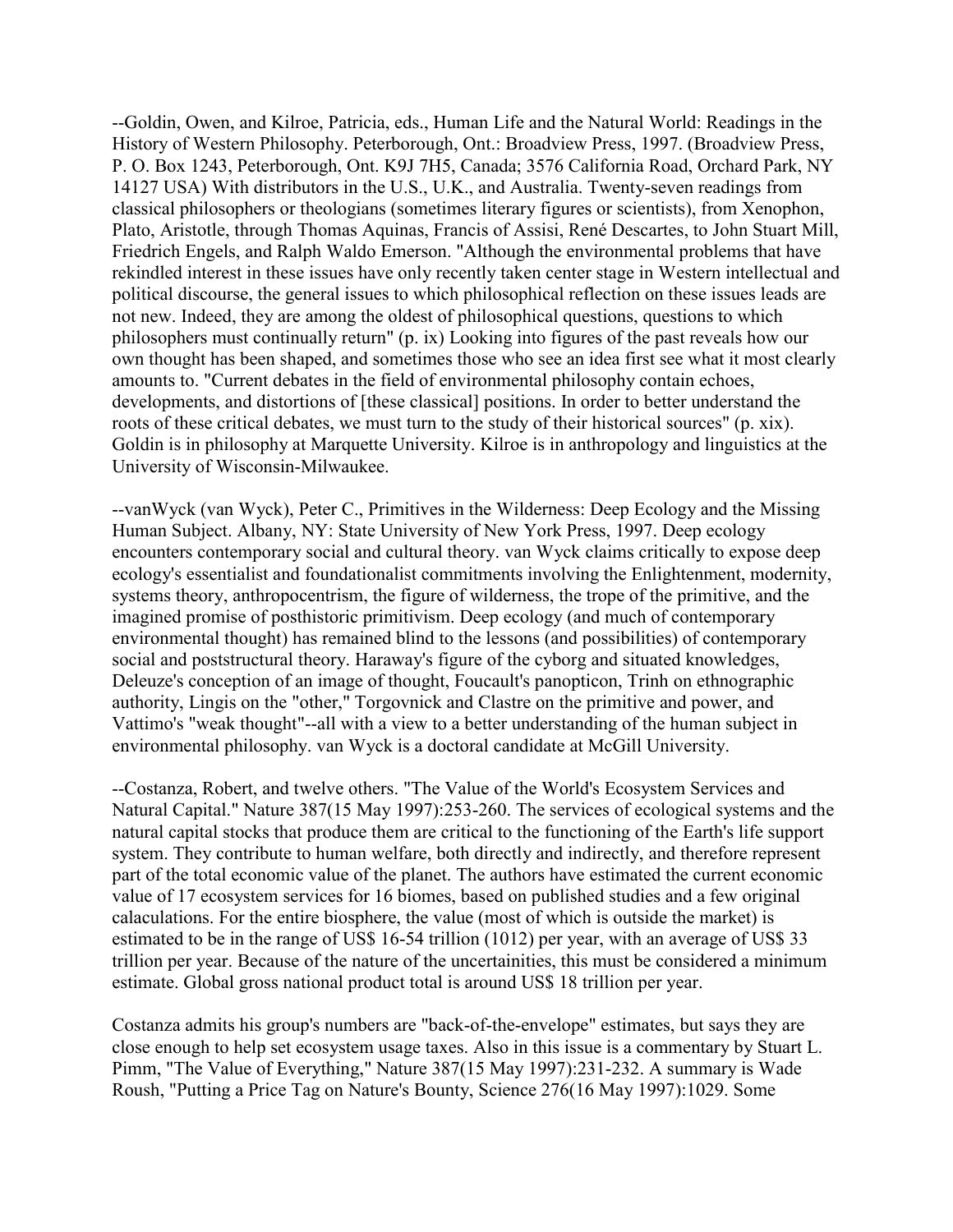complain that the numbers are worthless; other say the study is important, no matter what the numbers, as they are relatively huge. Another study, by David Pimentel, came up with only \$ 3 trillion by comparison.

--Hiebert, Theodore, The Yahwist's Landscape: Nature and Religion in Early Israel. Oxford: Oxford University Press, 1996. 210 pages. \$ 45. The Yahwist is the so-called J strand of the Pentateuch in the Hebrew Bible, favoring the divine name Yahweh. A study of nature in early Hebrew religion. Hiebert claims that previous scholars have illegitimately rent asunder what the Bible presents as a seamless whole: nature and history as a single reality. The Hebrew patriarchs were farmers rather than wandering nomads as usually portrayed, and the arable land of the Palestinian hills country stands at the center of J's theology, a religion of the earth. The garden of Eden is not so much a mythic paradise as a cultivated valley oasis. Agriculture is the archetypal human vocation, not some romanticized pastoral nomadism. Humans are to care for and cultivate the garden Earth.

--Reila, Heiki, Teoloogiline keskkonnaeetika ja inimkeskne traditsioon. Mónede uudsete keskkonnaeetika lähete vórdlev analüüs (Environmental Ethics and the Tradition of Anthhropocentrism. A Comparative Analysis of Some New Approaches in Contemporary Theological Ethics Confronting Environmental Problems) (in Estonian). University of Tartu, Estonia, Master's Thesis, 1996. Three approaches are featured: (1) stewardship, chapter 2, with Ronald Preston and James Gustafson as examples; (2) Christian ecofeminism (chapter 3), with Rosemary Radford Reuther and Sallie McFague as examples; and (3) the reverence for life (Chapter 4), with Andrew Linzey as an example. The three are critical of classical Christianity on grounds of (1) the dominion of man, (2) androcentrism, and (3) speciesism. There is a discussion of anthropocentrism versus non-anthropocentrism, and an argument that Christianity has been mostly anthropocentric. There is a need to shift to a more complicated ethics, based on biological and ecological knowledge. The advisor was Jaanus Noormägi. Reila is a Lutheran pastor at Vandra, Estonia (Address: Heiki Reila, Vändra EE 3461, Estonia).

--Scriven, Tal, "Wrongness, Wisdom, and Wilderness: Toward a Libertarian Theory of Ethics and the Environment." Albany: State University of New York Press, 1977. 232 pages. A libertarian theory of social ethics that can support welfare, reverse discrimination, and environmental preservation; biocentrism, Nietzschean perspectivism, and laws requiring Good Samaritanism; and utilitarianism, the social contract theory, and legal moralism--all at the same time. The principle of utlity should be understood, in judging social policy, through the application of the principle of harm, or wrongness. Nothing logically prevents a well-constructed libertarianism from supporting environmental ethics, with positions at least as radical as biocentrism, although he finds deep problems with going as far as ecocentrism and its postmodern variants. Scriven teaches philosophy at California Polytechnic State University, San Luis Obispo.

--Nida-Rümelin, Julian, and Dietmar v. d. Pfordten, eds., Ökologische Ethik und Rechtstheorie (Ecological Ethics and Rights Theory). Baden-Baden: Nomos. 1995. 399 pages. ISBN 3-7890- 4114-9.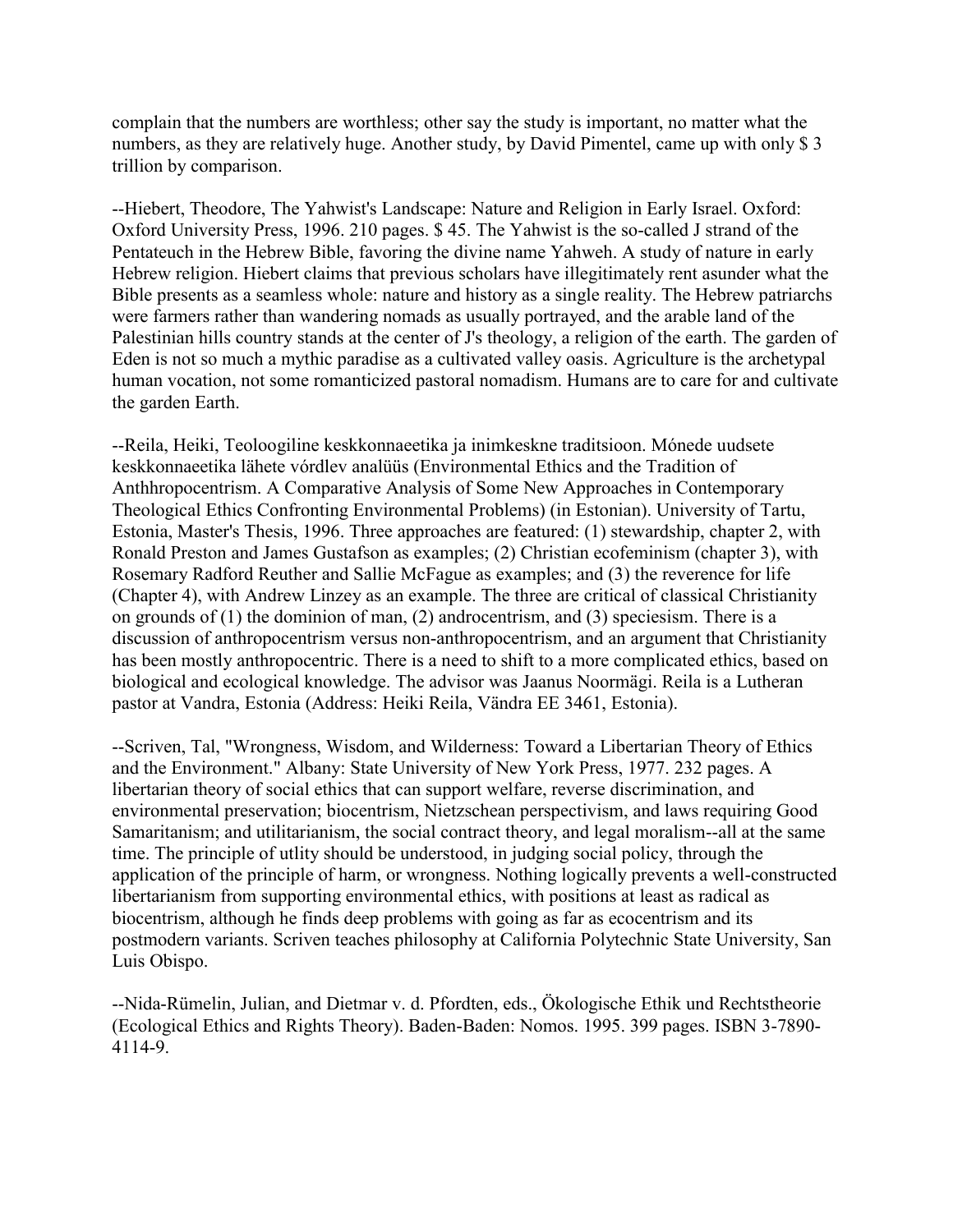--Nutzinger, Hans, ed., Naturschutz-Ethik-Ökonomie (Nature Protection--Ethics--Economics) . Marburg: Metropolis. 1996. 205 pages. ISBN 3-89518-123-4.

--Rolston, Holmes, III, Huanjing lunli xue: Dui ziranjie de yiwu yü ziranjie de jiazhi (Environmental Ethics: Duties to and Values in the Natural World), trans. Wang Ruixiang, and ed. Huang Daolin. Taipei, Taiwan: National Institute for Compilation and Translation, 1996. Address: 247 Chou Shan Road, Tapei, Taiwan, R.O.C. ISBN 957-00-8564-9. A Chinese translation of Rolston's Environmental Ethics (Temple University Press).

--Cahn, Matthew A., Environmental Deceptions: The Tension Between Liberalism and Environmental Policymaking in the United States. Albany, NY: State University of New York Press, 1995. 179 pages. The tensions between individual liberty (my rights, my property) and the common good. Thoughtful analysis.

--Kearns, Laurel, "Saving the Creation: Christian Environmentalism in the United States," Sociology of Religion 57(no. 1, 1996):55-70. In the mid 1980's, religious environmental activism in the United States increased dramatically. Based on field study of this emerging movement, Kearns proposes three models or ethics of Christian-related eco-theology: Christian stewardship, eco-justice, and creation spirituality. As a portrait of the boundaries of this movement, Kearns focuses in detail on Christian stewardship and creation spirituality. She then examines religious environmentalism through the cultural shift/change frameworks of W. G. McLoughlin, Ann Swidler, Ronald Inglehart, James Beckford, and Roland Robertson (analysts of social change, especially of meaning shifts). Of particular interest is the synoptic, holistic, global perspective transcending the privatized self and the individual state, also the non-doctrinal character of the religious consciousness. With a bibliography. Worth reading. Kearns is at The Theological School, Drew University, Madison, NJ.

--Dunn, James R., and Kinney, John E., Conservative Environmentalism. Westport, CT: Quorum Books, 1996. 275 pp. Environmentalism from the right: Chapters: Agriculture and Soil. Forests, Trees, and Floral Diversity. Wildlife. Water and Water-Related Resources. Sanitation and Disease. The Environment, Rich and Poor (Chapter 7). A sample from Chapter 7: America's environmental problems are usually measured in parts per million, billion, or trillion, often impossible to measure and the public must be told of their existence. They are mostly media events. The Third World's environmental problems are desperate and the poor, hungry, and diseased feel them every day. Morale: Conserve (and improve) our way of life; fix theirs. Chapters, continued: Wealth and the Environment Quantified. Sustainable Development versus Resource Multiplication. Politics and the Environment. Causes of Public Confusion. Regulations and Environmental Priorities. The Cultural-Environmental War. Toward a Better Environment. Thirty-one Environmental Principles. Principle 31, with emphasis: Virtually every human activity we see as needed to imrove the environment is opposed or not acknowledged by leftist environmentalism. (p. 241). Toward a Better World for Future Generations. A bibliography is divided into "Left-Compatible or Liability Culture Books" (such as Rachel Carson and Al Gore), and "Conservative-Compatible or Asset Culture Books" (such as Gregg Easterbrook). Some extracts will make useful class readings and discussion material. Dunn was a longtime professor of environmental geology at Rensselaer Polytechnic Institute, now a consultant. Kinney is an environmental consultant and engineer.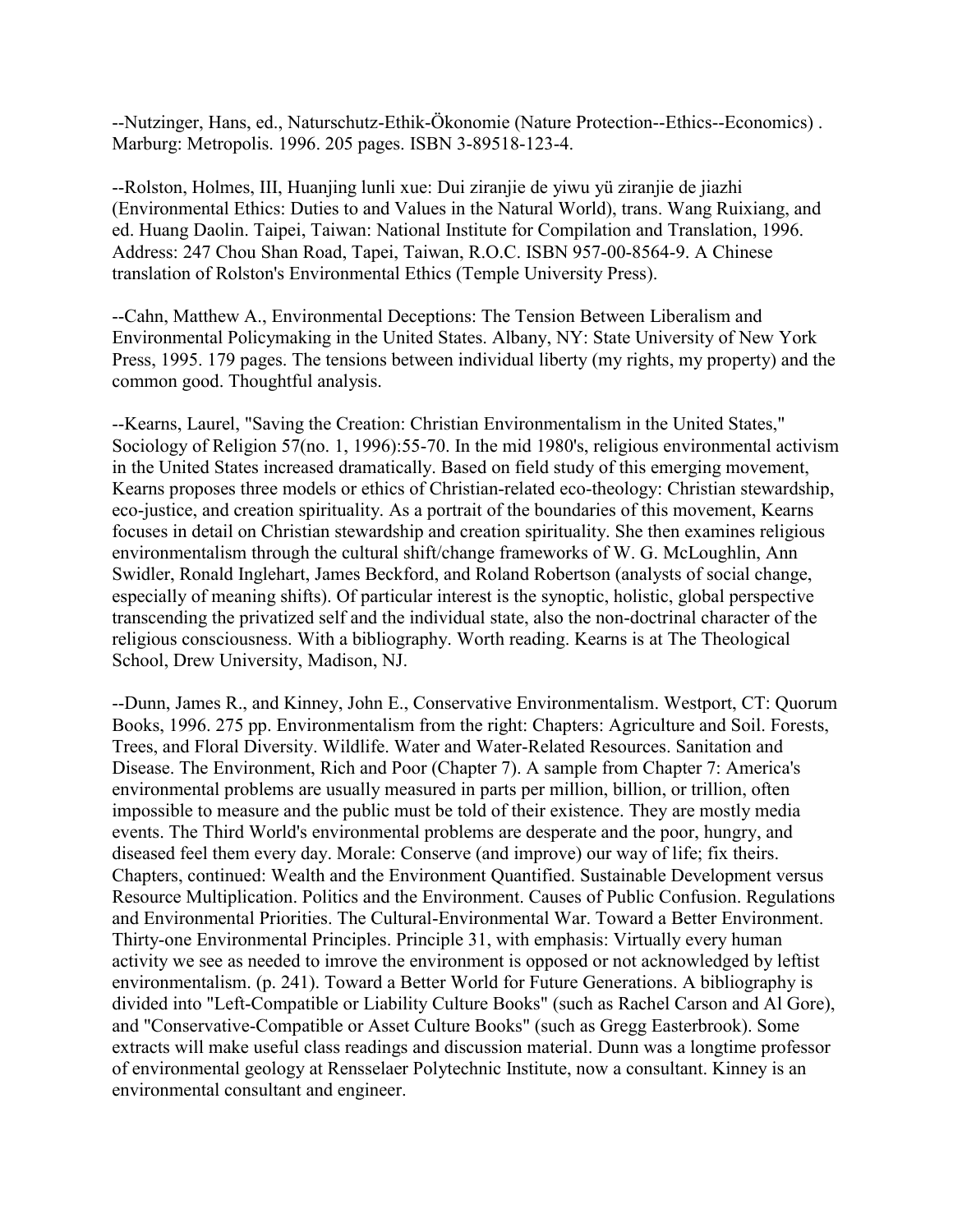--Davis-Berman and Berman, Dene S., Wilderness Therapy: Foundations, Theory, Research. Dubuque, IA: Kendall/Hunt Publishing Co., 1994. 282 pages. \$ 26.00 paper. The definitive analysis of the idea that wilderness experience can have therapeutic value. The authors discuss cultural orientations toward wilderness and wilderness ethics, trends in resesearch and the different orientations of outdoor programs ranging from mental helath to enrichment. Theories informing wilderness therapy, and the importance of those theories for basic research, as well as for program development and evaluation. Two chapters contain practical suggestions for wilderness therapy programs. The authors ask for increasing professionalization of the field, including such measures as accreditation of programs and certification of leaders. Much of the focus is on the usefulness of such programs for troubled youth. Two themes are that the least restrictive environment provides the best forum for confronting psychological problems, and that outdoor environments generally make the conseqences of actions less ambiguous and more immediate, both favorable to therapy. Both authors are mental health professionals.

--Pinkson, Tom, "Soul of the Wilderness: Wilderness Wisdom to Save our Souls--and the Planet," International Journal of Wilderness 3(no. 1, 1997):4-5, 48 On the summits, in the desert, the forest, the ocean, we most easily can see that we humans are but a small part of the whole, compared to the vast cyclic rhythms of creation. Pinkson is a psychologist, Sausalito, CA.

--Kutty, Krishnan, "India: A Wildlands and Recreation Overview," International Journal of Wilderness 3(no. 1, 1997):6-7. India is home to about one third of the known life forms of the world. In colonial India, all forests, wildlife, and other natural resources were the property of the crown. Since independence, there has been meaningful involvement of rural people in the stewardship of wildland, natural, and reforested areas. There were 45 national parks in 1960; there are 450 today. The only areas similar to the American concept of wilderness are in the Himalayas, increasingly visited both by internationals and Indians, often with adverse environmental impact. Kutty is from Bangalore, and runs the National Outdoor Leadership School (NOLS) program in India.

--Clark, Kendall, and Susan Koxacek, "How Do Your Personal Wilderness Values Rate?" International Journal of Wilderness 3(no. 1, 1997):12-13.

--Burde, John, and Michael Legg, "Wilderness and Natural Areas in Eastern North America," International Journal of Wilderness 3(no. 1, 1997):14-17.

--Hammitt, William E., and William M. Rutlin, "Achieved Privacy in Wilderness," International Journal of Wilderness 3(no. 1, 1997):18-24. Opportunities for solitude and privacy are characteristics supposed to distinguish wilderness from other types of outdoor recreation. Whether this is so, in a study in Elliott Rock Wilderness in the southeastern U.S. Hammitt teaches forest resources at Clemson University, Rutlin was a graduate research assistant in the study.

--Richard, Wildred E., "The International Appalachian Trail," International Journal of Wilderness 3(no. 1, 1997):33-38. An extension of the Appalachian Trail running north another 435 miles into Canada, in New Brunswick and Quebec, is now being worked out. Richard is a wilderness guide and adjunct professor of geography at the University of Southern Maine.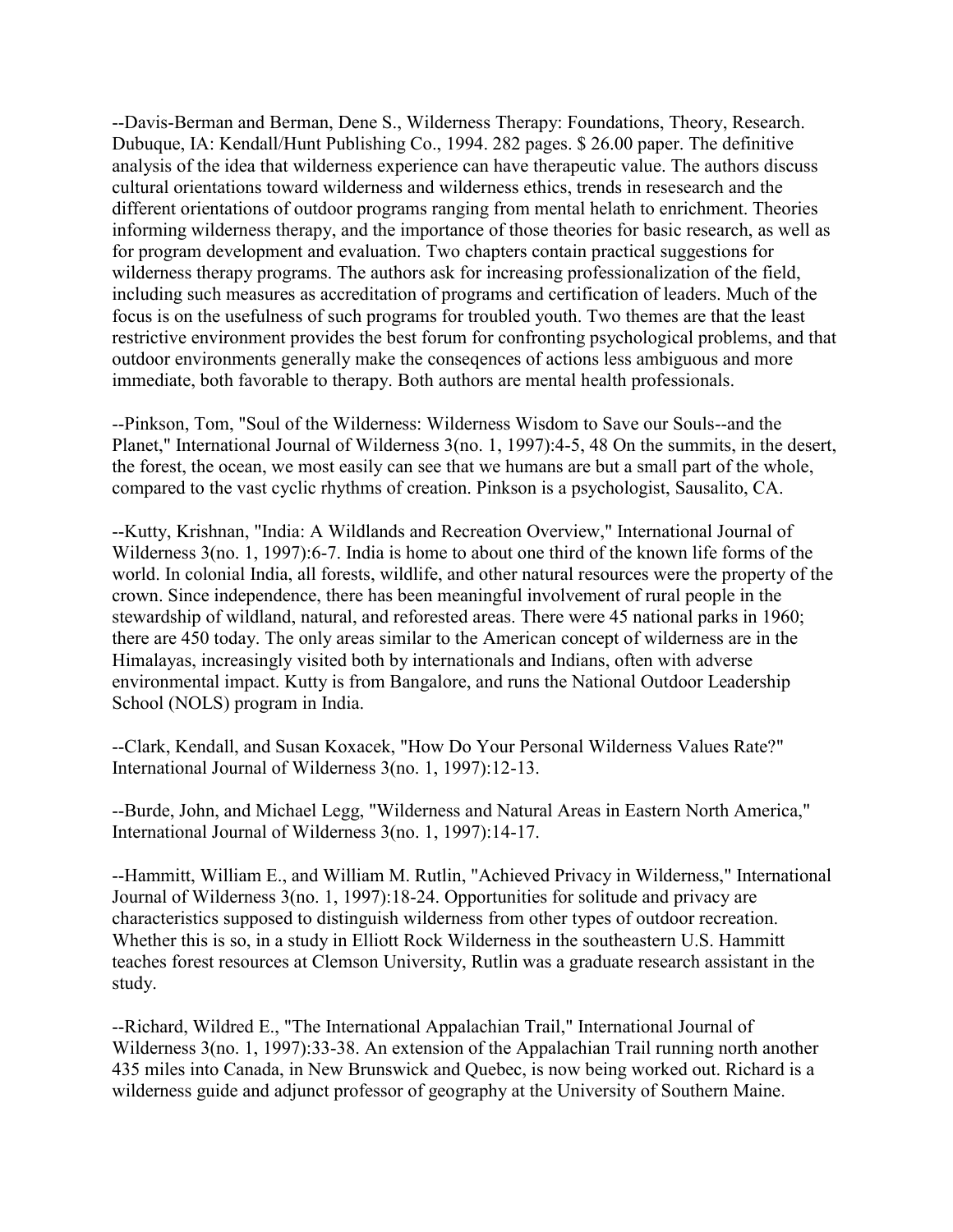--Sippola, Anna-Lisa, Pirho Alaraudanjoki, Bruce Forbes, and Ville Hallikainen, eds., Northern Wilderness Areas: Ecology, Sustainability, Values. Rovaniemi, Finland: Arctic Centre, University of Lapland (P. O. Box 122, 96101 Rovaniemi, Finland), 1995. 438 pages. \$ 30. One emphasis is that what seems a remote wilderness to outsiders was home to various aboriginal peoples and other residents. Such regions are now frequently under threat by development interests; the threats are unevenly distributed but the impact can be heavy. 44 authors.

--Myers, Norman, on the challenge side, and Vincent, Jeffrey R. and Panayotou, Theodore on the distraction side, "Consumption: Challenge to Sustainable Development ... or Distraction," Science 276 (4 April, 1997): 53-57. Myers maintains that the problem triad of population, environment, and development is now being joined by consumption, and that first world standards of escalating consumption cannot be extended to the rest of the world, nor even maintained in the first world. Vincent and Panayotou reply that there are no inherent limits to consumption, so long as there is substitutability and recycling. Countries with high consumption also have better environmental quality, lower pollution levels, and so on. Eastern Europe, the most polluted environment in the world, was a low-consumption society. Third World nations, with dramatic environmental degradation can also be low-consumption societies. Myers replies that the Vincent and Panayotou scenario depends on markets, overlooks market externalities, and the gross inequities in who benefits from marketed consumption, and cannot be extrapolated to a global range. Myers is an environmental consultant, at Oxford University. Vincent and Panayotou are at the Harvard Institute for International Development.

--Thurston, Harry, "Last Look at Paradise?" (Galápagos Islands), International Wildlife 27(no. 3, May/June 1997):12-21. The primordial world of the Galápagos is under siege from people. In the past thirty years, he number of people who reside on the islands has risen seven-fold, putting pressures on the vulnerable wildlife. The government in Ecuador faces a tough battle trying to preserve the unique animals while responding to citizens' demands for an improved standard of living. Newcomers from the mainland have a gold-rush mentality that would exploit wildlife rather than protect it. Many disregard protection laws and are overfishing the islands' rich oceans. About 50,000 tourists come each year, but do little harm because Ecuador manages tourists closely.

--Owens, Mark and Delia, "Can Time Heal Zambia's Elephants?" International Wildlife 27(no. 3, May/June 1997):28-35. Poaching's legacy. Though illegal slaughter for ivory has all but ended, young elephants are still paying a biological toll. Young elephants learned from older individuals in their groups where to find food and water. By killing mature elephants, poachers created a new society of younger elephants lacking such knowledge. Their ability to bounce back has been impaired. In the study area, poachers had wiped out 93% of the elephants, leaving many unnatural social groupings.

--Fisher, Jonathan, "To Ban or Not to Ban?" (Ivory) International Wildlife 27(no. 3, May/June 1997):36-37. Nations are meeting in June to consider whether to continue the international ban on the sale of ivory, enacted in 1989. The ban has been quite effective. In the 1980's poachers slaughtered more than 70,000 elephants annually, a mortality 20 times what the continent-wide elephant population could sustain. The ban cut poaching by 90%. African elephants live in 35 countries. Some nations want to trade legal ivory, especially Zimbabwe, Botswana, Namibia, and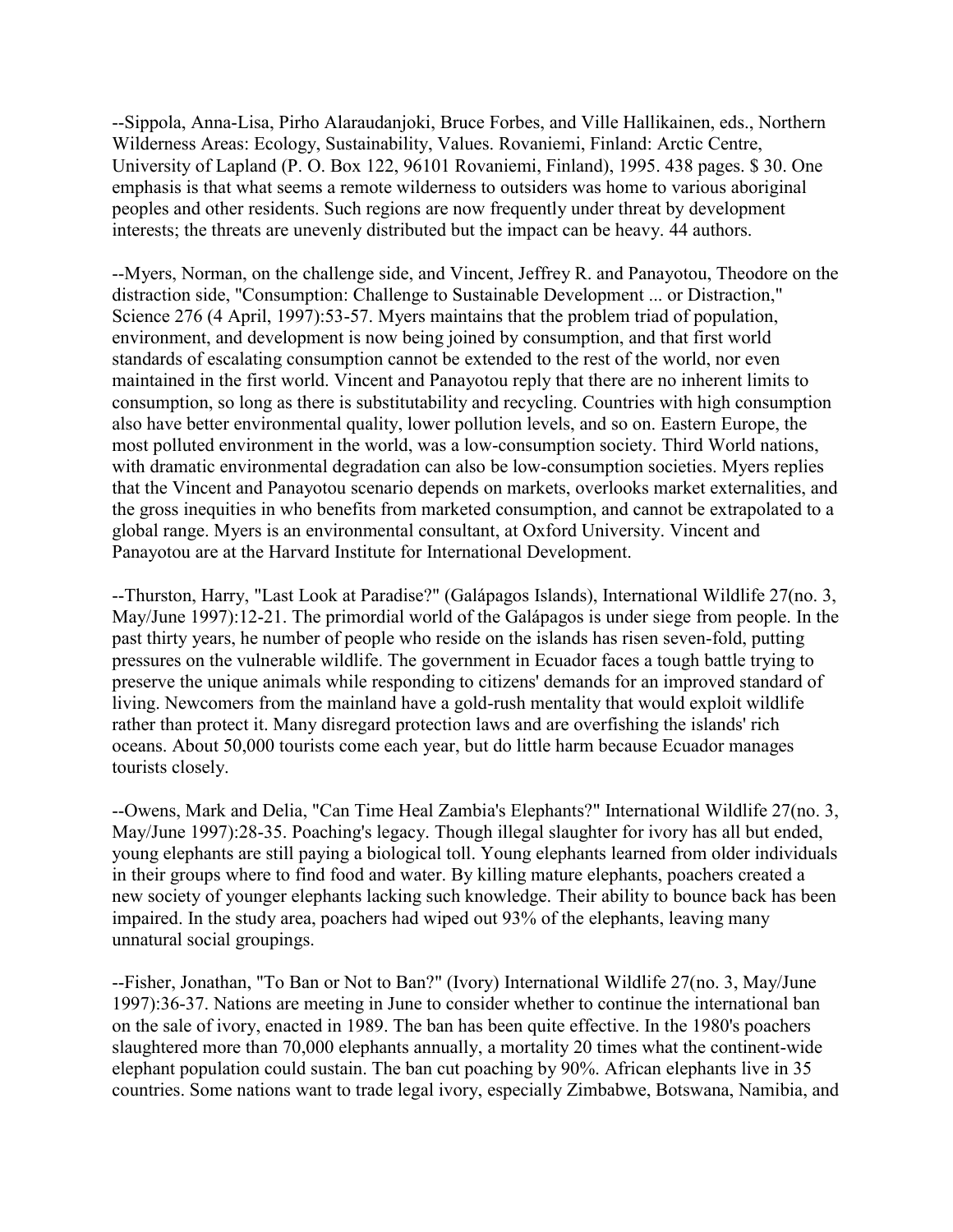Malawi. Ivory trade, they say, will generate income for conservation and it is cultural imperialism for developing nations to impose their standards on developing nations. Ban advocates reply that it is impossible to tell legal from illegal ivory, that legal sale will return the illegal sale, that conservation funds in often corrupt governments will fail to be so used, and that the impetus for banning ivory originally came from the African nations, is supported by the majority of them, and that the pro-trade nations themselves are just as guilty of forcing their views on others.

--Kleiman, Devra G., Allen, Mary E., Thompson, Katerina V., Lumpkin, Susan, eds. Wild Mammals in Captivity: Principles and Techniques. Chicago: University of Chicago Press, 1996. 550 pp. This reflects the many changes that have occurred in zoo philosophy and practice in the past several decades. The editors have organized 52 chapters written by specialists that cover the basic principles of husbandry, nutrition, exhibiting animals, population management for conservation, behavior, reproduction, and research. Four appendices provide valuable information on available literature, management regulation, inventories and studbook, and interzoo breeding loans.

--Sinclair, A.R.E., Arcese, Peter, eds. Serengeti II: Dynamics, Management, and Conservation of an Ecosystem. Chicago: University of Chicago Press, 1995. 680 pp. \$90 cloth, \$34 paper. Follows a previous Serengeti, with twenty years of research by leading scientists and provides a sophisticated study of the Serengeti-Mara ecosystem in East Africa, home to one of the largest and most diverse populations of animals in the world. There are studies of the ecosystem at every level from the plants at the bottom of the visible food chain, to the many species of herbivores and predators, to the system as a whole.

--Brown, James H. Macroecology. Chicago: University of Chicago Press, 1995. 270 pp. \$42.50 cloth, \$15.95 paper. Brown proposes a radical new research agenda designed to broaden the scope of ecology so that it can address questions on much larger spatial and temporal scales. Much ecological research is narrowly focused and experimental, providing detailed information that cannot be used to generalize from one ecological community or time period to another. Brown draws on data from many disciplines to create a much broader picture with greater potential for generalization.

--Twumbarima (Twum-Barima), Rosalind, Campbell, Laura B. Protecting the Ozone Layer through Trade Measures: Reconciling the Trade Provisions of the Montreal Protocol and the Rules of the GATT. Geneva: United Nations Environmental Program - Environment and Trade, # 6, 1994. 116 pp. An overview of the history of the Montreal Protocol on Substances that Deplete the Ozone Layer, the necessity and effectiveness of the Protocol's trade measures, and the measures for consistency with the trade rules of the General Agreement on Trade and Tariffs. The monograph also examines possible mechanisms for settling disputes which may arise as a result of the interpretation and implementation of the Protocol's trade measures.

--Kummer, Katharina. Transboundary Movements of Hazardous Wastes at the Interface of Environment and Trade. Geneva: United Nations Environmental Program - Environment and Trade, # 7, 1994. 93 pp. Topics covered include the international transfer and regulation of the transfer of hazardous wastes; environmentally sound management of hazardous wastes and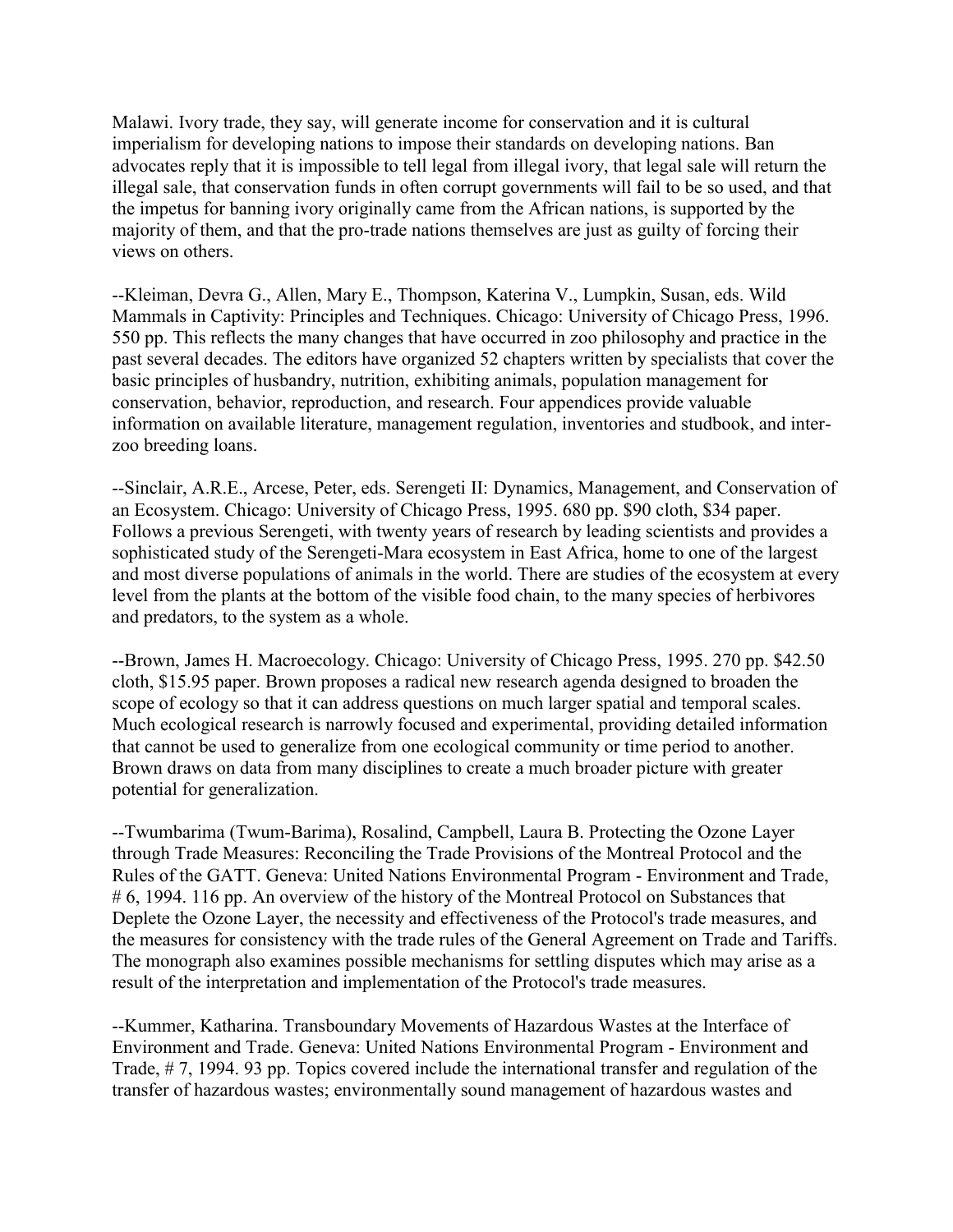sustainable industrial activity; and reconciling environmental and economic aims in the context of hazardous waste management.

--Wirth, David A. The Role of Science in the Uruguay Round and NAFTA Trade Disciplines. Geneva: United Nations Environmental Program - Environment and Trade # 8, 1994. 68 pp. The presence and integrity of scientific support is a principal touchstone for determining the legitimacy of many national regulatory efforts aimed at assuring environmental integrity or safeguarding public health. The paper highlights the quiescent issues at the interface between science and governmental regulatory policies that are raised by the emphasis on scientific validity in the Uruguay Round and the NAFTA.

--Nilsson, A. Ultraviolet Reflections: Life Under a Thinning Ozone Layer. Chichester, U.K.: John Wiley and Sons, 1996. 152 pp. £ 14.99. The effects of increasing UV radiation on people, plants, and animals. Nilsson takes the reader on a journey from the Antarctic ozone hole to the Arctic birch forest to see how plants and microbes will fare against increasing UV radiation. He raises questions about the evolution of our immune system and uncovers scientific controversy over the causes of eye diseases.

--Eden, S. Environmental Issues and Business: Implications of a Changing Agenda. Chichester, U.K.: John Wiley and Sons, 1996. 200 pp. £ 25. cloth. Details the dimensions of the business response to environmental issues by taking a critical interdisciplinary social science perspective. Eden catalogues the pressures put upon businesses to take up environmental responsibilities, and then assesses those activities in terms of company culture, communication, and influence on the environmental agenda. The author examines the diversity of business activities and the statutory environmental legislation to which they are subject and evaluates the impact of these activities according to policy developments and the restoration of public confidence.

--Buckingham-Hatfield, S., Evans, B. Environmental Planning and Sustainability. Chichester, U.K.: John Wiley and Sons, 1996. 196 pp. £ 35, cloth. The authors argue that national environmental planning is reactive, ad hoc, and hence they call for a wider-ranging refocusing, so that environmental planning can be based on reliable and consistent data collection, equitable public participation, and well-debated understanding of sustainability. They also argue that the challenge offered by the U.N. through its Agenda 21 program and by European policies should result in a rethinking, not only concerned with how we plan to achieve environmental sustainability, but also about the contexts in which we should do so.

--Klarer, Jurg, Moldan, Bedrich. The Environmental Challenge for Central European Economies in Transition. Chichester, U.K.: John Wiley and Sons, 1997. 300 pp. £ 45, cloth. The authors outline the state of the environment in Central and Eastern Europe since the decline of Communist rule with attention given to air and water pollution, land management and nature conservation, and the consequences of environmental degradation such as human health, biodiversity losses, and economic damage. Secondly they outline the causes of environmental degradation and discuss the failure of the Communist regime to address environmental issues and compare this to the failure of mixed capitalist economies. They analyze the present policies in place within the countries and the developments likely to unfold in Eastern Europe in the future, as well as the social and economic factors use to facilitate these changes.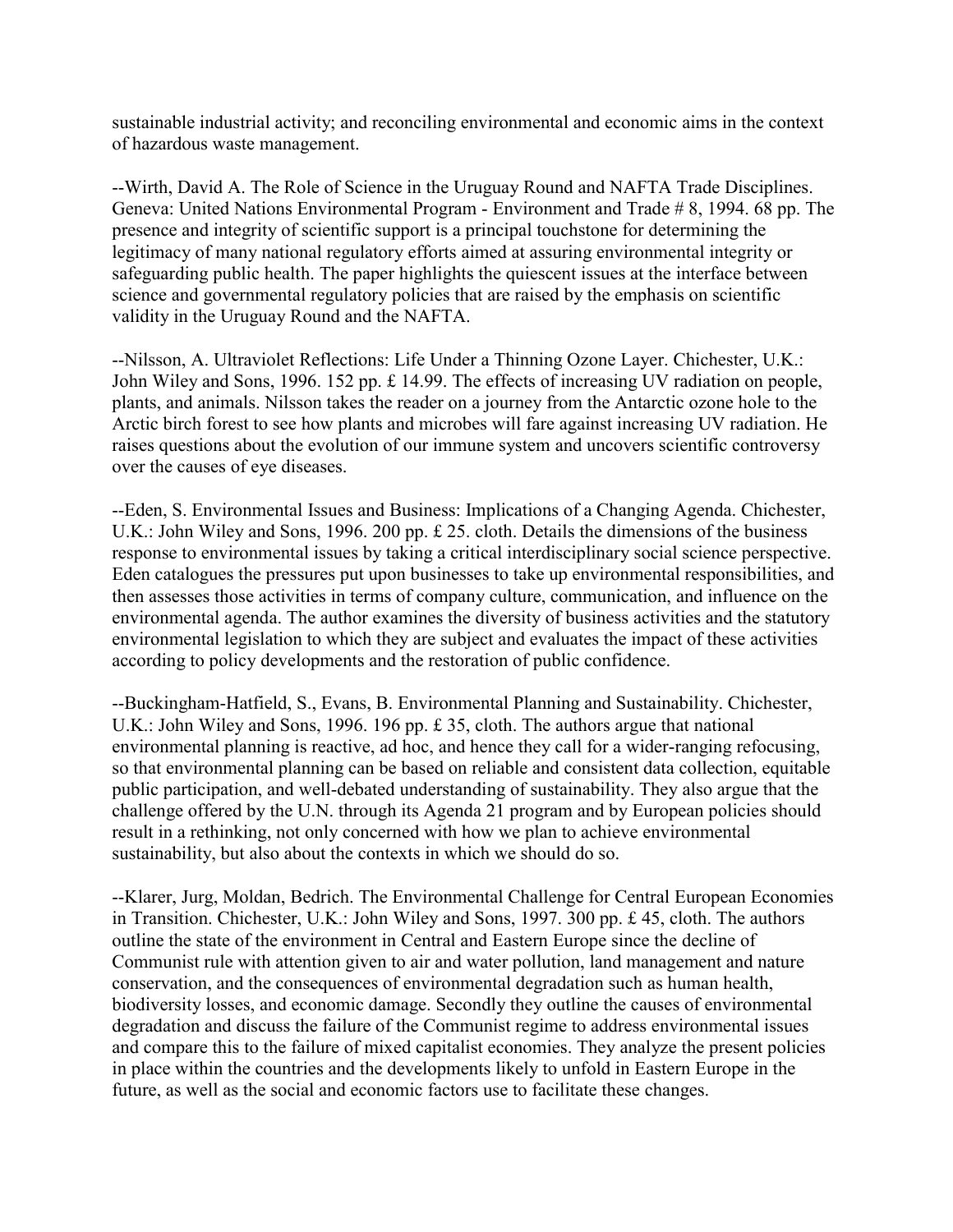--Daily, Gretchen C., ed. Nature's Services: Societal Dependence on Natural Ecosystems. Covelo, CA: Island Press, 1997. 416 pp. \$49.95 cloth, \$24.95 paper. Scientists from a variety of disciplines examine the character and value of ecosystem services, the damage that has been done to them, and the consequent implications for human society.

--Baskin, Yvonne. The Work of Nature. Covelo, CA: Island Press, 1997. 288 pp. \$25 cloth. Baskin examines the threats posed to humans by the loss of biodiversity, distilling the work of the world's leading ecologists. She explains the practical consequences of declining biodiversity on ecosystem health and function.

--Simberloff, Daniel, Scmitz, Don C., Brown, Tom C., eds. Strangers in Paradise: Impact and Management of Nonindigenous Species in Florida. Covelo, CA: Island Press, 1997. 480 pp. \$50 cloth, \$29.95 paper. An examination of the Florida severe exotic species problems and of the ongoing efforts to eradicate or manage introduced species covering millions of acres of land and water.

--Porter, Douglas R. Managing Growth in America's Communities. Covelo, CA: Island Press, 1997. 215 pp. \$29.95 paper. The author describes the regulatory and programmatic techniques that have been most useful, obstacles to be overcome, and specific strategies that have been instrumental in achieving successful growth management programs. Also included are informational sidebars written by leading experts in growth management.

--Story Earth: Native Voices on the Environment. San Francisco, CA: Mercury House, 1993. First published in the Netherlands as Het verhaal Aarde by In de Knipsheer Publishers for Bridges Books, Amsterdam, 1992. No editor is named. 200 pages. Stories from indigenous peoples, and by indigenous authors, on six continents, from Australia, Brazil, Canada, Easter Island, Egypt, Finland, Guatemala, India, Kenya, Lesotho, Nepal, Papua New Guinea, Peru, Philippines, Solomon Islands, Sri Lanka, and the United States. The nature of the global crisis and changes we must make in the way we view the world. Only by turning away from the industrial view of the Earth as a resource to be consumed, and only by listening to the lessons of traditional cultures that have for centuries maintained a sustainable relationship to the Earth can we cure the damage that Western civilization has wrought. Originally published with a subsidy from the Dutch Environment Ministry.

--Conca, Ken, Alberty, Michael, and Dabelko, Geoffrey D., eds. Green Planet Blues: Environmental Politics from Stockholm to Rio. Boulder, CO: Westview Press, 1995. Ecology and the structure of the international system. Prospects for international environmental cooperation. From ecological conflict to environmental security. Ecological justice.

--Causey, Cindy Ubben. Cherish the Gift: A Congregational Guide to Earth Stewardship. Valley Forge, PA: Judson Press, 1996. Earth stewardship. Incorporating environmental concerns into religious education, church property, worship, fellowship, in the nursery, with children, youth, camping and retreats, publicity. Tips for homes. Causey is a senior copy chief with JC Penny Catalog and chairs the Catalog Environmental Committee at JC Penny. Judson is a Baptist press.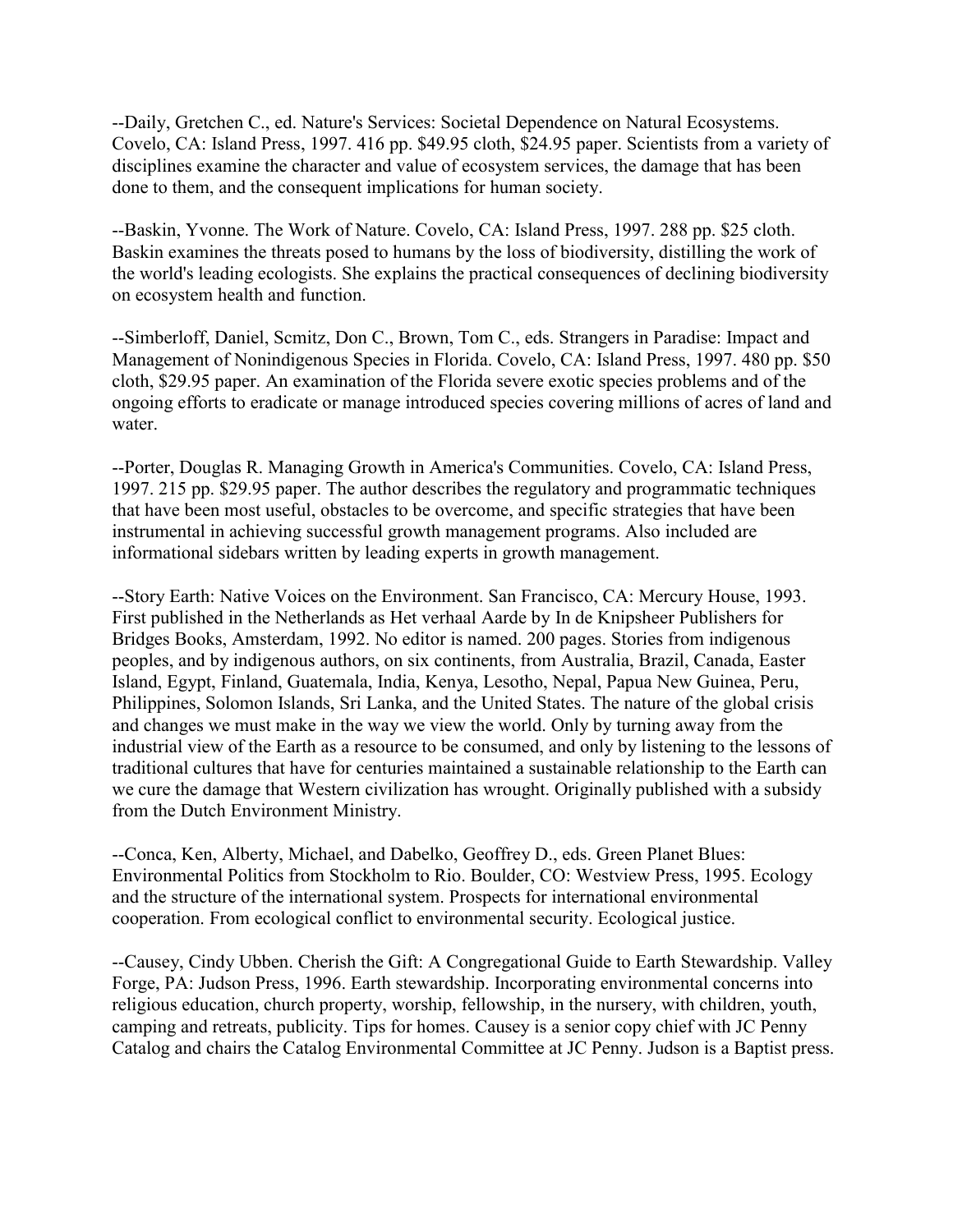--Westra, Laura. "Ecosystem Integrity and the `Fish Wars.'" Journal of Aquatic Ecosystem Health 5(1996):275-282. The problem of fisheries and aquatic ecosystems in Canada have been analyzed primarily from the standpoint of the conservation of these resources, without much emphasis on the value of aquatic ecosystems for themselves, including their life-support function, vital to all the biota therein. This represents a purely anthropocentric approach, that is flawed from the standpoint of sustainability practically and theoretically. Without entering into the anthropocentrism debate, this study indicates the apparent conflict between theoretical legislative and regulative aims, and most forms of "management principles," even when these are presented in their most enlightened forms. Starting with the examination of a recent Canadaian case, the failure of present management practices is outlined, even when these are democratically chosen and support worthwhile social goals. The Canadian "fish wars" example shows clearly why the ethics of integrity provide better guidelines for public policy, as such ethics alone take as primary biological and ecological objectives. Westra teaches philosophy at the University of Windsor, Ontario.

--Hardin, Garrett. The Social Contract Press has a Garrett Hardin Reprint Series, with a number of his books, previously otherwise out of print. 316 1/2 E. Mitchell St., Petoskey, MI 49770. 800/352-4843.

#### http://www.tscpress.com

--Ryan, Maura A., and Todd David Whitmore, eds., The Challenge of Global Stewardship: Roman Catholic Responses. Notre Dame, IN: University of Notre Dame Press, 1997. 288 pages. \$ 15.00 ppaer. Among other contributors, John Kavanaugh maintains that it is only by developing the capacity to experience the moral claims exerted on us by all living things that we develop the habits of responsible existence in community. George Weigel on the population problem. Bryan Massingale on the problem of "human welfare ecology."

--Adede, Andronico O., "The Treaty System from Stockholm (1972) to Rio de Janiero (1992)," Pace Environmental Law Review 13 (no. 1, 1995):33-48. A "new breed" of treaty began to appear in this period, which tries to incoporate new concepts and concerns aimed at bringing about sustainable development. These include inter-generational equity, common but differentiated responsibility, caution against allowing a lack of scientific evidence to serve as a pretext for inaction, the polluter-pays principle, duties of co-operation and exchange of scientific information, trade and the environment, sovereignty and the environment, and the role of nongovernmental organizations and local communities in the negotiation and implementation of environmental treaties. Above all, the "new breed" of treaties address, in greater detail, arrangements for both the transfer of funds to combat environmental problems and the transfer of environmentally sound technologies. Furthermore, they take into account the interest of developing counties to ensure their participation in both the negotiation and governance of such treaties. Adede is with the Office of Legal Affairs, United Nations, New York.

--Grzybowski, Donald M., et al, "A Historical Perspective Leading Up to and Including the United Nations Conference on Straddling Fish Stocks and Highly Migratory Fish Stocks," Pace Environmental Law Review 13 (no. 1, 1995): 49-74.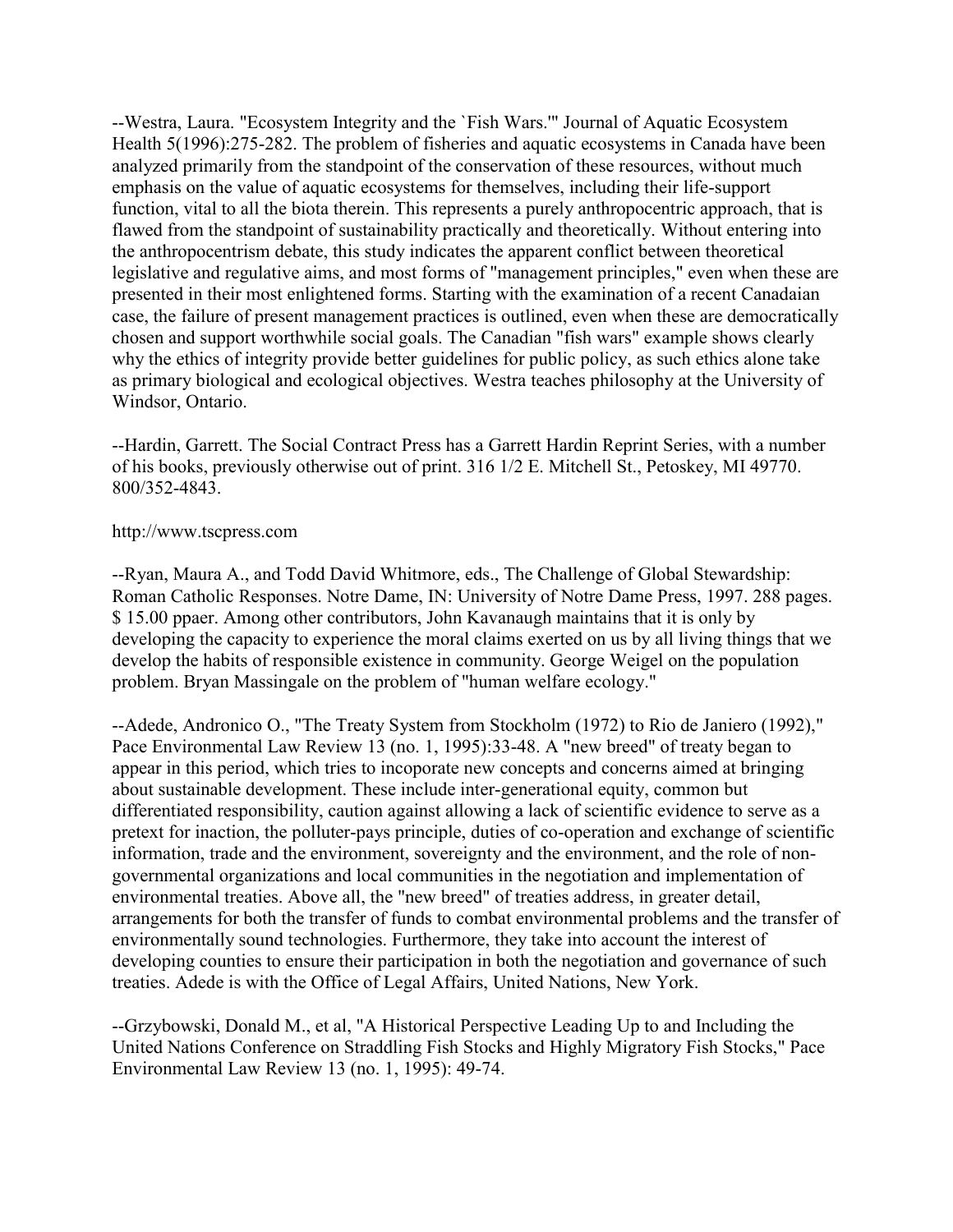--Hodas, David, "The Climate Change Convention and Evolving Legal Models of Sustainable Development," Pace Environmental Law Review 13 (no. 1, 1995):75-96. The Climate Change Convention is intimately and necessarily linked to UNCED goals of sustainable development because it provides the specific parameters around which the concept of sustainable development can have meaning and be concretely implemented. Hodas is at the Widener University School of Law.

--Krasnova, Irina O., "Post-Rio Treaties: Implementation Challenges," Pace Environmental Law Review 13 (no. 1, 1995):97-110. Implementation problems are now arising with regard to many environmental treaties. Krasnova is in environmental law at the Moscow Juridical Institute, Moscow.

--Robinsoin, Nicholas A., "Colloquium: The Rio Environmental Law Treaties" IUCN's Proposed Covenant on Environment and Development," Pace Environmental Law Review 13 (no. 1, 1995):133-189. Robinson is in environmental law at Pace University School of Law, and is on the IUCN Commission on Environmental Law.

--Tinker, Carherine, "A `New Breed' of Treaty: The United Nations Convention on Biological Diversity," Pace Environmental Law Review 13 (no. 1, 1995):191-218. From a legal standpoint, there are a number of theoretical questions underpinning the language of the Treaty which remain unanswered and unanalyzed, which may plague efforts to interpret or implement the Convention. Tinker is in law, Chapman University School of Law, Orange, CA.

--Daly, Herman E., "Allocation, Distribution, and Scale: Towards an Economics that is Efficient, Just, and Sustainable," Ecological Economics 6(1992):185-193. The practical policy of issuing tradeable permits for depletion and pollution requires for its implementation the clear separation of the three basic economic goals of efficient allocation, equitable distribution, and sustainable scale. Economic theory needs to catch up with policy in recognizing that scale issues cannot be reduced to either allocation or distribution. Daly is at the School of Public Affairs, University of Maryland.

--Pace, Norman R., "A Molecular View of Microbial Diversity and the Biosphere," Science 276(1997):734-740. "Microbial organisms occupy a peculiar place in the human view of life. Microbes receive little attention in our general texts of biology. They are largely ignored by most professional biologists and are virtually unknown to the public except in the contexts of disease and rot. Yet, the workings of the biosphere depend absolutely on the activities of the microbial world. Our texts articulate biodiversity in terms of large organisms: insects usually top the count of species. Yet, if we squeeze out any one of these insects and examine its contents under the microscope, we find hundreds of thousands of distinct microbial species. A handfull of soil contains billions of microbial organisms, so many different types that accurate numbers remain unknown. We know so little about microbial biology, despite it being a part of biology that looms so large in the sustenance of the planet." "Members of some of these lineages are only distantly related to known organisms but are sufficiently abundant that they are likely to have an impact on the chemistry of the biosphere." One interesting development: There now appears to be a flourishing subterranean life, a biological world not based on photosynthesis; some even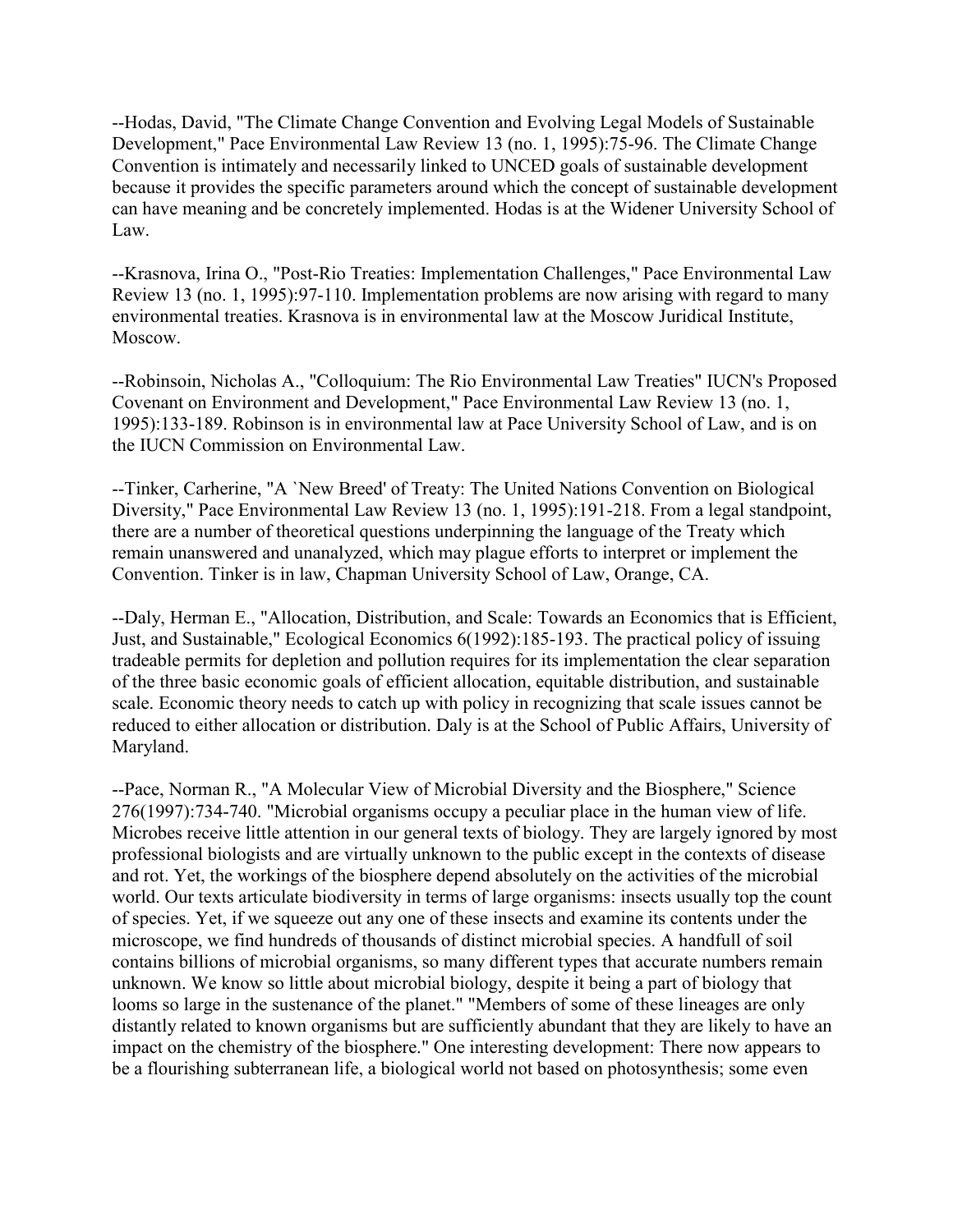speculate that most of the biomass on Earth is subterranean. Pace is in microbial biology at the University of California, Berkeley. See also Richard A. Kerr entry.

--Kerr, Richard A., "Life Goes to Extremes in the Deep Earth--and Elsewhere?" Science 276(1997):704-704. Life has been discovered up to 2.8 kilometers under the surface of the earth (in Virginia), as well as half a kilometer beneath the deep ocean floor, the latter associated with hydrothermal vents. It has also been found 1.5 kilometers below the Columbia Plateau in bare salt rock. This leads to much speculation about extensive underground life, largely microbial. In underground life, metabolism may be quite slow, and nutrients quite scarce.

--Kitcher, Philip, The Lives to Come: The Genetic Revolution and Human Possibilities. New York: Simon and Schuster, 1996. 381 pages. The ethical and social issues raised by the Human Genome Project. The hopeful possibilities of molecular genetics for improving medical care, also the implications of genetic testing for insurance and employment discrimination. The impact of ideas about genetic destiny on philosophical assumptions about human life and freedom. Combines scientific knowledge, moral sensibility, and philosophical analysis on the unsettling questions raised by the rapidly increasing information about our genes. Kitcher is in philosophy at the University of California at San Diego.

--Trefil, James S., Are We Unique: A Scientist Explores the Unparalleled Intelligence of the Human Mind. New York: Wiley, 1997. 242 pp. Trefil claims that animal minds are not only different in degree of intelligence but in the kinds of consciousness they are capable of. Also, despite the achievements of computer designers, no computer of any kind will ever be able to replicate the human intelligence. Trefil teaches physics at George Mason University and is science commentator for National Public Radio.

--Sagoff, Mark, "On the Value of Endangered and Other Species," Environmental Management 20(no. 6, 1996):897-911. Two frameworks--utilitarian and Kantian-are used by society to make decisions concerning environmental management, and, in particular, species protection. The utilitarian framework emphasizes the consequences of choices for prior preferences. A perfectly competitive market, on this model, correctly values environmental resources. The Kantian approach identifies rules appropriate to recognized situations given the identity of the decision maker. It relies on democratic political processes and institutions to provide the means by which citizens determine the identity of their community--its moral charactrer and aspirations--and match appropriate rules to recognized situations. Markets do not fail in any general way in measuring the economic value of plants and animals. Market prices, in general, correctly represent the marginal or exchange value of species. If society legistates against extinction, this must be understood as an exercise in Kantian decision making in view of the moral value of species, not as an attempt to "correct" a market failure or to promote social welfare or utility. Sagoff is at the Institute for Philosophy and Public Policy, University of Maryland.

--Sagoff, Mark, "A Noneconomic View of the Value of Biodiversity," in Gary Meffe and C. Ron Carroll, Principles of Conservaiton Biology (Sunderland, MA: Sinaur Associates, 1997). A box essay.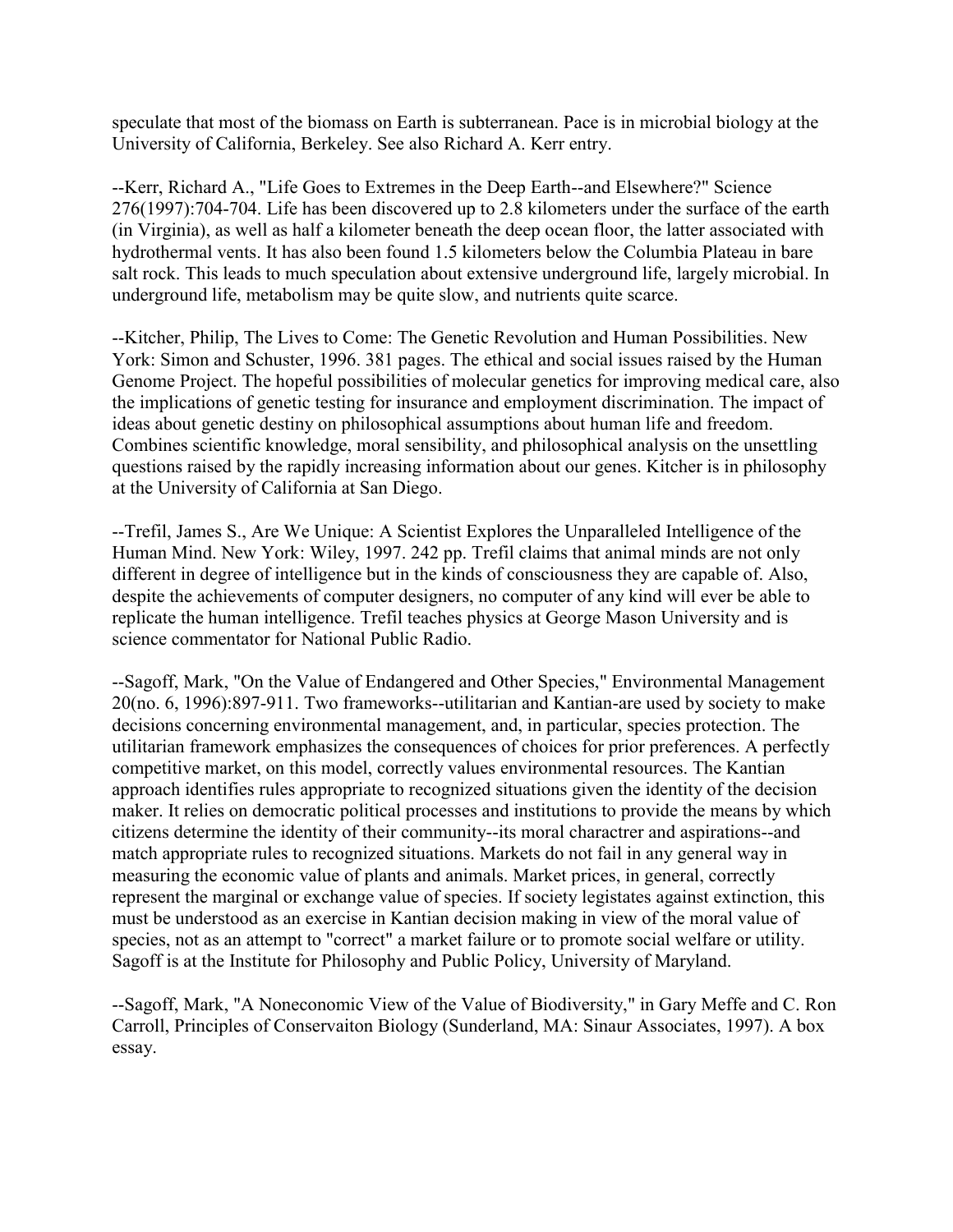--Moulton, Michael P., Wildlife Issues in a Changing World. Delray Beach, FL: St. Lucie Press, 1997. 352 pages. Includes discussion of accidentally or deliberately introduced exotic wildlife, increasingly a problem on contemporary landscapes. Moulton is at the University of Florida.

--Dobson, A., J. P. Rodriquez, W. M. Roberts, and D. S. Wilcove, "Geographic Distribution of Endangered Species in the United States," Science 276 (January 24, 1997):550- . Species listed by the federal government are distributed in regional "hot spots." "The amount of land that needs to be managed to protect currently endangered and threatened species in the United States is a relatively small proportion of the land mass." With several replies in Science 276 (April 25) objecting that the "hot spots" approach is biased and does not adequately represent desirable conservation priorities, including one letter by all three editors of Conservation Biology (David Ehrenfeld, founding editor; Reed F. Noss, editor; and Gary K. Meffe, incoming editor) that the report is likely to be misused if protection is granted to these "hot spots," and development allowed elsewhere without attention to conservation priorities on the landscape as a whole.

--Meffee, Gary K., and C. Ronald Carroll, and contributors, Principles of Conservation Biology, 2nd ed. Sunderland, MA: Sinauer and Associates, 1997. 729 pages. 155 pages longer than the first edition in 1994, with more focus on ecosystem management, also with a chapter on becoming more effective in the policy press. More on the marine environment. Two dozen new box essays. The chapter on "Conservation Values and Ethics" continues by J. Baird Callicott. Box essays by Holmes Rolston, III, "Our Duties to Endangered Species"; Susan P. Bratton, "Monks, Temples, and Trees: The Spirit of Diversity"; Roderick Frazier Nash, "Discovering Radical Environmentalism in Our Own Cultural Backyard: From Natural Rights to the Rights of Nature." Meffee is the incoming editor of Conservation Biology. Carroll is at the Institute of Ecology, University of Georgia.

--Choudry, Enamul, and Charles Senseman, "The Relevance of Environmental Ethics for Policy Ethics: Why Anthropocentric and Ecocentric Considerations Matter," Indiana Academy of Social Sciences Proceedings, 1994, George C. Roberts, ed. Indianapolis: Indiana Academy of Social Sciences, 1994.

--Pimentel, David, Pimentel, Marcia, eds. Food, Energy, & Society. Niwot, CO: University Press of Colorado, 1997. 2nd ed. Individuals and nations as they face the inevitable dilemma of how everyone can be fed, given the limits of land, water, energy, and biological resources.

--Jachtenfuchs, Markus. International Policy-Making as a Learning Process? The European Union and the Greenhouse Effect. Brookfield, Vt.: Ashgate, 1996. 232 pp. \$67.95. A study of policy making in a major field, climate change, and of a major player, the EU, and a contribution to social theory. Policy-making is treated in terms of learning, a perspective that sheds light on inter-relationships neglected by standard interest-oriented approaches.

--Farthing, Stuart M., ed. Evaluating Local Environment Policy. Brookfield, Vt.: Ashgate, 1997. 208 pp. \$ 46.95. Lessons from environmental auditing for and appraisal of the development of local environmental policy, environmental planning, bus-based park and ride towards sustainability, coordinating facility provision and new housing development, and case studies, among others.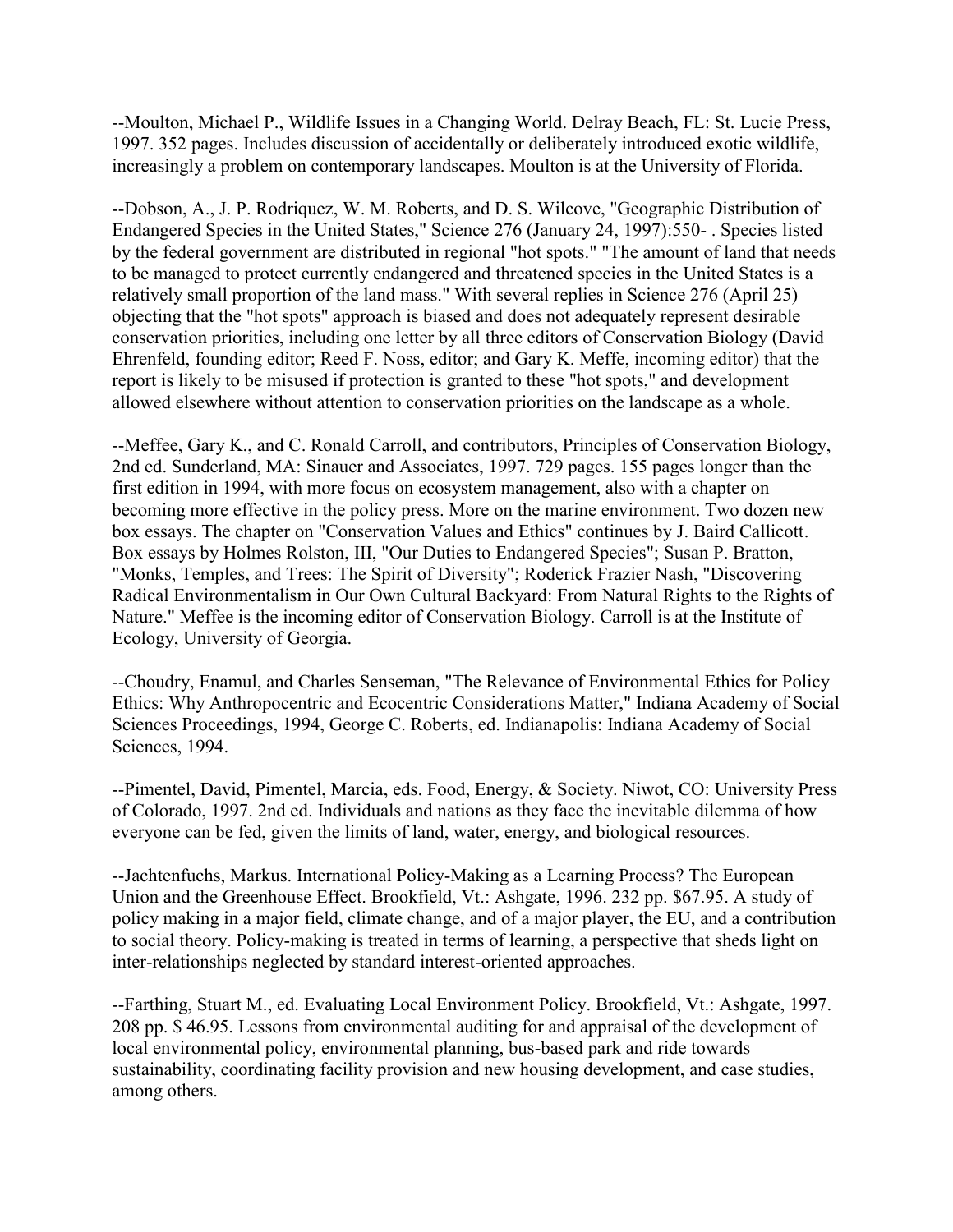--Teixeira, Maria Gracinda C. Energy Policy in Latin America: Social and Environmental Dimensions of Hydropower in Amazonia. Brookfield, Vt.: Ashgate, 1996. 368 pp. \$76.95. A criticism of the policy of energy producion in Brazilian Amazonia focusing on the dramatically accumulated social and environmental debt resulting from the way Amazonia rivers have been utilized to provide hydropower and to sustain an export oriented industrial economy.

--Bridges, Olga, Bridges, J.W. Loosing Hope: The Environment and Health in Russia. 288 pp. \$68.95. Brookfield, Vt.: Ashgate, 1996. An account of the various environmental factors that have resulted in the appaling deterioration of public health in Russia over the past 5-8 years and of the political, legal, technical and economic measures being taken to remedy the situation.

--Lofstedt, Ragnar E., Sjostedt, G., eds. Environmental Aid Programmes to Eastern Europe: Area Studies and Theoretical Applications. Brookfield, Vt.: Ashgate, 1996. 240 pp. \$67.95. This book combines a series of case studies within large theoretical sections to identify the mistakes that have been made in the field of environmental aid. It uses this to examine how these Eastern European nations can improve their environmental aid program overall.

--Hjelmar, Ulf. The Political Practice of Environmental Organizations. Brookfield, Vt.: Ashgate, 1996. 160 pp. \$63.95. This concise (and overpriced) book investigates why and how environmental organizations have had a considerable impact on the environmental policies which seem to dominate life today.

--Langpickvance (Lang-Pickvance), Katy, Manning, Nick, Pickvance, Chris, eds. Environmental and Housing Movements: Grassroots Experience in Hungary, Russia, and Estonia. Brookfield, Vt.: Ashgate, 1997. A detailed comparative picture of environmental and housing movements in Hungary, Russia, and Estonia over the period 1991-1994.

--Xie, Jian. Environmental Policy Analysis: A General Equilibrium Approach. Brookfield, Vt.: Ashgate, 1996. 176 pp. \$51.95. An applied model based on the general equilibrium approach used to analyze the impacts of environmental policies on the economy and the environment. Also applies the model to estimate the impacts of several pollution management alternatives in China.

--Winter, Gerd, ed. European Environmental Law: A Comparative Perspective. Brookfield, Vt.: Ashgate, 1996. 464 pp. \$39.95 paper, \$89.95 cloth. Addressing law students and professionals, sixteen outstanding lawyers have joined in a project to investigate the core concepts of environmental law in Europe.

--Placter, Harald. "Functional Criteria for the Assessment of Cultural Landcapes," Chapter 34 in Droste, Bernd von; Plachter, Harald, and Rössler, Mechtild, eds., Cultural Landscapes of Universal Value (Jena, Germany: G. Fischer-Verlag, 1995), pages 393-404. In English. Cultural landscapes result from the interaction of humans and nature. Landscapes are often characterized by their structural or material features, but they can as well be characterized by their functional features and the way these are interrelated, such as nutrients or energy supplied, which is a more ecosystemic approach. This also reveals the degree to which the natural qualities of selfregulation and self-development may still be present on a culturally modified landscape. Placter is professor for natural conservation at the University of Marburg, Germany.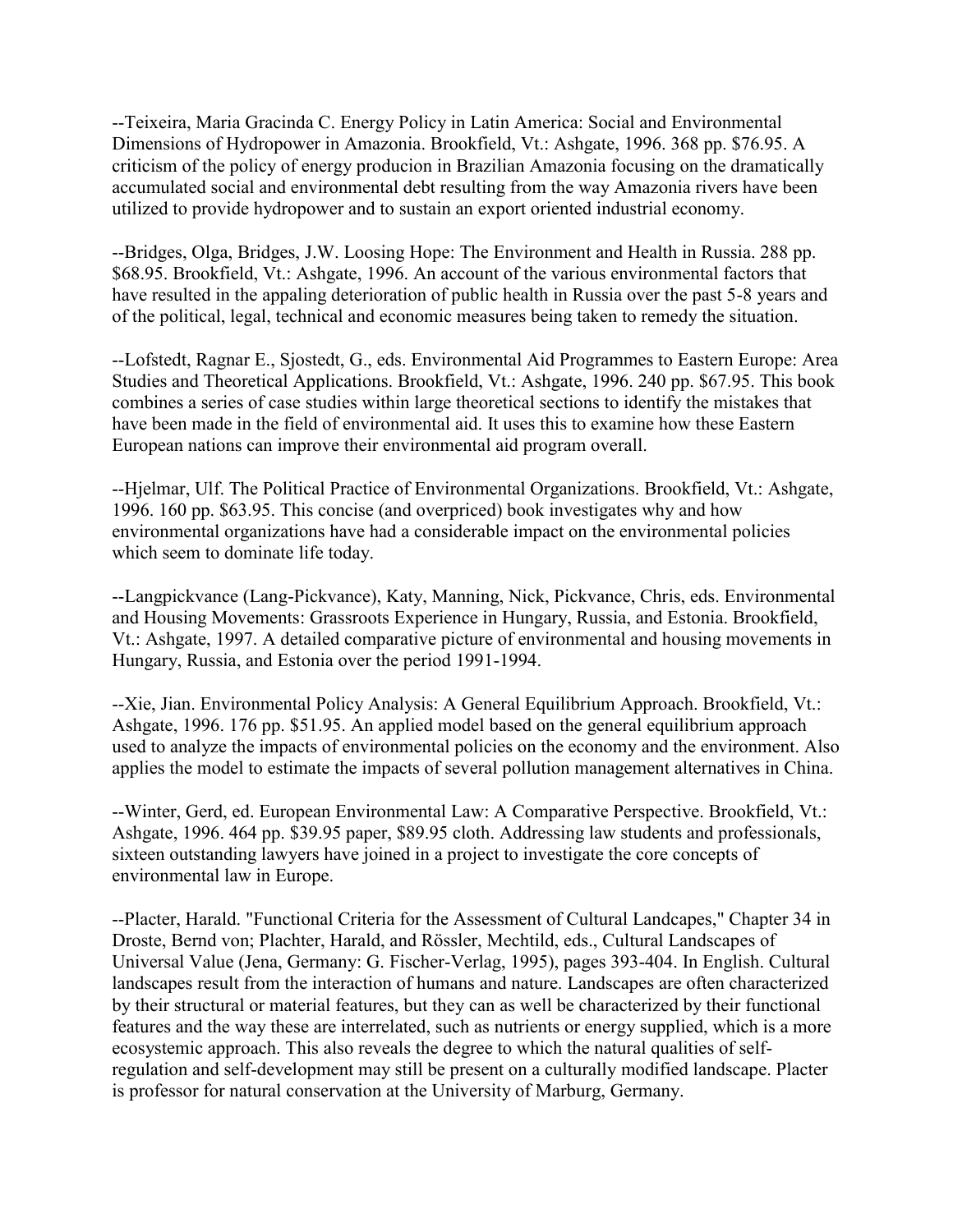--Bartas, Jeanne-Marie, "Aquaculture: An Overview," Part I in Vegetarian Journal, May/June 1997, pages 20-26, Part II in Vegetarian Journal July/August 1997, pages 17-22. The environmental and ethical ramifications of the raising of fish and other marine and aquatic animals, including such issues as water usage, genetic engineering, drugs, effluent and wastes control, and global environmental impacts. Bartas is a researcher at The Vegetarian Resource Group, and specializes in environmental chemistry.

--Lawton, John H. and Robert M. May, eds., Extinction Rates. Oxford: Oxford University Press, 1995. pp. 248. \$ 23. A wide-ranging introduction to the qualitative and quantitative methods required to make predictions about extinction.

--Leopold, Aldo. Aldo Leopold's Southwest. Albuquerque: University of New Mexico Press, 1995. 249 pages. Selected early writings of Leopold, edited and with interpretive comments by David E. Brown and Neil B. Carmony. Earlier published as Aldo Leopold's Wilderness (Harrisburg, PA: Stackpole Books, 1990).

--Cavanaugh, Michael, "Global Population Equilibrium: A Model for the Twenty-First Century," Zygon 32(1997):163-174. A global population in equilibrium can serve as an organizing model, or scientific myth, both as a plausible description of reality and a goal with a compelling normative status. Few deny that, unless humans stabilize their population, our world will face serious problems before the year 2050, and a consensus about this can unite persons in many cultures, and also join scientific and theological perspectives.

--Kay, Charles E., "Yellowstone: Ecological Malpractice," special issue of PERC Reports (502 S. 19th Ave., Suite 211, Bozeman, MT 59718), vol. 15, no. 2, June 1995. The "natural regulation" of elk in Yellowstone National Park has disastrously failed. Overpopulating elk are destroying the park, adversely affecting not only vegetation, but bear, beaver, and other wildlife. "The simple truth is that ungulate populations will not internally self-regulate before having had a serious impact on vegetation. Elk and bison never historically overgrazed Yellowstone or other national parks because hunting by Native Americans kept ungulate numbers low, promoting biodiversity." Park officials have repeatedly biased research and suppressed this fact. Kay teaches political science, with training in wildlife biology, at Utah State University. This study is forthcoming as a book.

--Kay, Charles E., "Aboriginal Overkill: The Role of Native Americans in Structuring Western Ecosystems." Human Nature 5(1994):359-398. Kay maintains that Native Americans historically kept the ecosystems of the (now) American landscape in a structure maximixing biodiversity. Forthcoming as a book from Oxford University Press.

--Dobson, Andrew, Conservation and Biodiversity. San Francisco: W.H. Freeman, 1995. 256 pages. \$ 32.00. A broad overview of the scientific issues in preserving biodiversity.

--Gowdy, John M. and Sabine O'Hara, Economic Theory for Environmentalists. Delray Beach, FL: St. Lucie Press, 1995. 192 pages. \$ 40. The theory of the consumer. The theory of the firm. General equilibrium and welfare economics. Pareto optimality and perfect competition. Market failure. From supply and demand to social and ecological context.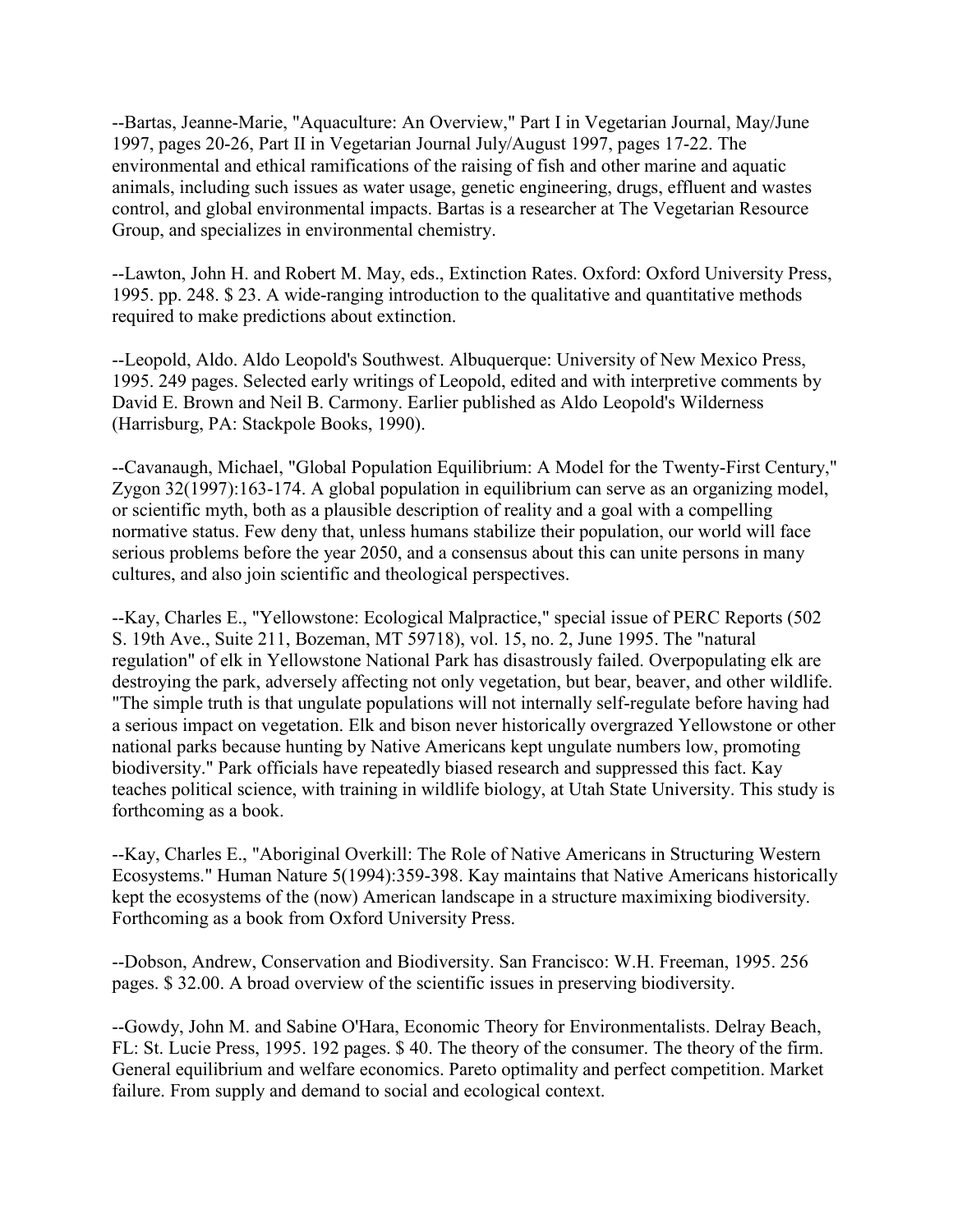--Edwards, Victoria. Dealing in Diversity: America's Market for Nature Conservation. Cambridge, 1995. 182 pp. This book examines the "market" for conservation of natural areas in the U.S. considering the efforts of both profit and non profit organizations.

--Norton, Tony W., and Stephen R. Dovers, eds. Ecology and Sustainability of Southern Temperate Ecosystems. Canberra, CSIRO (Commonwealth Scientific and Research Organization), 1994, 133 pages. Australia's southern temperate forest ecosystems, the science and management of their conservation.

--Olney, P. J. S., Mace, G. M., and A. T. C. Feistner, eds., Creative Conservation: Interactive Management of Wild and Captive Animals. London: Chapman and Hall, 1994. 517 pages. \$95.00. Reintroduction and captive breeding.

--Miller, Ronald I., ed., Mapping the Diversity of Nature. London: Chapman and Hall, 1994. 218 pages. \$ 60. Mapping the elements of diversity, with an example of the rare species of Madagascar. Remote-sensing of tropical habitat availability for a nearctic migrant, the wood thrush. Using maps for the conservation of large mammals around the globe. Mapping the global distribution of species. A continental conservation mapping program.

--Power, Thomas Michael, Extraction and the Environment: The Economic Battle to Control our Natural Landscapes. Washington; Island Press, 1995. 350 pages. The quality of the natural landscape is an essential part of a community's permanent economic base and should not be sacrificed to short-term goals. Case studies from ranching, mining, and timber industries.

--Rosenzweig, Michael L., Species Diversity in Space and Time. Cambridge: Cambridge University Press, 1995. 458 pages. Evolutionary speciation in space and time, with a view to setting an agenda for diversity research in conservation.

--Vecsey, Christopher and Robert W. Venables, eds., American Indian Environments: Ecological Issues in Native American History. Syracuse, NY: Syracuse University Press, 1994. 236 pages. \$ 16.00. Earlier published in 1980. Native American religions and the environment. Indians as ecologists. Justifying dispossession of the Indian. Navajo natural resources. Federal, state, and tribal sovereignty. And more.

--Wagner, Frederic H., Ronald Foresta, R. Bruce Gill, Dale R. McCullough, Michael R. Pelton, William F. Porter, and Hal Salwasser, Wildlife Policies in the U.S. National Parks. Washington, DC: Island Press, 1995.

--McDonagh, Sean. The Greening of the Church. London: Geoffrey Chapman, 1990.

--Uhl, Christopher. "Natural Resource Management in the Brazilian Amazon," Bioscience 47(no.3, 1997):160. An integrated research approach.

--Goodwin, J.P., Bartlett, Dale, Fox, Camilla. "Opening the Cages: Freedom from Fur Farms," The Animals' Agenda 17(no.1, 1997):22. J. P. Goodwin chronicles the Animal Liberation Front's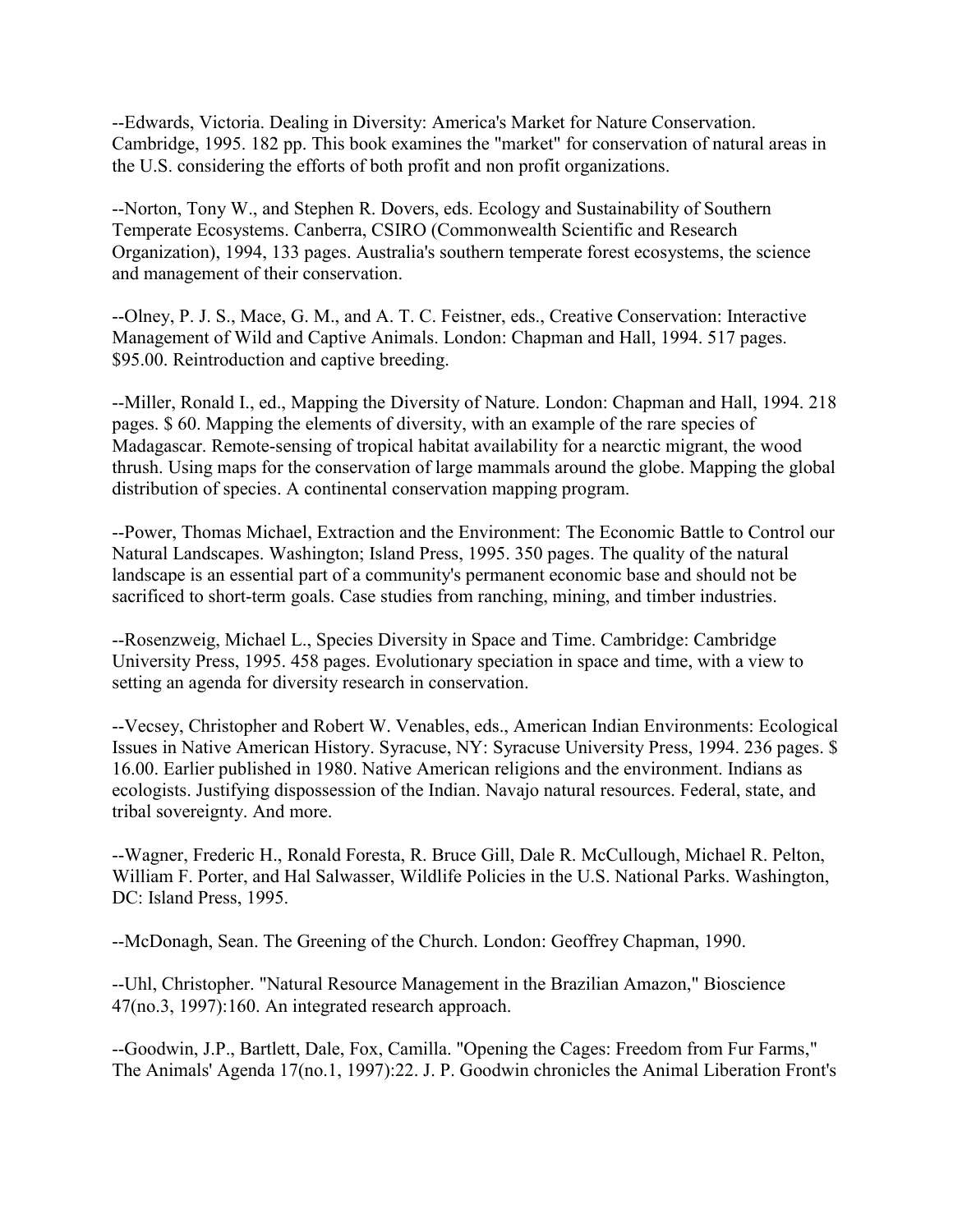direct action campaign, while Dale Bartlett and Camilla Fox discuss how the fur trade is targeted on other fronts.

--Telecky, Teresa M. "The Smoke Screen of CAMPFIRE," The Animals' Agenda 17(no.1, 1997):17. Rich American trophy hunters use your tax dollars to kill African wildlife.

--Church, Jill Howard. "The Politics of Animal Research," The Animals' Agenda 17(no.1, 1997):31. The methods and motives of the nation's increasingly aggressive vivisection advocacy groups.

--Riffle, Dale, Brewer, Jim. "Animal Sanctuaries: A Labor of Love," The Animals' Agenda 17(no.1, 1997):28. The challenges of running a sanctuary.

--Masson, Jeffrey. "Animal Passions," The Animals' Agenda 17 (no.1, 1997):34. Jeffrey Masson explores animal emotions with Kim Sturla.

--Carter-Long, Lawrence. "Expanding the Circle," The Animals' Agenda 17(no.1, 1997):11. Building bridges and forming alliances can effect positive change.

--Ball, Matt. "On Being Vegan," The Animals' Agenda 17(no.1, 1997):19. Matt Ball cautions against vegans becoming joyless fanatics.

--Ryder, Richard. "Toward Kinship," The Animals' Agenda 17(no.1, 1997):44. "Speciesism and `Painism'," explains Richard Ryder, are the grounds for opposing animal exploitation.

--Bean, Michael J., Wilcove, David S. "The Private-Land Problem," Conservation Biology 11 (no.1, 1997):1.

--Hutchins, Michael, Wiese, Robert J., Willis, Kevin. "Captive Breeding and Conservation," Conservation Biology 11 (no.1, 1997):3.

--Lugo, Ariel E. "Old-Growth Mangrove Forests in the United States," Conservation Biology 11(no.1, 1997):11.

--Cade, Tom J., Woods, Christopher P. "Changes in Distribution and Abundance of the Loggerhead Shrike," Conservation Biology 11(no.1, 1997):21.

--Grumbine, R. Edward. "Reflections on "What is Ecosystem Management?" Conservation Biology 11 (no.1, 1997):41. Ten dominant themes of ecosystem management, described in a previous paper, reviewed on the basis of feedback from managers actively implementing ecosystem management. Key points include the importance of managing for ecological integrity, the need for social as well as scientific data, suggestions for implementing cooperation strategies and conservation partnerships, a pragmatic definition of adaptive management, and first steps toward changing the structure of natural resource organizations. Grumbine is at the Sierra Institute, University of Santa Cruz, CA.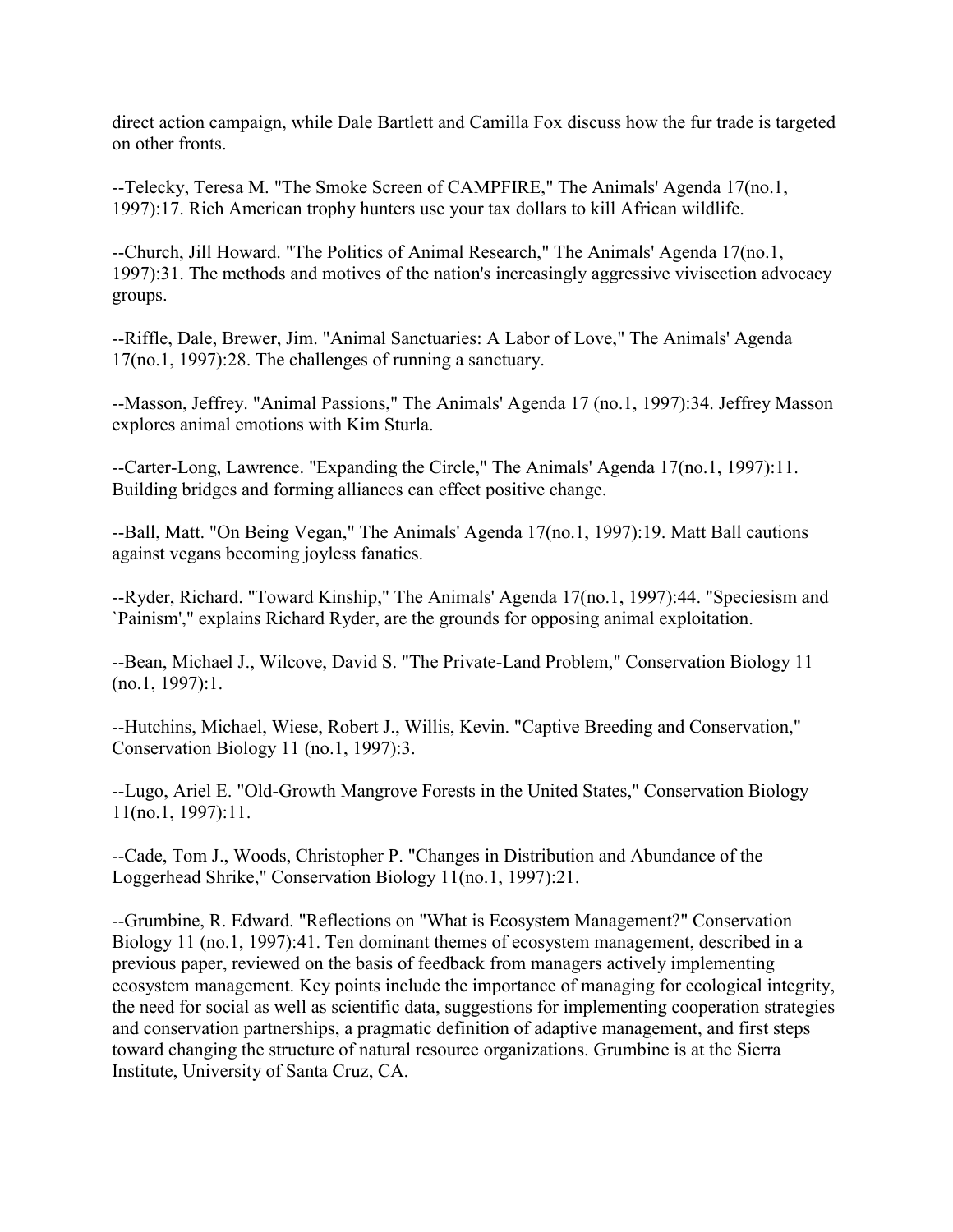--Brunner, Ronald D., Clark, Tim W. "A Practice-Based Approach to Ecosystem Management,"Conservation Biology 11(no.1, 1997):48.

--Lewis, Dale M., Alpert, Peter. "Trophy Hunting and Wildlife Conservation in Zambia," Conservation Biology 11(no.1, 1997):59. Trophy hunting is generating significant benefits for residents of game management areas in Zambia, and how these benefits might be enhanced. With attention to CAMPFIRE.

--Berger, Joel, Ferguson, J.W.H. "Population Constraints Associated with the Use of Black Rhinos as an Umbrella Species for Desert Herbivores," Conservation Biology 11(no.1, 1997):69.

--Rachlow, Janet L., Berger, Joel. "Conservation Implications of Patterns of Horn Regeneration in Dehorned White Rhinos," Conservation Biology 11(no.1, 1997):84.

--Arita, Hector T., Figueroa, Fernanda, Santos-Del-Prado, Karina. "Geographical Range Size and the Conservation of Mexican Mammals,"

--Goerch, Jaqueline M. "Patterns of Rarity in the Birds of the Atlantic Forest of Brazil," Conservation Biology 11(no.1, 1997):112.

--Grant, Peter R., Grant, B. Rosemary. "The Rarest of Darwin's Finches," Conservation Biology 11(no.1, 1997):119.

--Bingham, Bruce B., Noon, Barry R. "Mitigation of Habitat `Take': Application to Habitat Conservation Planning," Conservation Biology 11(no.1, 1997):127.

--Allendorf, Fred W., Bayles, David, Williams, Thomas H. "Prioritizing Pacific Salmon Stocks for Conservation," Conservation Biology 11(no.1, 1997):140.

--McCarthy, Michael A., Lindenmayer, David B., Drechsler, Martin. "Extinction Debts and Risks Faced by Abundant Species," Conservation Biology 11(no.1, 1997):221.

--Golodetz, Alisa D., Foster, David R. "History and Importance of Land Use and Protection in the North Quabbin Region of Massachusetts (USA)," Conservation Biology 11(no.1, 1997):127.

--Weeks, Priscilla, Packard, Jane M. "Acceptance of Scientific Management by Natural Resource Dependent Communities," Conservation Biology 11(no.1, 1997):236.

--Mauchamp, A. "Threats from Alien Plant Species in the Galapagos Islands," Conservation Biology 11(no.1, 1997):260.

--Carr III, Archie. "Archie Carr, Model Naturalist," Conservation Biology 11(no.1, 1997):264.

--Dudley, Joseph P. "Paleontological and Cultural Perspectives on Livestock Grazing in Southwestern Rangelands: Response to Brown and McDonald," Conservation Biology 11(no.1, 1997):267.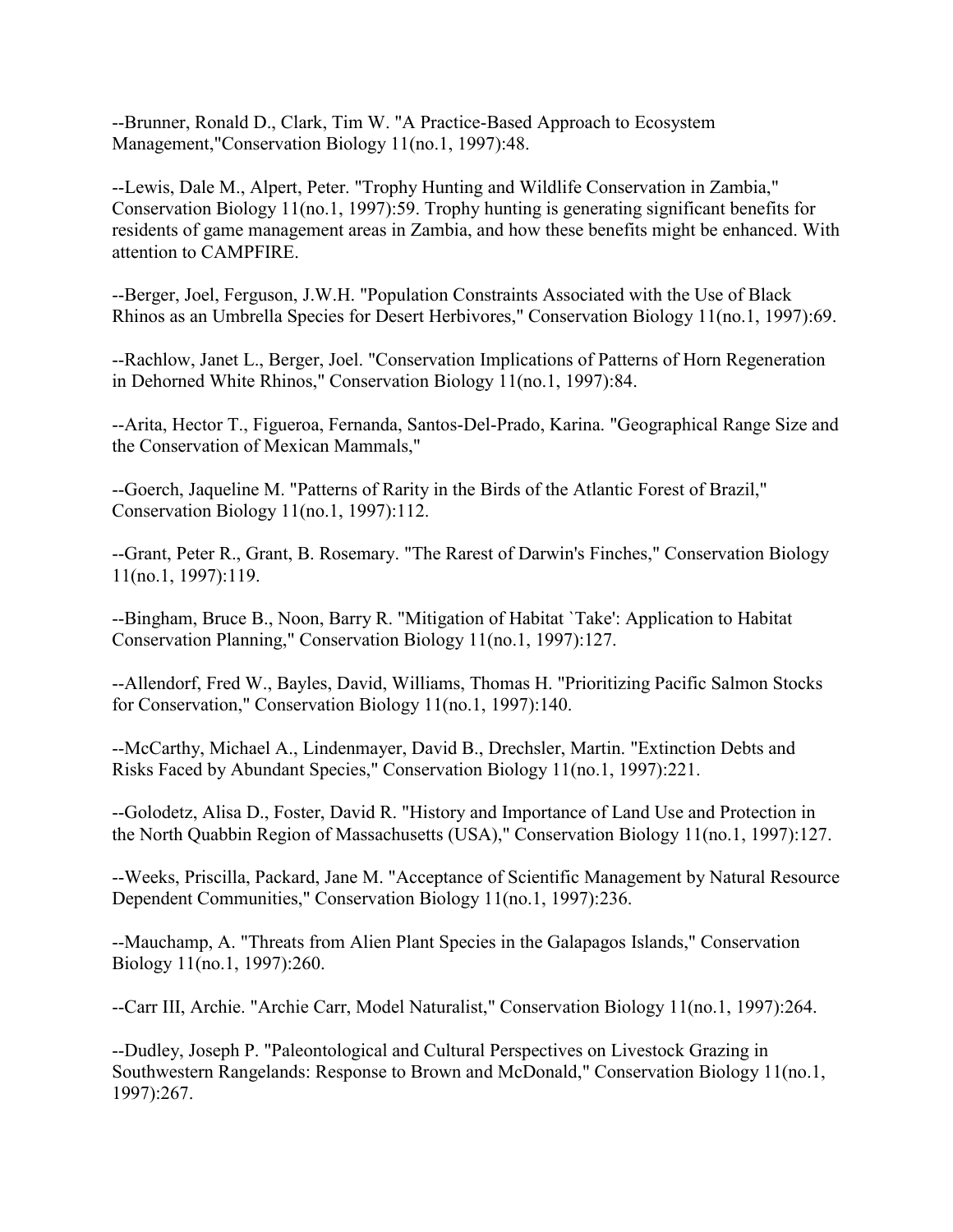--Brown, James H., McDonald, William. "Historical and Cultural Perspectives on Grazing: Reply to Dudley," Conservation Biology 11(no.1, 1997):270.

--Salwasser, Hal, MacCleery, Douglas W., Snellgrove, Thomas A. "The Pollyannas vs. the Chicken Littles--Enough Already!," Conservation Biology 11(no.1, 1997):283.

--Morris, Douglas W., Heidinga, Lawrence. "Balancing the Books on Biodiversity," Conservation Biology 11(no.1, 1997):287.

--Callicott, J. Baird, and Mumford, Karen. "Ecological Sustainability as a Conservation Concept," Conservation Biology 11(no.1, 1997):32. Neither the classic resource management concept of maximum sustainable yield nor the concept of sustainable development are useful to contemporary, nonanthropocentric, ecologically informed conservation biology. As an alternative, we advance an ecological definiton of sustainability that is in better accord with biological conservation: meeting human needs without compromising the health of ecosystems. In addition to familiar benefit-cost constraints on human economic activituy, we urge adding ecological constraints. Projects are not choice-worthy if they compromise the health of the ecosystems in which human economic systems are embedded. Sustainability, so defined, is offered as an approach to conservation that would complement wildlands preservation for ecological integrity, not substitute for wildlands preservation. Callicott is in philosophy at the University of North Texas. Mumford is in the Department of Fisheries and Wildlife, University of Minnesota, St. Paul.

--Topping Jr., John C., Qureshim Ata, Dabi, Christopher. "Building on the Asian Climate Initiative: A Partnership to Produce Radical Innovation in Energy Systems," The Journal of Environment and Development 5(no.1, 1996):4.

--Sherbinin, Alex. "Human Security and Fertility: The Case of Haiti," The Journal of Environment and Development 5(no.1, 1996):28.

--Feldman, David L., Wilt, Catherine A. "Evaluating the Implementation of State-Level Global Climate Change Programs," The Journal of Environment and Development 5(no.1, 1996):46.

--Sharma, Shalendra. "Building Effective International Environmental Regimes: The Case of the Global Environment Facility," The Journal of Environment and Development 5(no.1, 1996):73.

--McCarthy, John, Noor, Yus Rusila. "Bird Hunting in Krangkeng, West Java: Linking Conservation and Development," The Journal of Environment and Development 5(no.1, 1996):87.

--Wilkes, Angela. "An Economic Perspective on Climate Change Policies," The Journal of Environment and Development 5(no.1, 1996):117.

--Percival, Val, Homer-Dixon, Thomas. "Environmental Scarcity and Violent Conflict: The Case of Rwanda," The Journal of Environment and Development 5(no.3, 1996):270.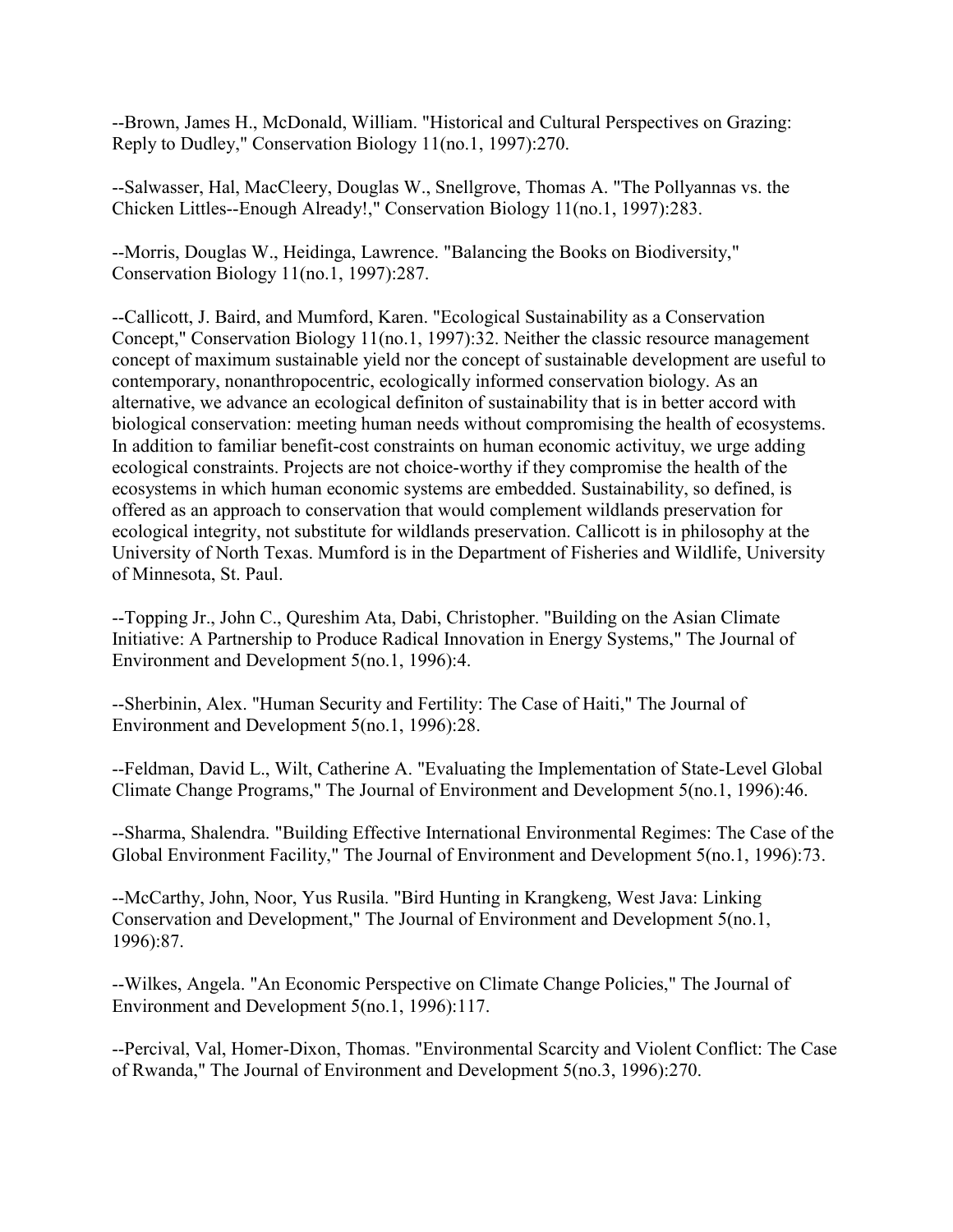--Botcheva, Liliana. "Focus and Effectiveness of Environmental Activism in Eastern Europe: A Comparative Study of Environmental Movements in Bulgaria, Hungary, Slovakia, and Romania," The Journal of Environment and Development 5(no.3, 1996):292.

--Anderson, Lykke E. "The Causes of Deforestation in the Brazilian Amazon," The Journal of Environment and Development 5(no.3, 1996):309.

--Alampay, Jose Gerardo A. "Revisiting Environmental Security in the Philippines," The Journal of Environment and Development 5(no.3, 1996):329.

--Barber, Jeffrey. "The Sustainable Communities Movement," The Journal of Environment and Development 5(no.3, 1996):338.

--Thompson, Peter, Strohm, Laura A. "Trade and Environmental Quality: A Review of the Evidence," The Journal of Environment and Development 5(no.4, 1996):363.

--Bernauer, Thomas, Moser, Peter. "Reducing Pollution of the River Rhine: The Influence of International Cooperation," The Journal of Environment and Development 5(no.4, 1996):389.

--Brush, Stephen B. "Valuing Crop Genetic Resources," The Journal of Environment and Development 5(no.4, 1996):416.

--Mckeand, Steve, Svensson, Jan. "Sustainable Management of Genetic Resources," Journal of Forestry 95(no.3, 1997):4.

--Watkins, Kevin. "Free Trade and Farm Fallacies: From the Uruguay Round to the World Food Summit," The Ecologist 26(no.6, 1996):244. Free trade is increasingly considered to be the best way of ending world hunger. The removal of trade barriers, it is argued, will allow countries to "reap the benefits of comparative advantage" and enable domestic consumption to be met more cheaply by less costly imported supplies. But while Southern countries have been obliged under the Uruguay Round of GATT to remove subsidies to their farmers, subsidies to Northern producers remain intact. Far from relieving hunger, liberalization is increasing food insecurity by throwing Southern producers into unequal competition with the heavily-subsidized, capitalintensive agricultural systems of the North. Millions of livelihoods will be lost as a result. An alternative trade agenda is urgently required--one that promotes greater food self-sufficiency in the South, with a focus on smallholder producers, and that accepts the need to restrict imports in the interests of tackling the underlying causes of hunger.

--Sexton, Sarah. "Transnational Corporations and Food," The Ecologist 26(no.6, 1996):256.

--"CGIAR: Agricultural Research for Whom?" The Ecologist 26 (no.6, 1996): 259. Off-farm agricultural research plays a central role in shaping the current and future direction of agriculture. Who controls that research and who sets its agenda is of critical importance for food security. Of particular concern is the influence exerted by the Consultative Group on International Agricultural Research (CGIAR). Under its direction, research has been geared towards intensive, industrialized method of production--at great cost to genetic diversity, the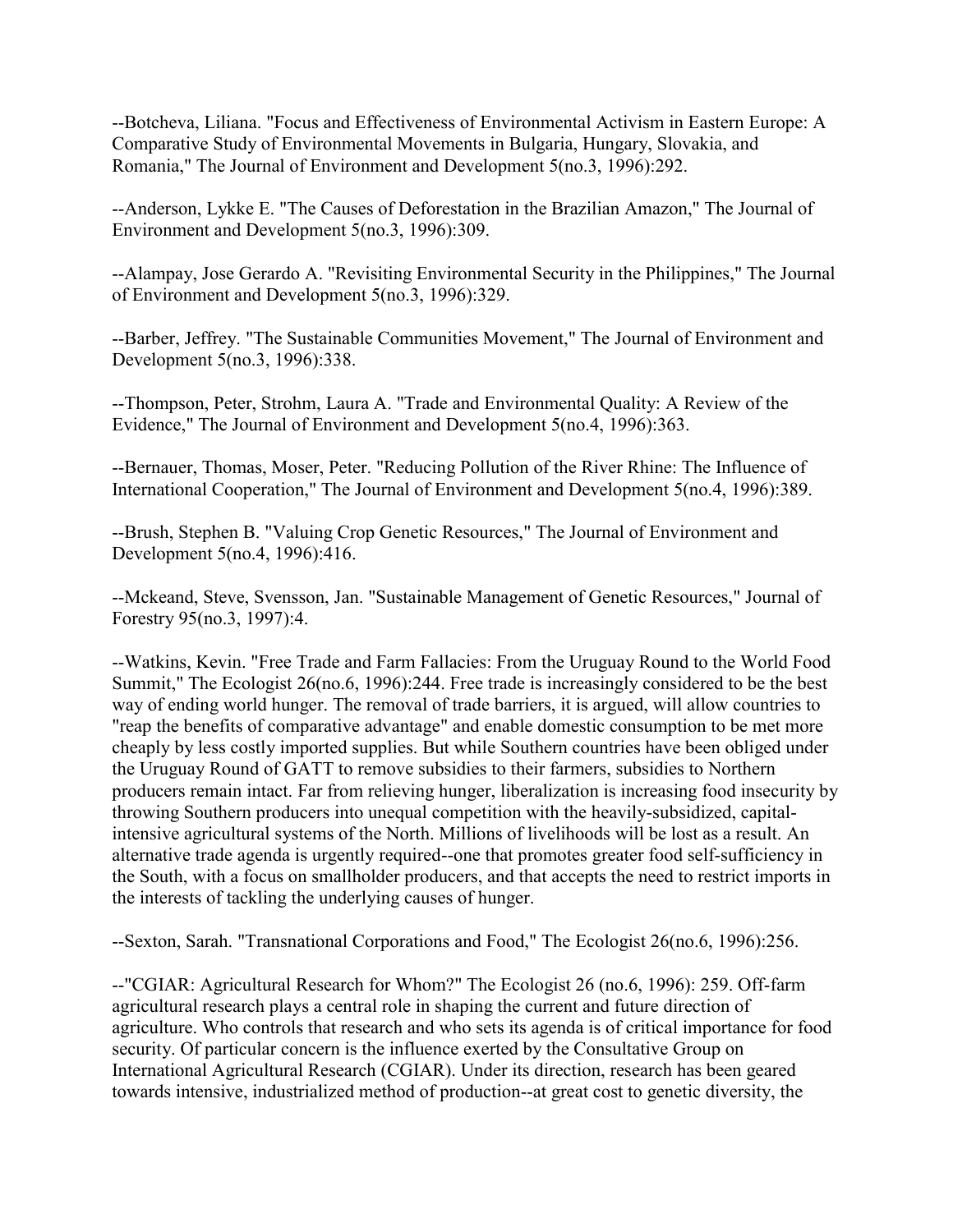environment and poorer farmers in the South. Non-governmental organizations are pressing CGIAR to implement wide-ranging changes so as to restructure its research agenda and decisionmaking processes.

--deSelincourt, (de Selincourt) Kate. "Intensifying Agriculture--The Organic Way," The Ecologist 26(no.6, 1996):271.

--Steinbrecher, Ricarda A. "From Green Revolution to Gene Revolution: The Environmental Risks of Genetically Engineered Crops," The Ecologist 26(no.6, 1996):273. Many interest groups claim that an increasing world population cannot be fed unless genetically engineered crops are grown. Such crops, so the theory goes, will produce higher yields than conventional farming methods and have fewer adverse environmental impacts because the frequency, range and toxicity of weed-killer and pesticide applications will be reduced. Ecological risk assessments are said to indicate that several products can be grown safely on a wide scale. In fact, growing genetically engineered plants is likely to increase the use of herbicides and pesticides and to accelerate the evolution of "superweeds" and "superbugs". Crucially, major environmental risks are unpredictable effects and the unintended transfer of transgenes to plant relatives. Risk assessments are limited and have primarily been based on an outdated understanding of gene behavior.

--Hildyard, Nicholas, and Sexton, Sarah. "Too Many for What? The Social Generation of Food `Scarcity' and `Overpopulation,'" The Ecologist 26(no.6, 1996):282. Provisions of population and food supply which leave out the power relationships between different groups of people will always mask the true nature of food scarcity--who gets to eat and who doesn't--and lead to "solutions" that are simplistic, frequently oppressive and which, ultimately, reinforce the very structures creating ecological damage and hunger. Moreover, by degrading the environment, often irreversibly, the forces which are generating organized scarcity--the chief characteristic of "overpopulation" in the modern era--are inexorably undermining the capacity of the land to produce food. In doing so, they threaten to bring about conditions of absolute scarcity where even equitable economic and social arrangements may prove insufficient to prevent widespread human impoverishment.

--Bunyard, Peter. "Industrial Agriculture--Driving Climate Change," The Ecologist 26(no.6, 1996):290. Climate change is happening--that's official. Nonetheless, most agronomists argue that human societies can weather the storm without drastic changes to industrialized patterns of farming. Such claims, however, overestimate industry's contribution to climate change and underplay the impact of modern agriculture on climate. By degrading soils and changing patterns of land use, agriculture is disrupting the ability of climate to recover from the perturbations caused by greenhouse gas emissions. The change in rainfall patterns that accompany land degradation, especially in the drylands, is leading to increased water stress and, consequently, towards conditions where terrestrial vegetation may be losing its powers to modulate climate and thus prevent runaway global warming.

--Garnett, Tara. "Farming the City: The Potential of Urban Agriculture," The Ecologist 26(no.6, 1996):299. By the turn of the century, the majority of the world's people will live in cities and urban areas. In the South, growing one's own food in cities is already a thriving response by the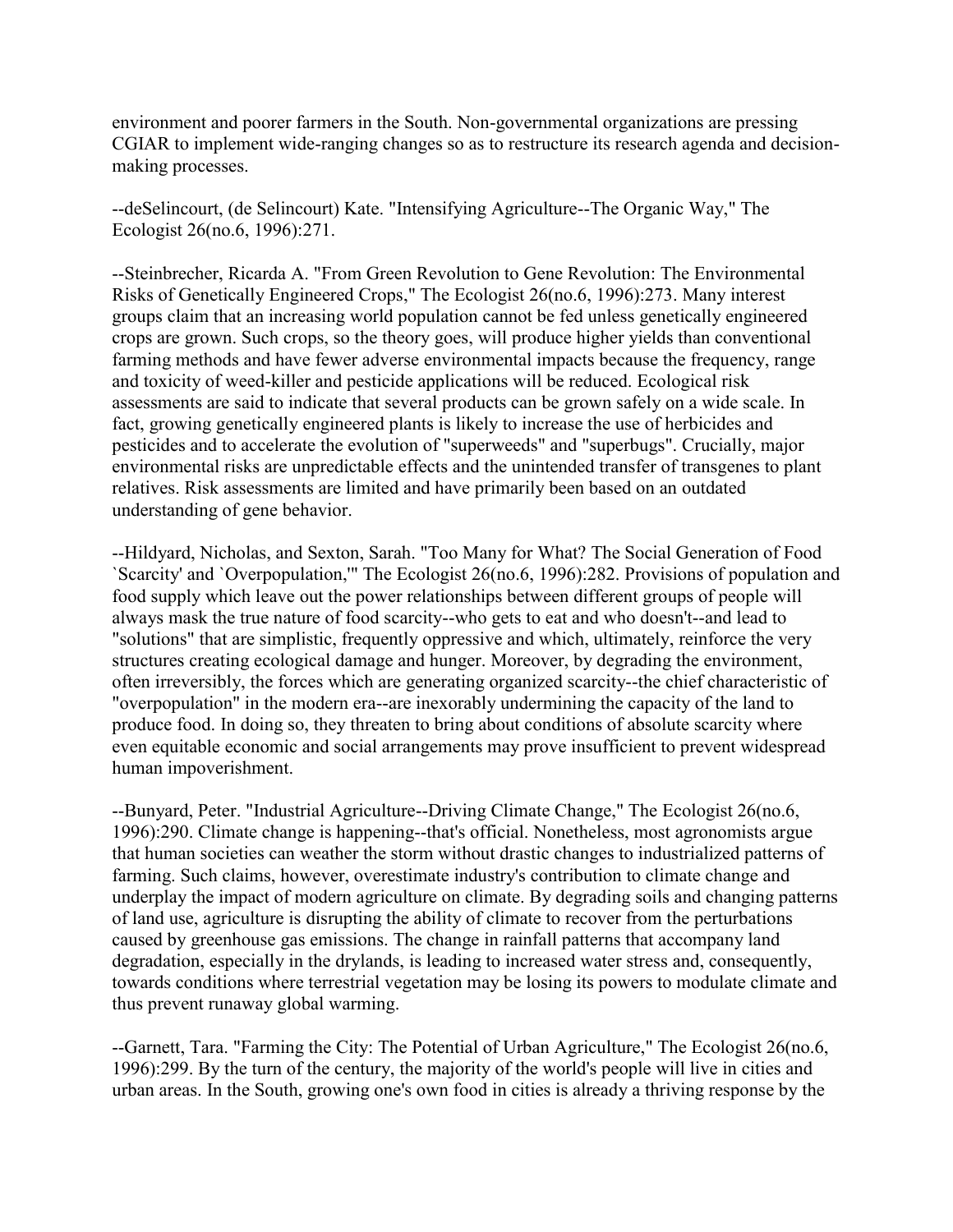poor to the problems of obtaining food in an era of structural adjustment. In the North, the imperative to grow one's own food seems less immediate. But the arguments in favor of urban agriculture on the grounds of community and health regeneration are compelling, particularly for those living on low incomes.

--Bocking, Stephen. "The Power Elite." Alternatives 23 (no.2, 1997): 14. The Bakun Dam will Flood 69,000 hectares of tropical forest, and displace thousands of people, to generate at great cost, electricity for which there is no immediate market.

--Abouchar, Juli A. "A Foot in the Door," Alternatives 23 (no.2, 1997): 28. Transnational corporations have always had access to international levers of power. Environmental groups are just now gaining some legal recognition and access.

--McDonald, David. "City Limits," Alternatives 23(no.2, 1997):28. New public-private partnerships for improving cities may not meet UN Habitat Conference expectaBAD BAD BAD BAD BAD BAD BAD BAD BAD BAD BAD BAD BAD BAD BAD BAD gas emissions.

--Gourlay, Laurie. "Temagami Diary," Alternatives 23(no.2, 1997):10. Ontario's government plans to open up for mining and logging 58 percent of one of the last stands of old growth pine.

--Burrell, David, Malits, Elena. Original Peace: Restoring God's Creation. Mahwah, N.J.: Paulist Press, 1997. \$6.95. A work of philosophical theology that places Christ at the meeting place between humans and their natural world. The authors take seriously what is traditionally called "fall-and-redemption theology", thereby taking exception to the works of some theorists who deny the importance of original sin.

--Crocker, David A., ed., Sustaining the Good Life: The Ethics of Consumption and Global Stewardship. Lanham, MD: Rowman and Littlefield Publishers, Inc., 1997. 544 pp. \$25 paper, \$75 cloth. Two dozen eminent scholars from across the humanities and social sciences examine the causes, nature, and consequences of patterns of consumption. The essays frame the problem of consumption in a variety of ways, challenging readers to see the issue from new perspectives.

--Edelstein, Michael R., Makofske, Willaim J. Radon's Deadly Daughters: Science, Environmental Policy and Politics of Risk. Lanham, MD: Rowman and Littlefield Publishers, Inc., 1997. 320 pp. \$21.95 paper, \$62.50 paper. The complex mix of social and scientific factors that have led to public and official misunderstanding of the geologic radon issue and how risk factors are surrounded by mythic beliefs that contradict scientific realities. Public perception of risk may fail to be motivated even by serious threats and the political and scientific influences behind environmental policy can seriously undermine an effective response.

--Hardwick, Susan Wiley, Holtgrieve, Donald G. Valley for Dreams: Life and Landscape in the Sacramento Valley. Lanham, MD: Rowman and Littlefield Publishers, Inc., 1996. 344 pp. \$24.95 paper, \$67.50 cloth. Structured around four key themes--the environment, people, economy, and landscape--the book analyzes how this region's natural environment changed as successive groups and individuals made it one of the fastest growing and ethnically diverse rural areas in North America.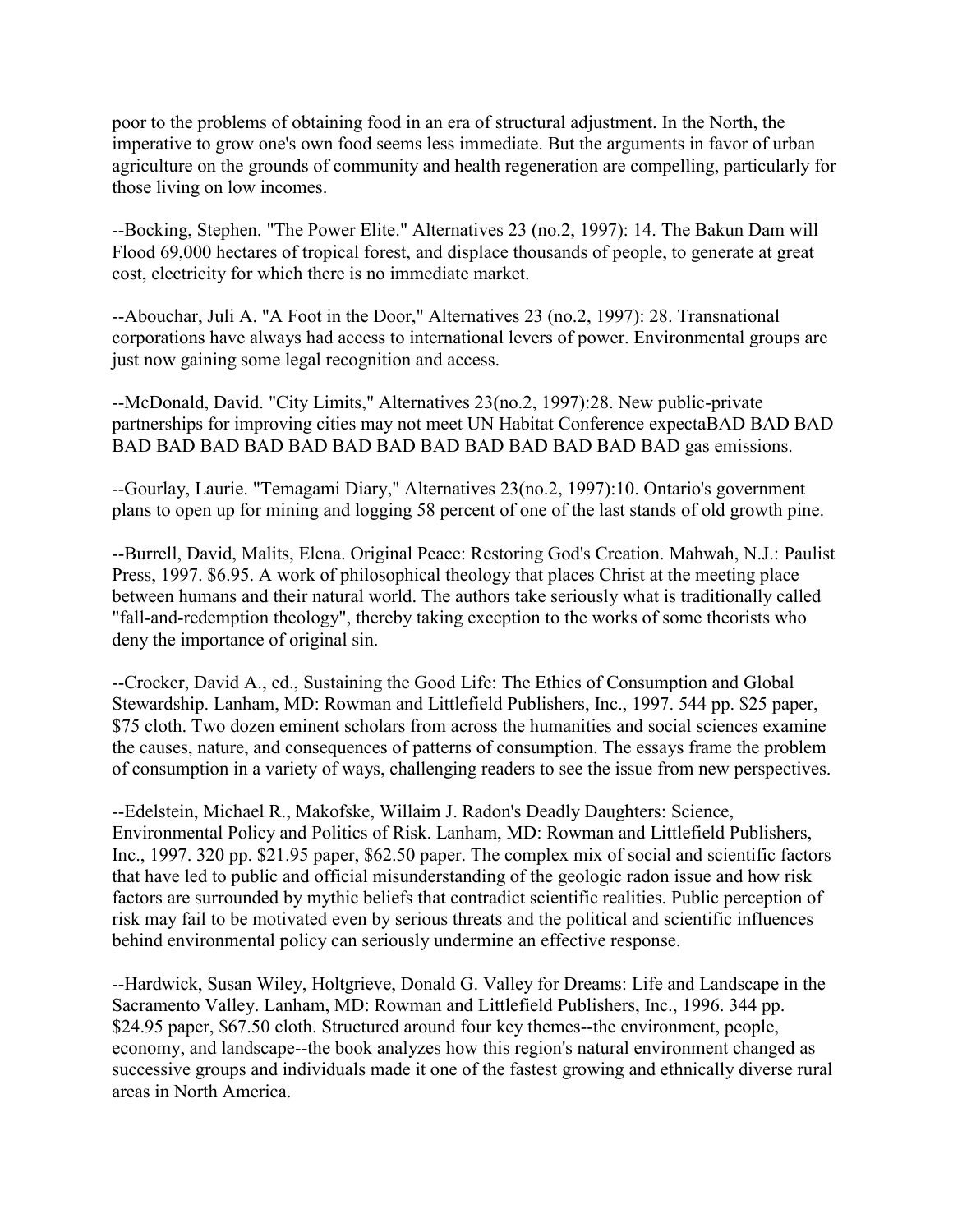--Meyer, Judith L. The Spirit of Yellowstone: The Cultural Evolution of a National Park. Lanham, MD: Rowman and Littlefield Publishers, Inc., 1996. 176 pp. \$26.95 cloth. Meyer demonstrates how important the park's past was in shaping our contemporary perceptions of Yellowstone and identifies six major themes important to the Yellowstone experience. She argues that it is Yellowstone's persistent spirit of place that park managers should seek to preserve and to keep in mind alongside politics, economics, and science.

--Anderson, Terry L., Hill, Peter, J., eds. Environmental Federalism. Lanham, MD: Rowman and Littlefield Publishers, Inc., 1997. 225 pp. \$22.95 paper, \$57.50 cloth. The contributors provide a wide variety of strategies to challenge what they view as Washington's unsophisticated, ineffective, and harmful approaches. They provide a general framework for how states can regain control of their environmental destiny.

--Anderson, Terry L., Leal, Donald R., Enviro-Capitalists: Doing Good While Doing Well. Lanham, MD: Rowman and Littlefield Publishers, Inc., 1997. 200 pp. \$16.95 paper, \$52.50 cloth. Demonstrating why Americans should turn to private entrepreneurs rather than the federal government to guarantee the protection and improvement of environmental quality, the authors document numerous examples of how entrepreneurs have satisfied the growing demand for environmental quality.

--Anderson, Terry L., Hill, Peter J., eds. Wildlife in the Marketplace. Lanham, MD: Rowman and Littlefield Publishers, Inc., 1995. 208 pp. \$22.95 paper, \$57.50 cloth. Economists and wildlife experts challenge the prevailing idea that wildlife and markets are inimical to one another, arguing that markets can play an important role in preserving animal species and their habitat.

--Dovers, Stephen, ed. Australian Environmental History. Oxford, 1995. 288 pp. \$35. This book explores past interactions between humans and the Australian environment and offers insights into current environmental debates.

--Istock, Conrad A., Hoffmann, Robert S., Storm Over a Mountain Island: Conservation Biology and the Mt. Graham Affair. Tucson: University of Arizona, 1995. 288 pp. \$19.95 paper, \$39.95 cloth. A comprehensive case study of the building of the controversial telescope on Mt. Graham, in Arizona, for scientists, land managers, policymakers, and environmnetalists who will face future ecological controversies.

--Jacobson, Susan K., ed. Conserving Wildlife: International Education and Communication Approaches. New York: Columbia University Press, 1995. 312 pp. \$22 paper, \$45 cloth. Twenty-five exemplary education and communication programs from around the world that have contributed to the conservation of wildlife and the natural resources.

--Meyer, Carrie A. "Public-Nonprofit Partnerships and North-South Green Finance," The Journal of Environment and Development 6(no.2, 1997):123.

--Chasek, Pamela S. "The Convention to Combat Desertification: Lessons Learned for Sustainable Development," The Journal of Environment and Development 6(no.2, 1997):147.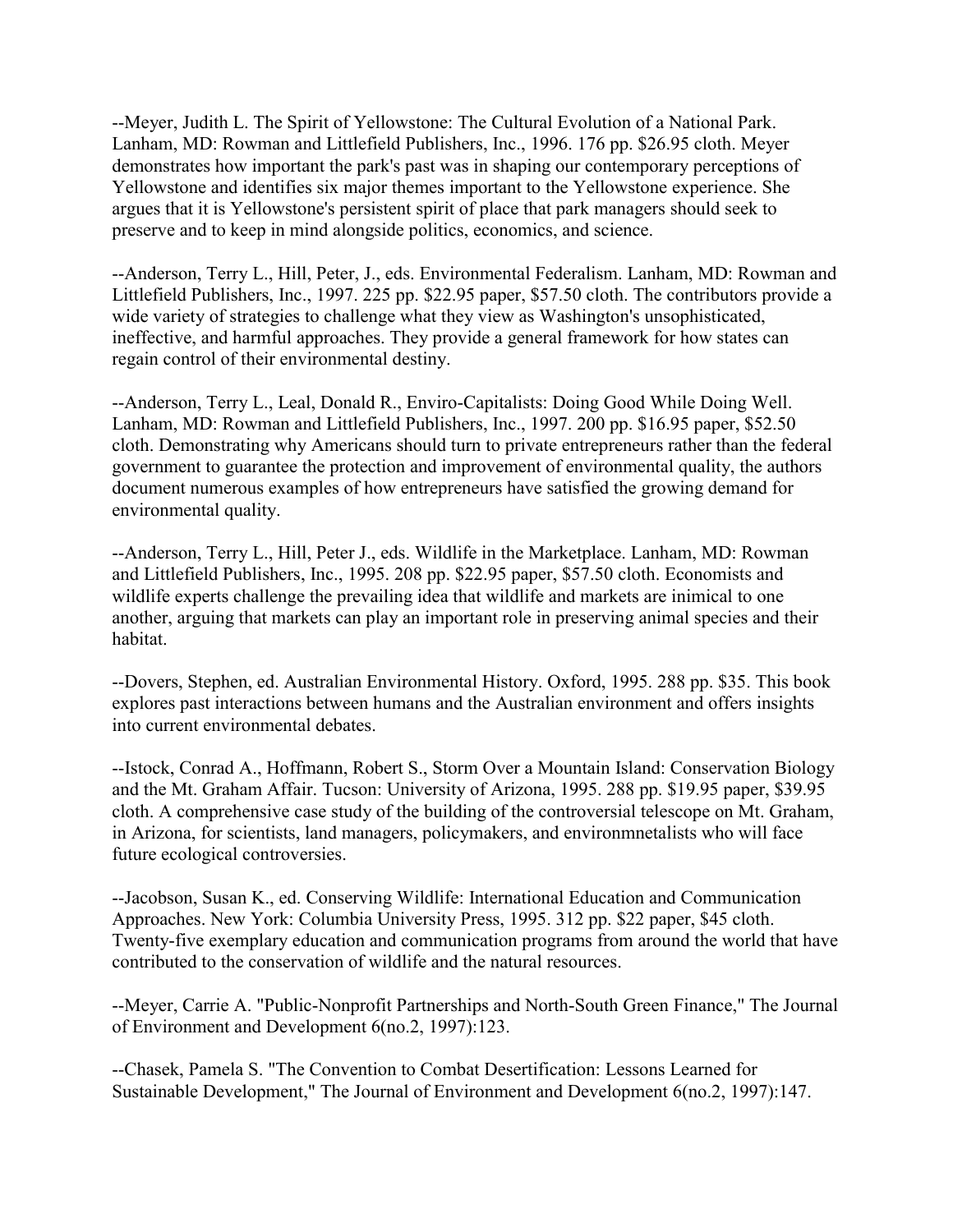--Tookey, Douglas L. "Sustainable Development in Laos: Prospects for a Green Future," The Journal of Environment and Development 6(no.2, 1997):170.

--Zebich-Knos, Michele. "Preserving Biodiversity in Costa Rica: The Case of the Merck-INBio Agreement," The Journal of Environment and Development 6(no.2, 1997):180.

--Barham, Elizabeth. "Social Movements for Sustainable Agriculture in France: A Polanyian Perspective," Society & Natural Resources 10(no.3, 1997):239.

--Hassanein, Neva. "Networking Knowledge in the Sustainable Agriculture Movement: Some Implications of the Gender Dimension," Society & Natural Resources 10(no.3, 1997):251.

--Carruthers, David V. "Agroecology in Mexico: Linking Environmental and Indigenous Struggles,: Society & Natural Resources 10(no.3, 1997):259.

--Juillet, Luc, Roy, Jeffrey, Scala, Francesca. "Sustainable Agriculture and Global Institutions: Emerging Institutions and Mixed Incentives," Society & Natural Resources 10(no.3, 1997):309.

--Escapa, Marta, Gutierrez, Maria Jose. "Distribution of Potential Gains from International Environmental Agreements: The Case of the Greenhouse Effect," Journal of Environmental Economics and Management 33(no.1, 1997):1.

--Ahrens, W. Ashley, Sharma, Vijaya R. "Trends in Natural Resource Commodity Prices: Deterministic or Stochastic,"Journal of Environmental Economics and Management 33(no.1, 1997):59.

--Hochberg. Michael, Clobert, Jean, Barbault, eds. Aspects of the Genesis and Maintenance of Biological Diversity. New York: Oxford University Press, 1996. 336pp. \$84. A collection of evolutionary and ecological perspectives in the study of biodiversity.

--Stokes, Edward. Hong Kong's Wild Places: An Environmental Exploration. New York: Oxford University Press, 1996. 196pp. \$40. A journey through the towering peaks, grassy hills, wooded valleys, and coastal waters--revealing the varied life that survives among them in Hong Kong.

--Evans, Julian. A Wood of Our Own. New York: Oxford University Press, 1995. 176pp. \$25. A forester's development, management, and enjoyment of his own patch of woodland.

--Chapman, David. Natural Hazards. New York: Oxford University Press, 1995. 192pp. \$12. Potential answers to the questions concerning natural disaster preparedness and management.

--Brush, Stephen B., Stabinsky, Doreen, eds. Valuing Local Knowledge: Indigenous People and Intellectual Property Rights. Washington: Island Press, 1996. Cultural or indigenous knowledge should be treated as a form of intellectual property, which enables such peoples to gain financially from sharing unique and useful knowledge, in order to increase economic return from biological resources maintained by peasants and tribal people. Brush is in community studies and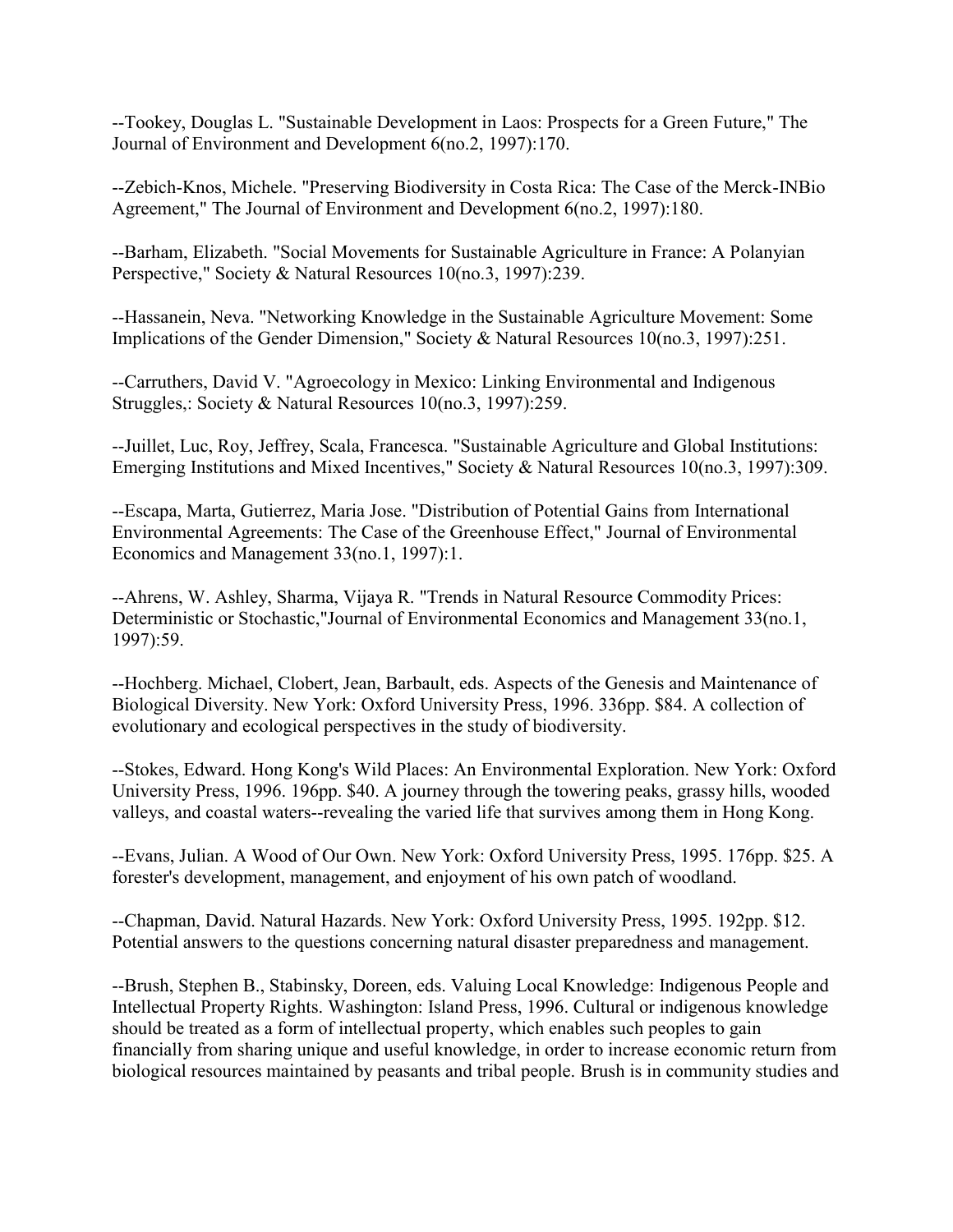development at the University of California, Davis. Stabinsky is in environmental studies at California State University-Sacramento.

--LeQuire, Stan L., ed., The Best Preaching on Earth: Sermons on Caring for Creation. Valley Forge, PA: Judson Press, 1996. 221 pages.

--Eaton, John, The Circle of Creation: Animals in the Light of the Bible. Valley Forge, PA: SCM Press, 1995. 116 pages.

--Vandermeer, John, Reconstructing Biology: Genetics and Ecology in the New World Order. New York: John Wiley, 1996. 478 pages. \$ 35.00.

--Batisse, Michel. "Biosphere Reserves: A Challenge for Biodiversity Conservation and Regional Development," Environment 39(no.5, 1997):6. Biosphere reserves offer a way to combine conservation with local economic development. When linked as a world network, they create the possibility of a truly global approach to biodiversity research and preservation.

--Nakamura, Masahisa. "Preserving the Health of the World's Lakes," Environment 39(no.5, 1997):16. Although the current state of the world's lakes is fairly alarming, a concerted international effort could reverse the trend toward degradation.

--Krimsky, Sheldon. "Biotechnology Safety," Environment 39(no.5, 1997):27. Two recent reports on the regulation of biotechnology show too little concern about the harm novel organisms could do to the environment and human health.

--Dugatkin, Lee Alan. "The Evolution of Cooperation," Bioscience 47 (no.6, 1997): 355. Four paths to the evolution and maintenance of cooperative behavior.

--Vandermeer, John, and Perfecto, Ivette. "The Agroecosystem: A Need for the Conservation Biologist's Lens," Conservation Biology 11(no.3, 1997):591.

--Hutchins, Michael, Wiese, Robert, Willis, Kevin. "Priority-Setting for Ex Situ Conservation," Conservation Biology 11(no.3, 1997):593.

--Grant, C. Val, Winker, Kevin. "The Role of Taxonomy and Systematics," Conservation Biology 11 (no.3, 1997): 594. The organisms we seek to save need to be identifiable in the field, not just when dead in the laboratory.

--Orr, David W. "Architecture as Pedagogy II," Conservation Biology 11(no.3, 1997):597. The worst thing we can do to our children is to convince them that ugliness is normal (citing Rene Dubos). Where learning about conservation takes place, also teaches about conservation. One criteria is that beauty here must cause no ugliness somewhere else or at some later time. The experience of Oberlin College, where Orr teaches.

--Niemela, Jari. "Invertebrates and Boreal Forest Management," Conservation Biology 11(no.3, 1997):601.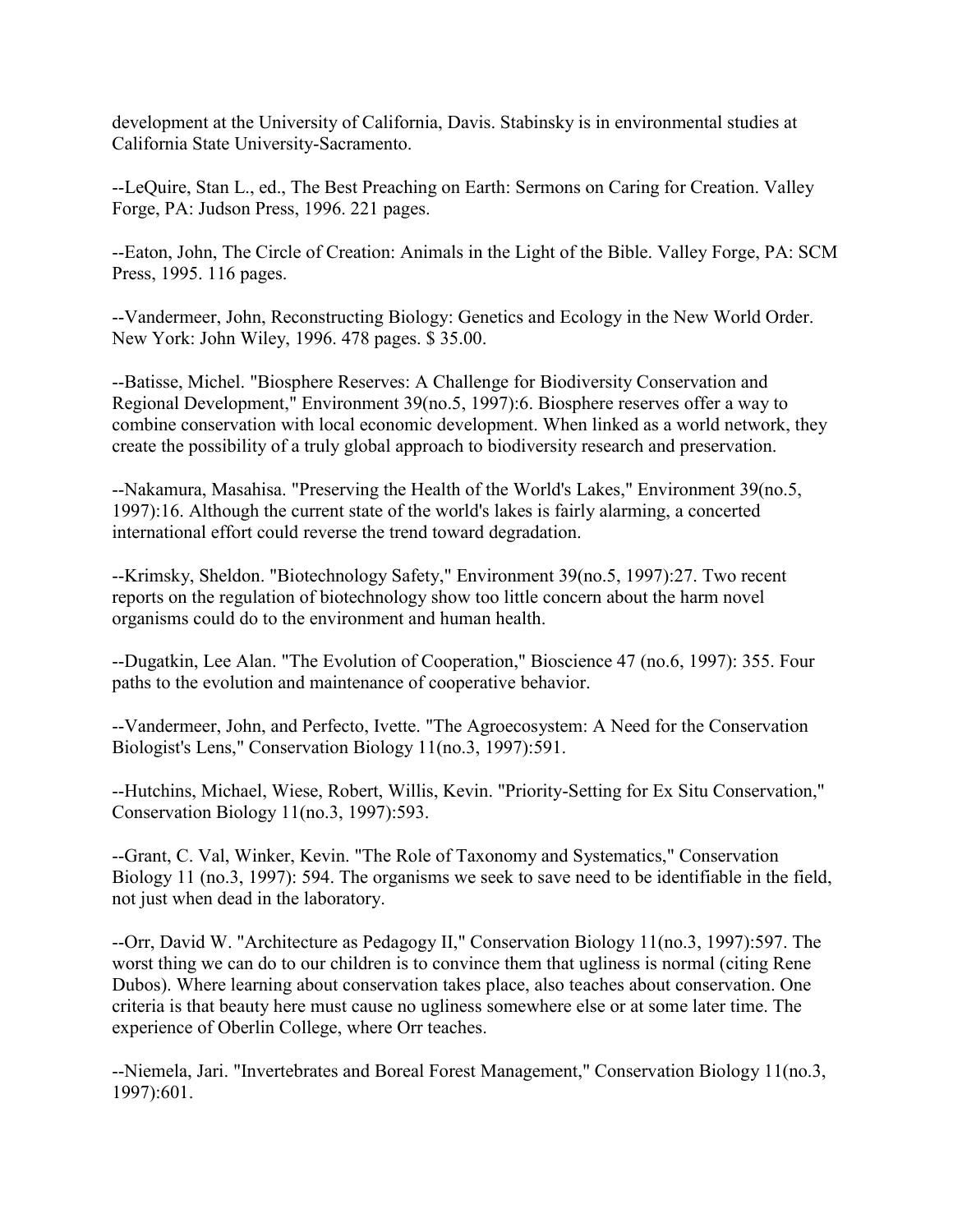--Pennock, David S., Dimmick, Walter W. "Critique of the Evolutionarily Significant Unit as a Definition for `Distinct Population Segments' under the U.S. Endangered Species Act, Conservation Biology 11(no.3, 1997):611.

--Jacobson, Susan K., Marynowski, Susan B. "Public Attitudes and Knowledge about Ecosystem Management on Department of Defense Land in Florida," Conservation Biology 11(no.3, 1997):770.

--Bartlein, Patrick J., Whitlock, Cathy, Shafer, Sarah L. "Future Climate in the Yellowstone National Park Region and Its Potential Impact on Vegetation," Conservation Biology 11(no.3, 1997):782. The changes that might result from global warming are difficult to predict but models indicate they will be as great or greater than those seen in the paleoecologic record during previous warming intervals, and will likely exceed the capacities of present species to adjust to them, resulting in communities without any analogue in present-day vegetation. The authors are in geography, University of Oregon.

--Norchi, D., and D. Bolze, Saving the Tiger: A Conservation Stragegy. WCS Policy Report Paper No. 3. New York: Wildlife Conservation Society (at the Bronx Zoo), 1995. Trade in tiger parts and continuing human pressures on tiger habitats are the primary factors responsible for declining tiger numbers. Key recommendations are improved law enforcement, relocating humans out of tiger habitat, building walls and other deterrents to keep local people and their cattle out of tiger reserves, policing against poachers, and conservation education of consumers of tiger products and local communities living near tiger habitat. There is insufficient political commitment to tiger conservation.

--Saberwal, Vasant K. "Saving the Tiger: More Money or Less Power?" Conservation Biology 11 (no.3, 1997): 815-17. Local communities near tiger reserves have great animosity toward state-initiated conservation programs. Decisions must be more local-level, and it is unreasonable to translocate people, who can rather be educated to live with tigers, as they already do with lions. Translocation programs, already associated with dams, do not work in India. Persons in the United States would not be translocated to save mountain lions. Compensation systems for those whose livestock are preyed upon are abused; fatalities from tiger attacks run into the hundreds annually. Saberwal is Indian, currently at the Harvard Center for Population and Development Stdies.

--Karanth, K. Ullas, and Madhusudan, M.D. "Avoiding Paper Tigers and Saving Real Tigers: Response to Saberwal," Conservation Biology 11(no.3, 1997):818-820. The situation is critical and urgent, and, while everyone hopes for local based-decisions, the social reform of existing practices comes quite slowly; by then tiger will be extinct. In the last 6-7 years there has been a sharp deterioration of wildland protection in India, with cutbacks of staff and resources, with dramatic increase in poaching, 200-400 killed annually for the traditional medicine trade. There is also a great increase in local hunting of the ungulates which are the tiger prey base. The tiger lives in areas characterized by rising human populations that are economically and politically marginalized, a situation not likely soon to change. India has a land area of over 3 million km2 and it is not unreasonable to set aside a few inviolate 500-1000 km2 sanctuaries, core conservations refuges that are part of a more extensive tiger conservation matrix. Lions are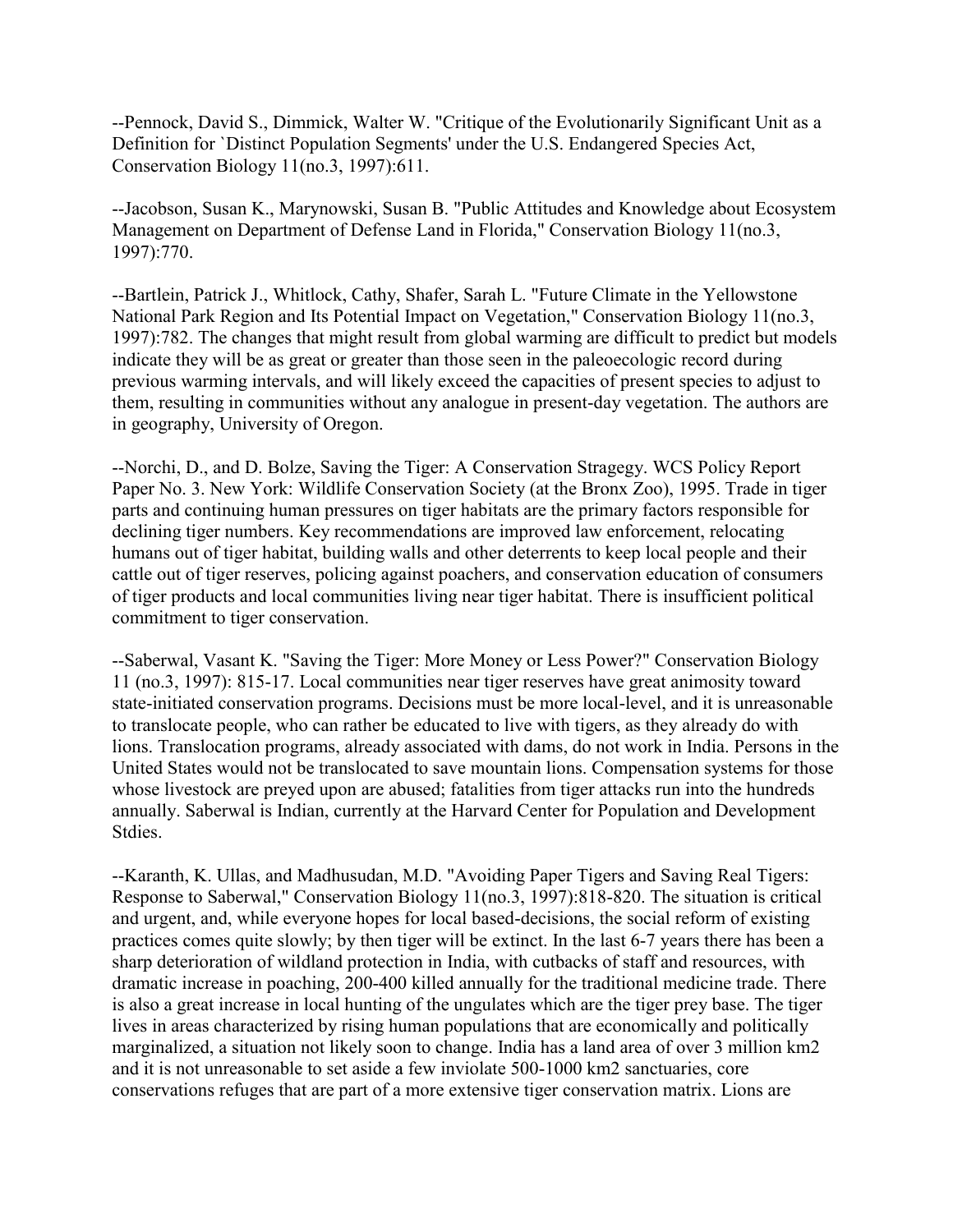different, and there is no site in Asia where high density, productive tiger populations exist with high density agricultural and pastoral human occupation. Relocations should be voluntary, the present encroachments on tiger habitat are not sustainable, and are no long-term solution. The authors are with the Wildlife Conservation Society, Bangalore, India.

--Abram, David. "Returning to our Animal Senses," Wild Earth 7 (no.1, 1997): 7.

--Kaza, Stephanie. "Shedding Stereotypes," Wild Earth 7 (no.1, 1997): 11.

--Barlow, Connie. "Re-Storying Biodiversity by Way of Science," Wild Earth 7(no.1, 1997):14. Sidebar: A Conversation with Edward O. Wilson.

--Manes, Christopher. "Contact and the Solid Earth," Wild Earth 7(no.1, 1997):19.

--Mander, Jerry. "Technologies of Globalization," Wild Earth 7(no.1, 1997):21.

--Fitzgerald, Kathleen. "A Homecoming for Wolves in the Northern Forest," Wild Earth 7(no.1, 1997):61.

--Swanson, Frederick H. "Time Series Mapping of Utah's Wild Lands," Wild Earth 7(no.1, 1997):64.

--Glassberg, Jeffrey. "North American Butterfly Association," Wild Earth 7(no.1, 1997):69.

--Drengson, Alan. "Way of Wild Journeying," Wild Earth 7(no.1, 1997):70.

--Wheeler, David. "Addressing Population and Immigration Bioregionally," Wild Earth 7(no.1, 1997):74.

--Lawrence, Patrick L. "Integrated Coastal Zone Management and the Great Lakes," Land Use Policy 14(no.2, 1997):119.

--"Criminal Prosecution and the Migratory Bird Treaty Act: An Analysis of the Constitution and Criminal Intent in an Environmental Context," Boston College Environmental Affairs Law Review 24(no.3, 1997):595.

--Larsen, David R., Shifley, Stephen R., England, Kristine. "Ten Guidelines for Ecosystem Researchers: Lessons from Missouri," Journal of Forestry 95(no.4, 1997):4.

--Bonnie, Robert. "Safe Harbor for the Red-Cockaded Woodpecker," Journal of Forestry 95(no.4, 1997):17.

--Fedkiw, John. "The Forest Service's Pathway toward Ecosystem Management," Journal of Forestry 95(no.4, 1997):30.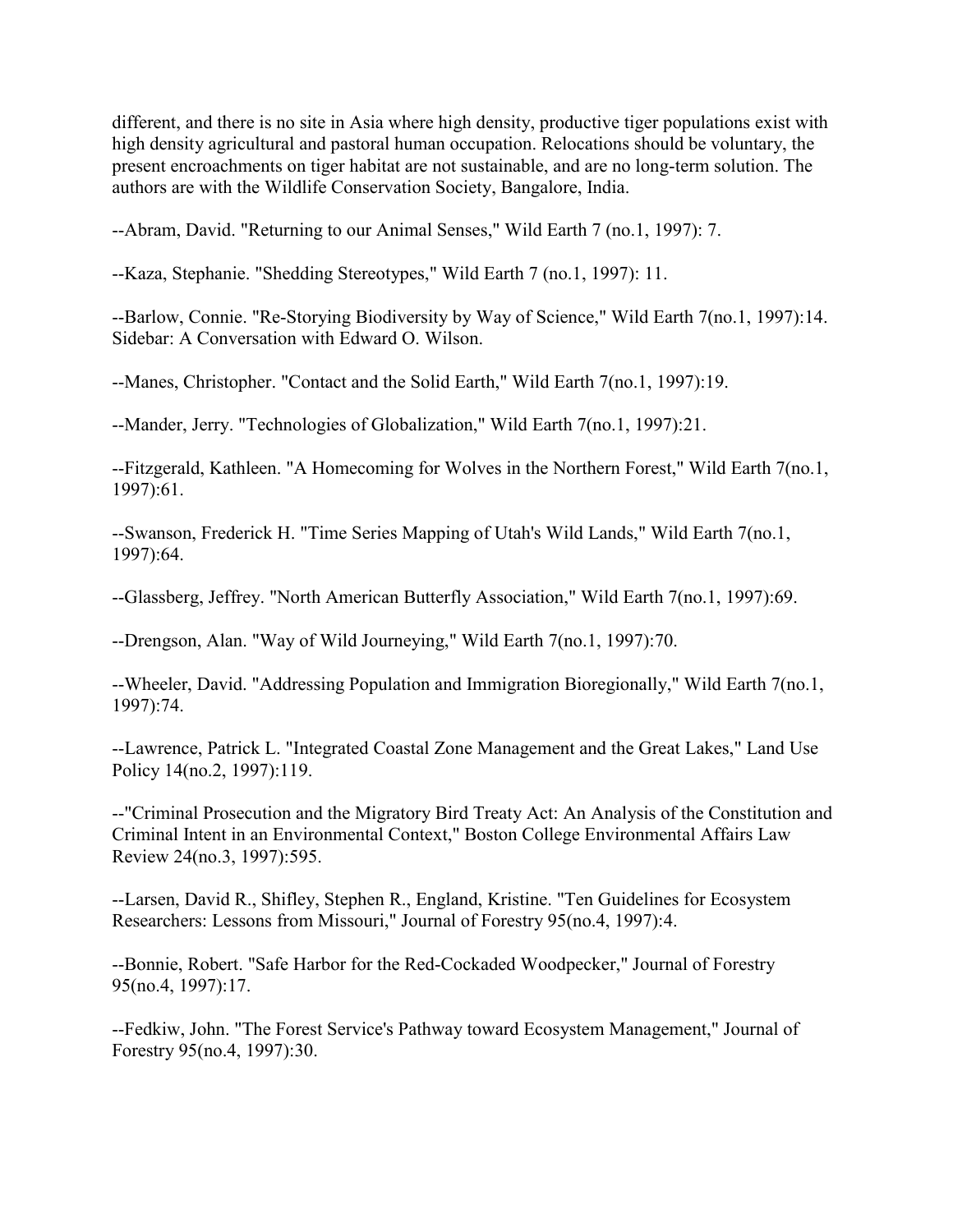--Covington, W. Wallace, Fule, Peter Z., Wagner, Michael R. "Restoring Ecosystem Health in Ponderosa Pine Forests of the Southwest," Journal of Forestry 95(no.4, 1997):23.

--Bouma-Prediger, Steven. The Greening of Theology: The Ecological Models of Rosemary Radford Ruether, Joseph Sittler, and Jurgen Moltmann. Atlanta: Scolars Press, 1996. 338pp. \$35.95 cloth, \$23.95 paper. Against the charge that the Christian tradition is ecologically bankrupt, the author demonstrates the intellectual and spiritual resources available within Christianity for addressing ecological issues.

--Derr, Thomas S., Nash, James A. Neuhaus, John. Environmental Ethics and Christian Humanism. Nashville: Abingdon Press, 1996. 144pp. \$16.95 paper. Crossing swords with biocentrism, the animal rights movement, and ecofeminism Derr argues that Christian ethics requires an environmentalism that depends on good science for its practical judgments on compassion and a lively sense of justice for its social and economic policies, and on faithfulness to our God-given responsibilities as stewards of nature for its energy. James Nash and John Neuhaus offer critical responses to which Deer presents a rejoinder.

--Baer-Brown, Leslie, Rhein, Bob. Earth Keepers: A Sourcebook for Environmental Issues and Action. San Francisco: Mercury House, 1995.

--Proescholdt, Kevin, Rapson, Rip, Heinselman, Miron L. Troubled Waters: The Fight for the Boundary Waters Canoe Area Wilderness. St. Cloud, MN: North Star Press, 1995.

--Utah Wilderness Coalition. Wilderness at the Edge: A Citizen Proposal to Protect Utah's Canyons and Deserts. Salt Lake City: Utah Wilderness Coalition, 1990.

--Robinson, Wade L. Decisions in Doubt: The Environment and Public Policy. Hanover, NH: University Press of New England, 1994. 277pp. \$39.95 cloth. Using examples from the area of waste management but touching also upon issues such as the ozone layer, contaminated foodstuffs, and asbestos removal, Robinson presents a new vision for rational decision-making on environmental issues. He points out faults in our old policy-making methodology and offers a rationale for a decision procedure based less on certainty but more adapted and adaptive to our times.

--Dycus, Stephen. National Defense and the Environment. Hanover, NH: University Press of New England, 1996. 306pp. \$19.95 paper. In a study of the issues raised when US military might collides with environmental laws, Dycus writes, "in preparing for a fight, we must not destroy the very thing we would fight to protect."

--Brown, Lester R. et al. State of the World 1996. Washington, D.C.: Worldwatch Institute, 1997. \$11.95 paper. This is the Worldwatch Institute Report on progress toward a sustainable society and is updated annually. Appearing in 27 languages this has become the world's most widely used public policy analysis in any field.

--Swanson, Timothy. Global Action for Biodiversity: An International Framework for Implementing the Convention on Biological Diversity. Covelo, CA: Island Press, 1997. 208pp.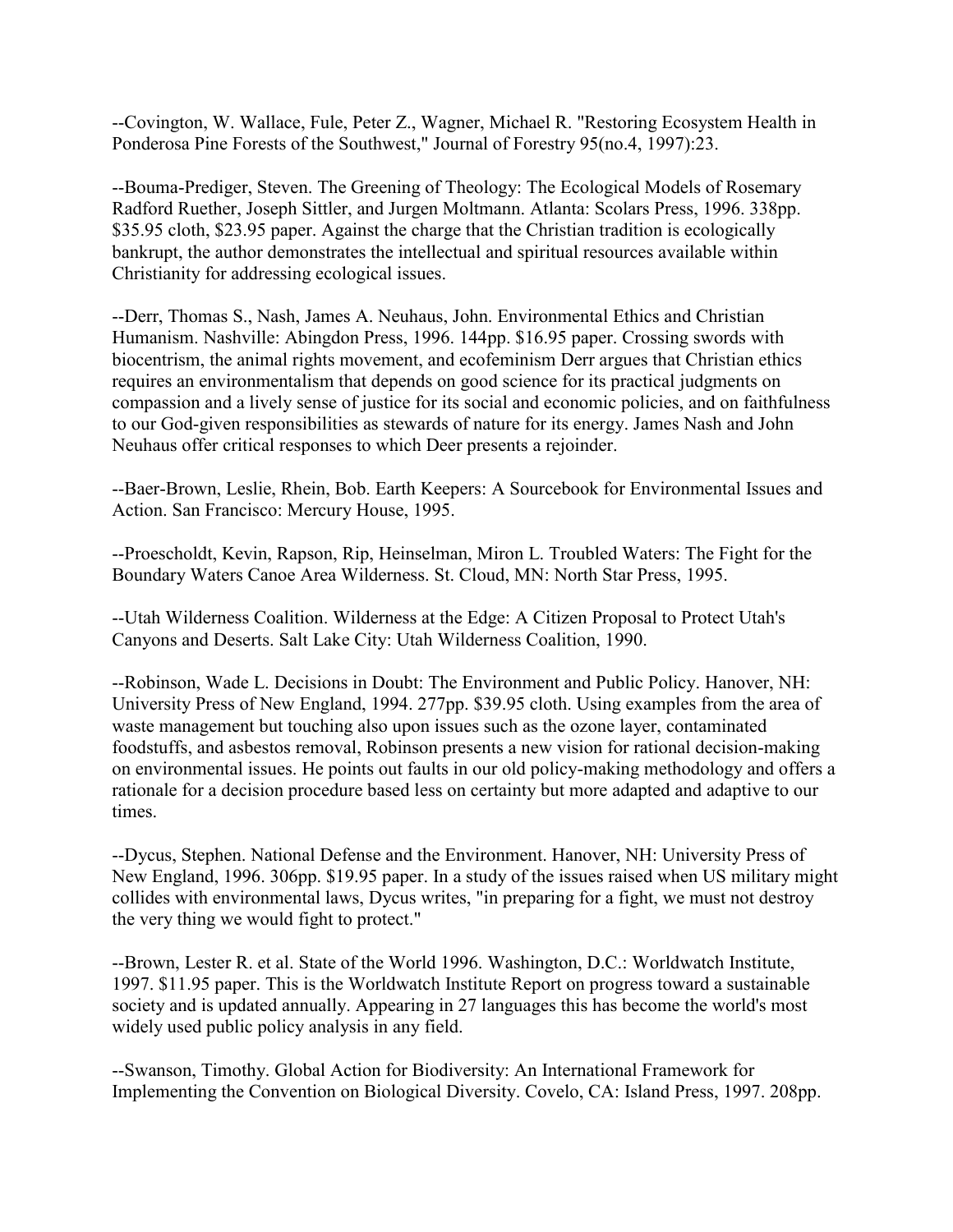\$61.50 cloth, \$26.50 paper. This book describes the nature of the issues now before the international community, the gaps in the GBD Convention which remain to be filled, and the ways in which the international community can reach agreement on those gaps.

--Howe, Jim, McMahon, Ed, Propst, Luther. Balancing Nature and Commerce in Gateway Communities. Covelo, CA: Island Press, 1997. 165pp. \$21.95 paper. Practical and proven lessons on how residents of "gateway communities"--the small towns and open spaces that surround national and state parks, and other public lands--can protect their community's identity while stimulating a healthy economy and safeguarding nearby natural and hisoric resources.

--Baden, John A., Snow, Donald, eds. The Next West: Public Lands, Community, and Economy in the American West. Covelo, CA: Island Press, 1997. 272 pp. \$45 cloth, \$22.95 paper. The writers reflect on what has gone wrong in the region, and point the way to a Next West based on the renewal of Jeffersonian democracy, experiments in local and supra-local control of public lands, and the use of markets to replace the political allocation of natural resources.

--Schoonmaker, Peter, vonHagen, Bettina, Wolf, Edward, eds. The Rain Forest of Home. Covelo, CA: Island Press, 1997. 447 pp. \$50 cloth, \$27 paper. The characteristics, history, culture, economy, and ecology of the U. S. coastal temperate rain forest.

--Dalal-Clayton, Barry. Getting to Grips with Green Plans. Covelo, CA: Island Press, 1997. 288 pp. \$30 paper. This book assesses and compares green plans, or sustainable development strategies, carried out by industrialized countries.

--Grifo, Francesca, Rosenthal, Joshua, eds. Biodiversity and Human Health. Covelo, CA: Island Press, 1997. 399 pp. \$50 cloth, \$29.95 paper. Exploring the human health consequences of the loss of biological diversity, contributors discuss the uses and significance of biodiversity to the practice of medicine today and develop strategies for conservation of these critical resources.

--Wolf, Amanda. Quotas in International Agreements. Covelo, CA: Island Press, 1997. 224 pp. \$35 paper. A critical examination of quotas as regulatory tools and as products of negotiation.

--Lassonde, Louise. Coping with Population Challenges. Covelo, CA: Island Press, 1997. 224 pp. \$61.50 cloth, \$26.50 paper. This volume examines the Programme of Action adopted at the 1994 ICPD in Cairo in light of the challenges of past and present demographic change and their implications for action.

--Fowler, Alan. Striking A Balance. Covelo, CA: Island Press, 1997. 320 pp. \$24.50. This is a guide to how non-govenmental organizations involved in international development can simultaneously increase the scale of their impact, diversify their activities, respond to long-term humanitairian crises, and improve their performance.

--Borja, Jordi, Castells, Manuel. The Local and the Global. Covelo, CA: Island Press, 1997. 320 pp. \$35 paper. Urban geographers examine the possibilities for establishing a dynamic and creative relationship between the local and the global that will enable cities to remain the focus of social organization, political management and cultural expression.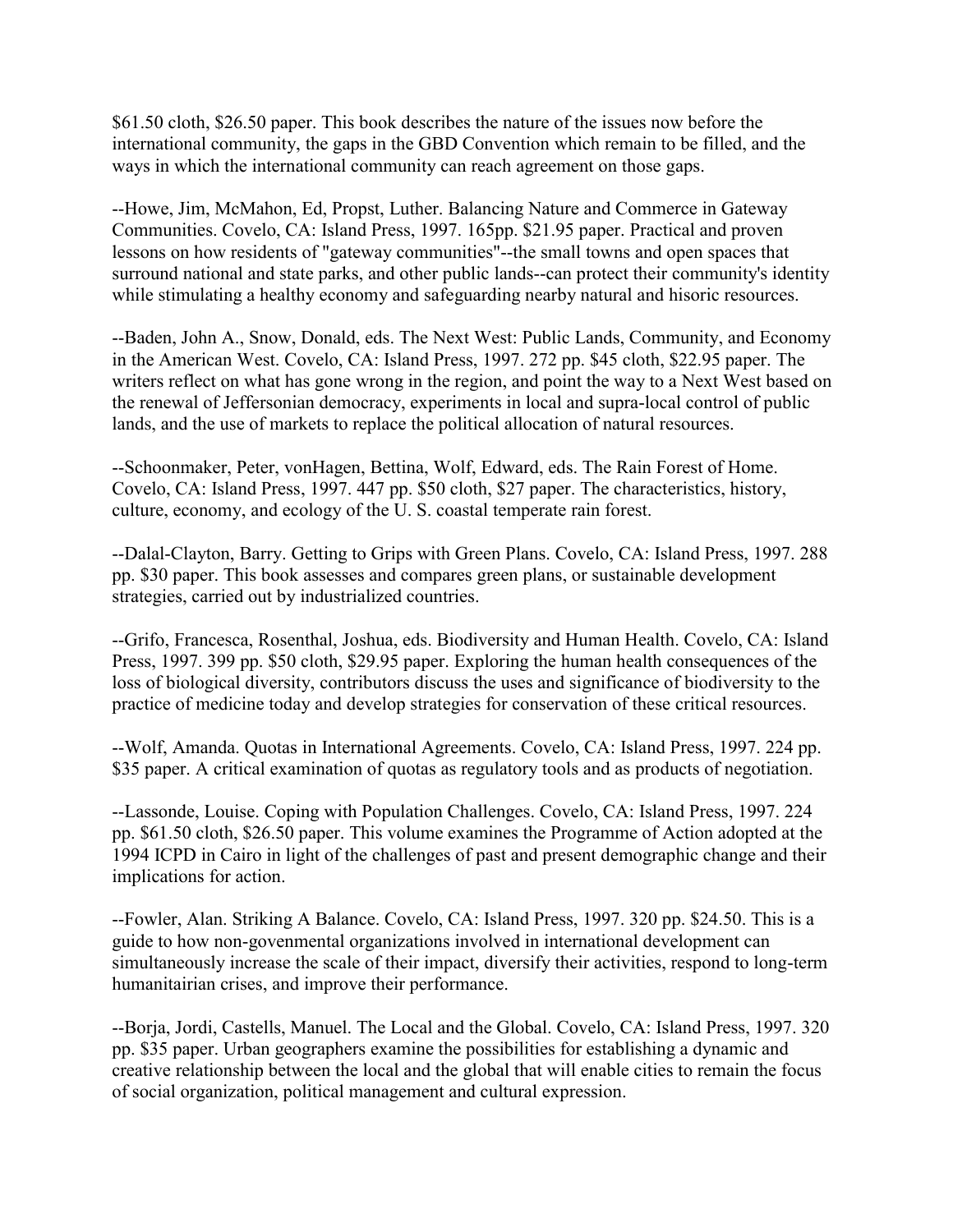--Stevens, Stan. Conservation through Cultural Survival: Indigenous Peoples and Protected Areas. Covelo, CA: Island Press, 1997. 320 pp. \$22.95 paper. Contributors who have been actively involved in projects around the world provide in-depth accounts from Nepal, Australia, New Guinea, Nicaragua, Honduras, Canada, and Alaska of some of the most promising efforts to develop protected areas where indigenous peoples maintain their rights to settlement and subsistence and participate in management.

--Ghimire, Krishna B., Pimbert, Michel P.,eds. Social Change and Conservation. 342 pp. \$33.50 paper. Drawing on case studies from around the world contributors critically review current trends in protected area management and the prevailing concept of conservation, and show how the customary rights, livelihoods, well-being, and social cohesion of local people have been affected. The authors argue for a thorough overhaul of current conservation thinking and practice.

--Guerrer, Y; Alexander, N; Chase, J.; and O'Brien, M, eds. Values and the Environment: A Social Science Perspective. Chichester, West Sussex, UK: John Wiley & Sons, 1995. 256 pp.

--Westra, L., and Robinson, T. The Greeks and the Environment. Lanham, MD: Rowman & Littlefield, 1997. Chapters by Anthony Preus, John Rist, Alan Holland, Madonna Adams and many others. Forward by Max Oelschlaeger.

--Shrader-Frechette, Kristin, and Westra, L., eds. Technology and Values. Lanham, MD: Rowman & Littlefield, 1997. 356 pp. A collection of reprinted articles; intended as a textbook.

--Westra, L., and Werhane, P., eds. The Business of Consumption: Environmental Ethics and the Global Economy. Lanham, MD: Rowman & Littlefield, 1997. 360 pp. Original articles by Herman Daly, Robert Goodland, William Rees, Donald Brown, Mark Sagoff, Ernest Partridge, William McDongout, Laura Westra, Eric Freyfogle and many others.

--Taylor, Bron. "Earth First! Fights Back." Terra Nova 2, no. 2 (Spring 1997): 27-41. Examines the recent escalation of direct action resistance to logging, focusing on the campaigns at Cove-Mallard, Idaho, and Warner Creek, Oregon. Argues that given the record of government lawlessness in its administration of biodiversity-related environmental law, direct action resistance is morally justifiable and yet, grassroots activists must also redouble efforts to defend and strengthen environmental laws and increase citizen vigilance with regard to them. This latter endeavor is essential if activists are to force the government to employ the best science in its decision making and comply with its own statutory obligations.

--Taylor, Bron. "Earthen Spirituality or Cultural Genocide? Radical Environmentalism's Appropriation of Native American Spirituality." Religion 27 (1997): 183-215. The appropriation by non-Indians of Native American religious practices has become a highly contentious phenomenon. The present analysis focuses on the controversy as it has unfolded within the `Deep Ecology' or 'Radical Environmental' Movement in North America. Taking as its central case study Earth First!, the radical vanguard of this movement, it describes the diverse forms such borrowing takes, the plural American Indian and non-Indian views shaping the ensuing controversy, and the threats this controversy poses to a nascent and fragile Indigenous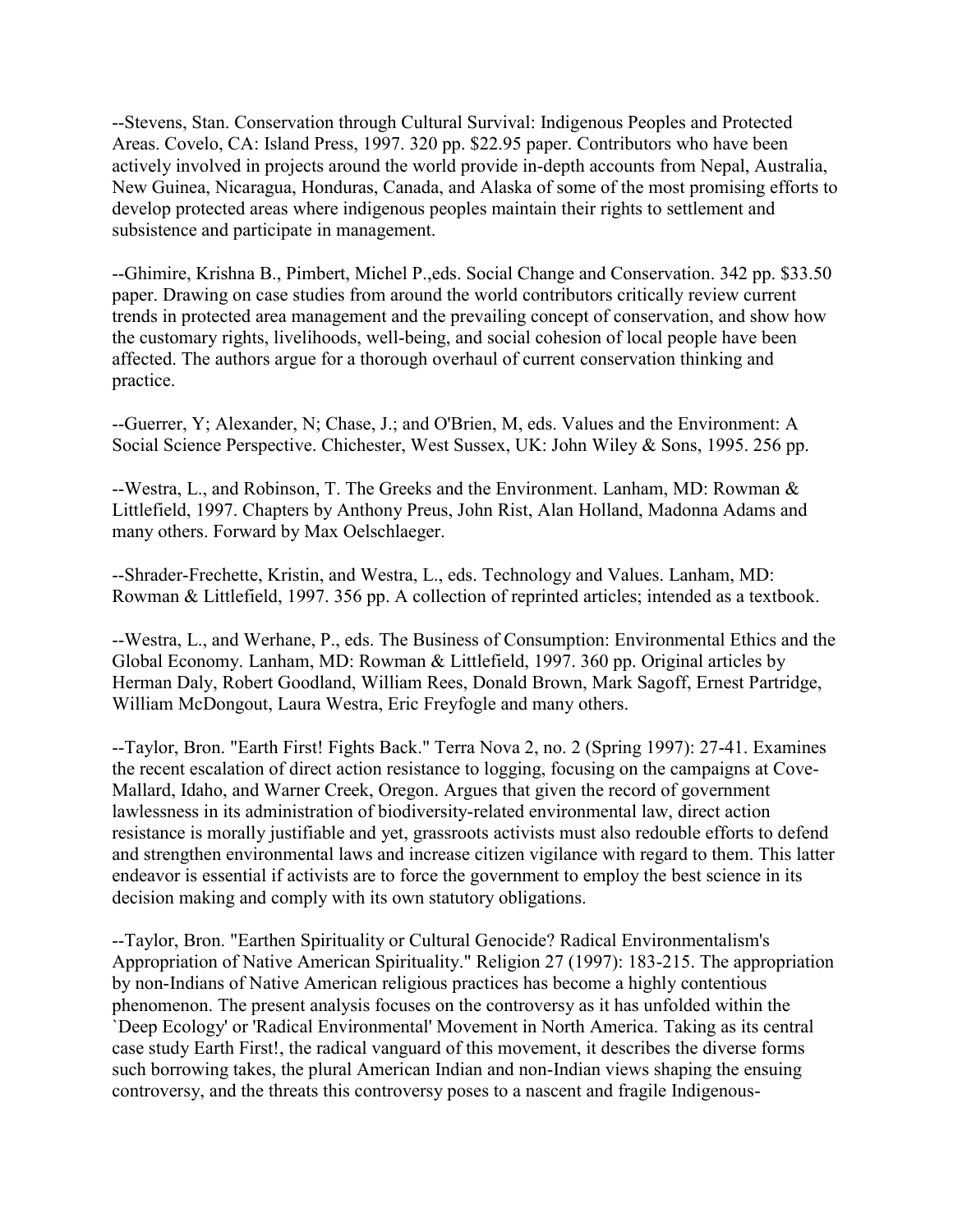Environmentalist alliance. Concluding reflections address the ethics of appropriation with the aim of reducing the tensions attending these phenomena.

--MacLeod, Alexander. "Rural Britons Defend Fox Hunt, `Way of Life.'" The Christian Science Monitor 89 (14 July 1997): 6. In a rally in London, 100 thousand country folk protested proposed laws against fox hunting, claiming that city dwellers know next to nothing about rural life.

--LaFranchi, Howard. "Sprouting of Young Party May Yield Earth-Friendlier Mexico." The Christian Science Monitor 89 (11 July 1997): 1, 6. Green party wins its first ever seats in Congress.

--"Vacation Trends." The Christian Science Monitor 89 (11 July 1997): 10-11. Interesting statistics on vacationing. "Outdoors" accounts for 17%, of which 85% is camping; "State/National Parks," 10%. Travel is a \$460 billion industry in the U.S., the third largest. Americans will make 230 million trips this summer.

--Marks, Alexandra. "Environmentalists Target Java-Drinkers to Save Birds." The Christian Science Monitor 89 (10 July 1997): 3. Changes in coffee-growing methods are blamed for drops in migratory bird populations.

--Hopkins, Thomas D. "Clean Air's High Cost." The Christian Science Monitor 89 (10 1997): 15.

--Boxer, Baruch. "US and China Talk Environment, Not Just Trade." The Christian Science Monitor 89 (9 July 1997): 19.

--Nifong, Christina. "Traffic in the South Tests `Car Is King' Mentality." The Christian Science Monitor 89 (8 July 1997): 4. Plans to build trains and light-rail systems in cities from Atlanta to Houston to Los Angeles.

--Carlile, William H. "Underground Aquifers Are `Banks' for Southwestern Gold." The Christian Science Monitor 89 (8July 1997): 3.

# **VIDEOTAPES AND MULTIMEDIA**

--Caring for Creation. The Endangered Species Act is a Noah's Ark for our time. About 7 minutes. A plea from religious leaders to re-authorize the Endangered Species Act. Ismar Schorsch, Jewish Theological Seminary; Joan Campbell, National Council of Churches; Calvin DeWitt, AuSable Institute. Concludes with an appeal to write your congressional representatives. About \$ 5 from Environmental Justice Resources, National Council of Churches, P. O. Box 968, Elkhart, IN 46515. 800/762-0965. 219/264-3102.

#### **EVENTS**

1997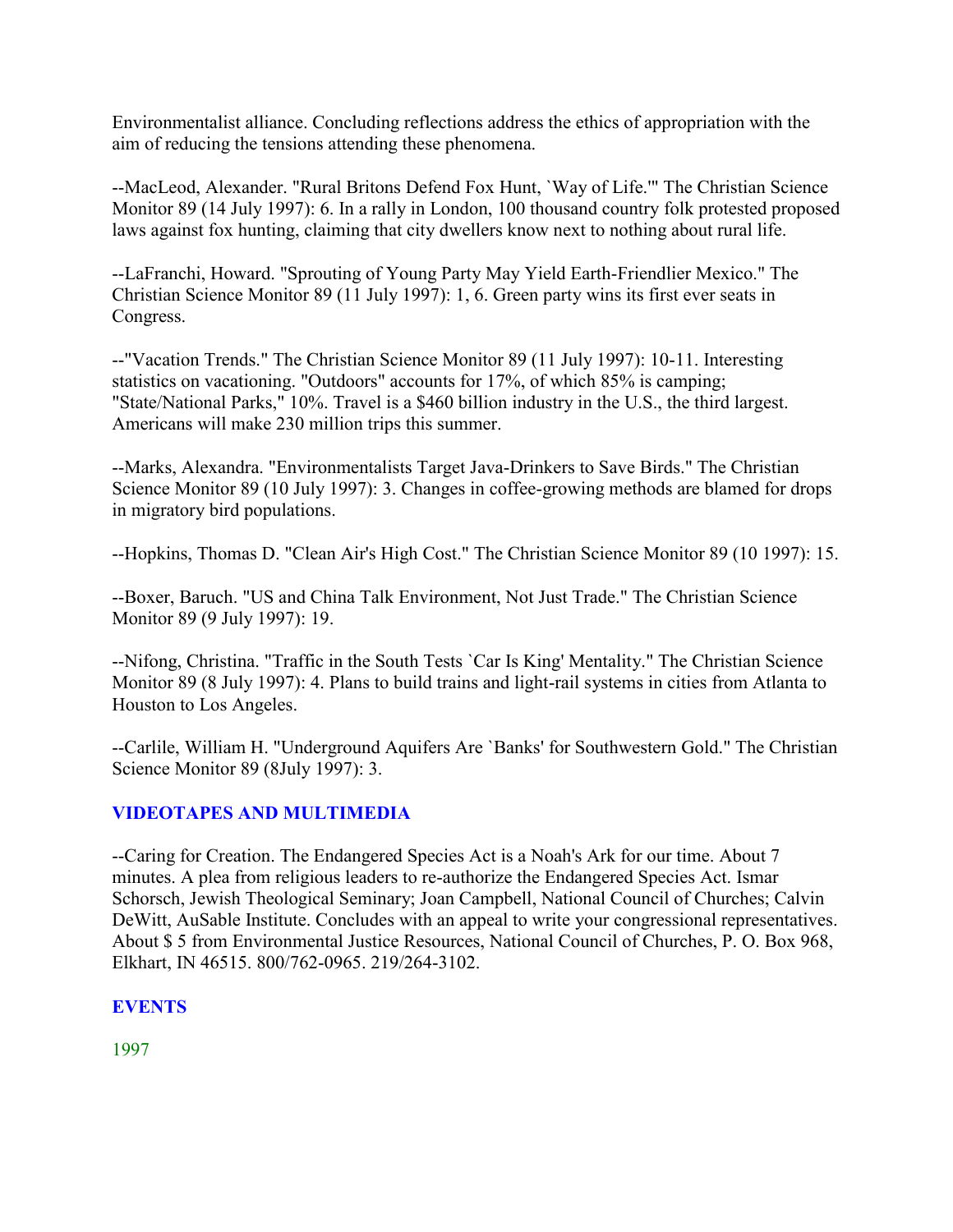--July 11-18, 1997. Spirituality and Sustainability, in Assisi, Italy. With a focus on current efforts since the Rio Earth Summit, including the Earth Charter process, on emerging ecologically sensitive religions and sciences, and grassroots sustainable development initiatives. Contact Richard M. Clugston, Center for Respect of Life and Environment, 2100 L Street, NW, Washington, DC 20037. Phone 202/778-6133.

--July 17-19, 1997. Second Biennial Conference of the Association for the Study of Literature and Environment (ASLE), University of Montana, Missoula, Montana. "The Last Best Place." Featured writers and scholars: David Abram, Rick Bass, Shoko Itoh, Thomas J. Lyon, Joseph Meeker, David Robertson, Pattiann Rogers, Louise Westling, and Gary Snyder. Paper proposals, by January 15, 1997, to: John Tallmadge, President-Elect, ASLE, 6538, Teakwood Court, Cincinnati OH 45224. Phone: 513-681-0944; Email: jtall@interramp.com General information about the conference from ASLE Conference, Conferences and Institutes, Center for Continuing Education, Missoula MT 59812-1900. Phone: 406-243-4600; Email: cni@selway.umt.edu Conference Director: Hank Harrington. Further information about the conference is available on the ASLE World Wide Web Site: http://faraday.clas.virginia.edu/~djp2n/asle.html

--July 19-25, 1997. INTECOL, Firenze, Italy. Integrity Project will have a day. For more information, contact Prof. L. Westra (ISEE Secretary), address below.

--August 9-13, 1997. The American Sociological Association, Sheraton Centre, Toronto, Canada.

--August 10-17, 1997. Society for Philosophy in the Contemporary World, Estes Park, Colorado, YMCA of the Rockies. See above.

--September 28-30, 1997. People and Place: The Human Experience in Greater Yellowstone. Fourth Biennial Scientific Conference on the Greater Yellowstone Ecosystem. Mammoth Hot Springs Hotel, Yellowstone National Park. Contact: Conference Registration, Yellowstone Association, P. O. Box 117, Yellowstone National Park, WY 82190.

--October 1- 3, 1997. Environmental Justice: Global Ethics for the 21st Century. An international academic conference at the University of Melbourne. Papers invited. Arne Naess (University of Oslo) will open the conference. Contact Nicholas Low, Faculty of Architecture, Building and Planning, The University of Melbourne, Parkville 3052, Victoria, Australia. Phone: (3) 9344 6429. Fax: (3) 9344 7458. Email: nick  $low@muwayf.$ unimelb.edu.au. The conference is now posted on the Internet at:

http://www.arbld.unimelb.edu.au/events/enjust.htm

--October 15-18, 1997. Society for Human Ecology, Local and Global Communities: Complexity and Responsibility. Bar Harbor, Maine. Ninth International Conference. Papers invited. Contact Melville Coté, Executive Director, Society for Human Ecology, c/o College of the Atlantic, 102 Eden Street, Bar Harbor, Maine 04906. Fax: 207/288-4126. Phone 207-288-5015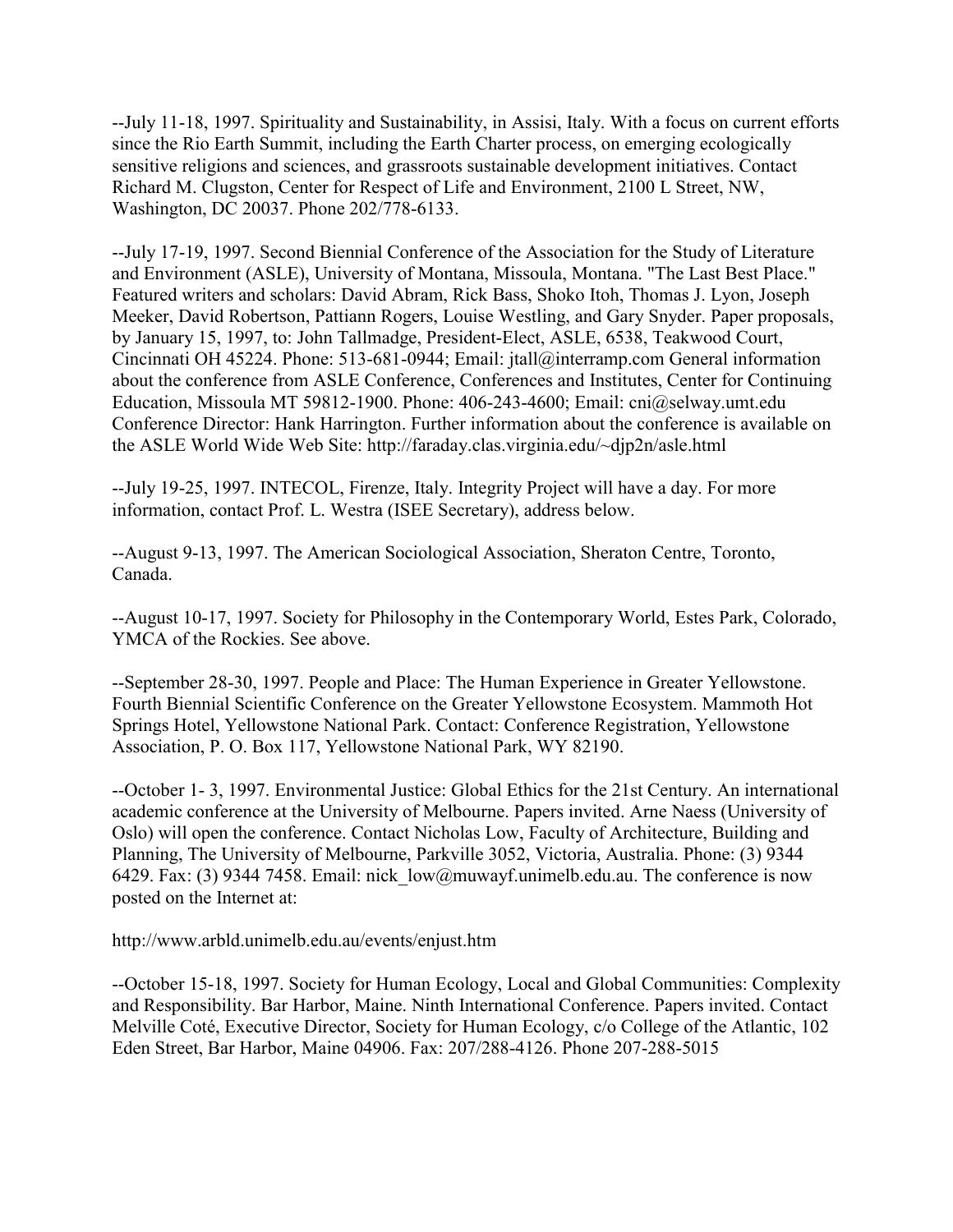--October 18-25, 1997. 6th World Wilderness Congress, Bangalore, India. Papers invited. For a symposium on Wilderness Designation, Management, and Research, contact in the U.S.: Alan Watson, Leopold Institute, 790 East Beckwith Ave., University of Montana, Missoula, MT 59801. Phone 406/542-4197. For a symposium on Wilderness Inventory: Approaches and Progress, contact Jonathan Miller, Director, Wilderness and Wild Rivers Unit, Environment Australia, G.P.O. Box 1567 Canberra, Australia 2601. Fax: 61-6 217-2095. For a symposium on The Use of Wilderness for Personal Growth, Therapy, and Education, contact Dr. John Hendee, Director, Wilderness Research Center, University of Idaho, Moscow, ID 83843. Fax: 208/885- 2268. For a seminar on The Tiger Dilemma--Status, Review, and Recommendations, contact M.A. Partha Sarathy, Hamsini, 1, 12th Cross, Rajmahal, Bangalore, 650 080, India. Fax: 91-80 334-1674. Previous conferences have been in South Africa, Australia, the United Kingdom, the United States, and Norway.

--November 11-14, 1997. National Watchable Wildlife Conference, Roanoke, Virginia. "Expanding Horizons: A Diversity of Views, A Diversity of Viewers. Contact: 540-231-5185.

--December 27-30, 1997. American Philosophical Association: Eastern Division. Philadelphia Marriott, Philadelphia, PA.

#### 1998

--March 25-28, 1998. American Philosophical Association: Pacific Division. Bonaventure Hotel, Los Angeles, CA.

--May 6-9, 1998. American Philosophical Association: Central Division. Palmer House Hilton, Chicago, IL.

--May 27-31, 1998. Society and Resource Management, Seventh International Symposium. University of Missouri-Columbia. Papers, symposia, etc., invited. Contact: Sandy Rikoon, Rural Sociology, 108 Sociology Bldg., University of Missouri-Columbia, Columbia, MO 65211. Phone 573/882-0861 Fax: 573/882-1473.

--August 10-16, 1998. 20th World Congress of Philosophy. Boston, MA, USA. An official section on "Philosophy and the Environment" will be co-chaired by Robin Attfield. ISEE will organize one or more sessions, in the professional societies sections, of which Holmes Rolston will be the convener. See Call for Papers above.

#### 1999

--May 17-22, 1999. Wilderness Science in a Time of Change. University of Montana, Missoula. Includes wilderness values, policy, ethics, and science. Changing societal definitions of wilderness, wilderness management. There is a call for papers. 406/243-4623 or 888 (tollfree)/254-2544.

#### **INTERNET ACCESS TO THE ISEE Newsletter**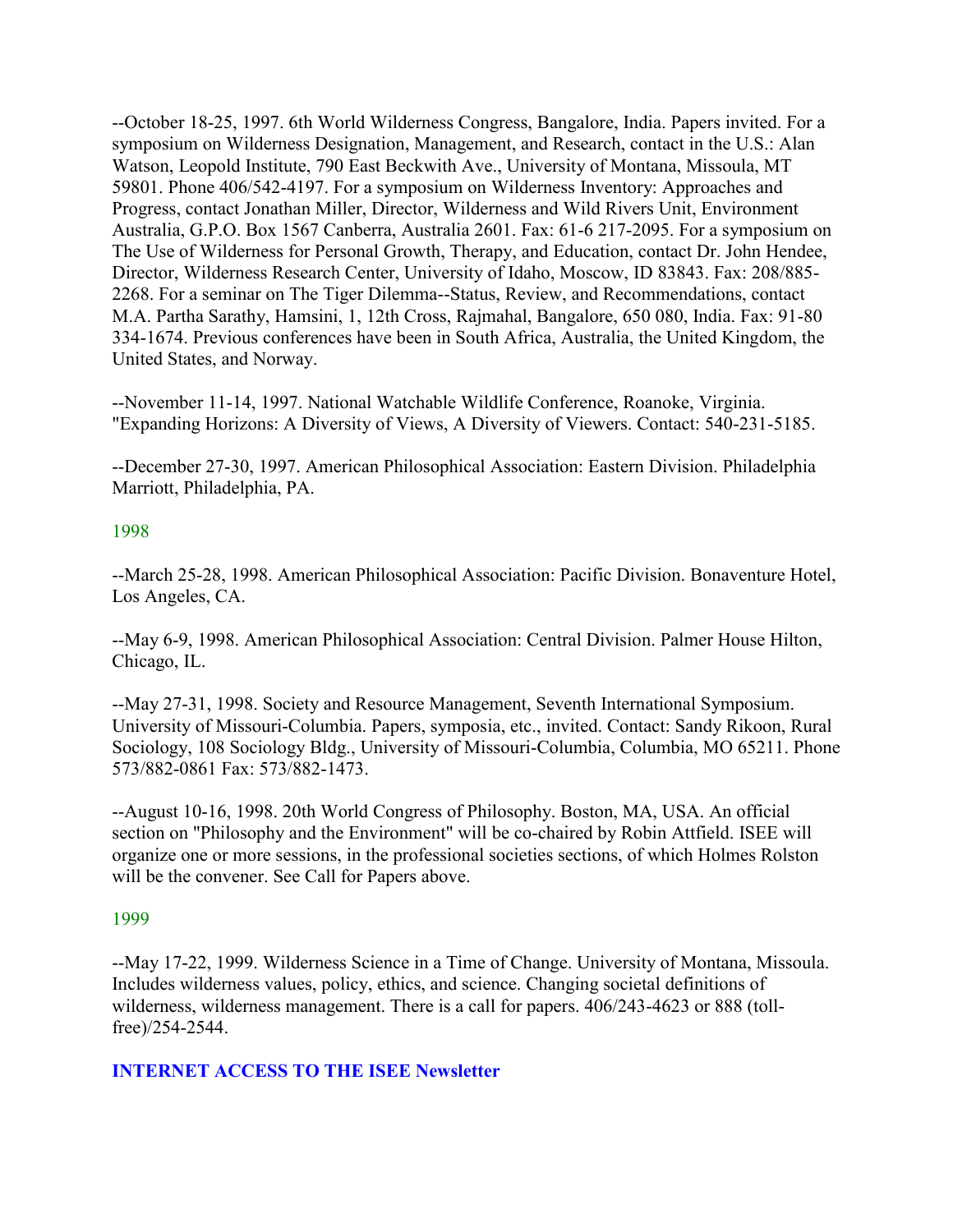Back issues of ISEE Newsletters have been moved to the University of North Texas website at:

http://www.cep.unt.edu/ISEE.html

(These were formerly at Morehead State University, Kentucky, although accessible through the University of North Texas ISEE homepage). Newsletters can be searched using the FIND feature on Windows or other software. Newsletters can be Emailed to your local address.

#### **MASTER ENVIRONMENTAL ETHICS BIBLIOGRAPHY**

The Master Bibliography in Environmental Ethics, including 1996 update, is available. The Bibliography is available in WordPerfect 5.1 (DOS format) which is easily translated into a Macintosh format (also for WordPerfect in Macintosh, if desired). If you do not use WordPerfect, you can easily translate the files into your local word processing program. The bibliography is in three parts, A-F, G-O and P-Z. The bibliography can be searched for key words. Copies of these disks are available from any of the ISEE contact persons throughout the world (see their names and addresses below) and at selected other locations. Disks are also available from the compiler: Holmes Rolston, III, Department of Philosophy, Colorado State University, Fort Collins, CO 80523, USA. Tel: 970-491-6315 (office); Fax: 970-491-4900; Email: rolston@lamar.colostate.edu Send \$5 to Rolston.

Access via Internet: The Master Bibliography can be accessed from the ISEE World Wide Web Site at:

http://www.cep.unt.edu/ISEE.html

The site has a search engine, by name and keyword. Files and search results can be e-mailed to your local e-mail address. The preceding require only ordinary website and e-mail capacities. The bibliography has recently also been placed in PDF files at the same website. This requires an Adobe Acrobat Reader, with which the three files (A-F, G-O, and P-Z) can be downloaded to your local computer. With a PDF brower, the files can be read on line, though this requires a fast computer for convenience.

#### **THE SYLLABUS PROJECT**

Course offerings, syllabuses, instructor's vitae, etc., from around the world are accessible at the following Website:

#### http://www.bgsu.edu/departments/phil/ISEE

The project's goal is to collect information from throughout the world about what courses are taught, by whom, in which colleges and universities, and to make this available on website for teachers, administrators, students, prospective grad students, etc. Materials are submitted by the instructors. Many interactive links to environmental sites, home pages, universities, etc.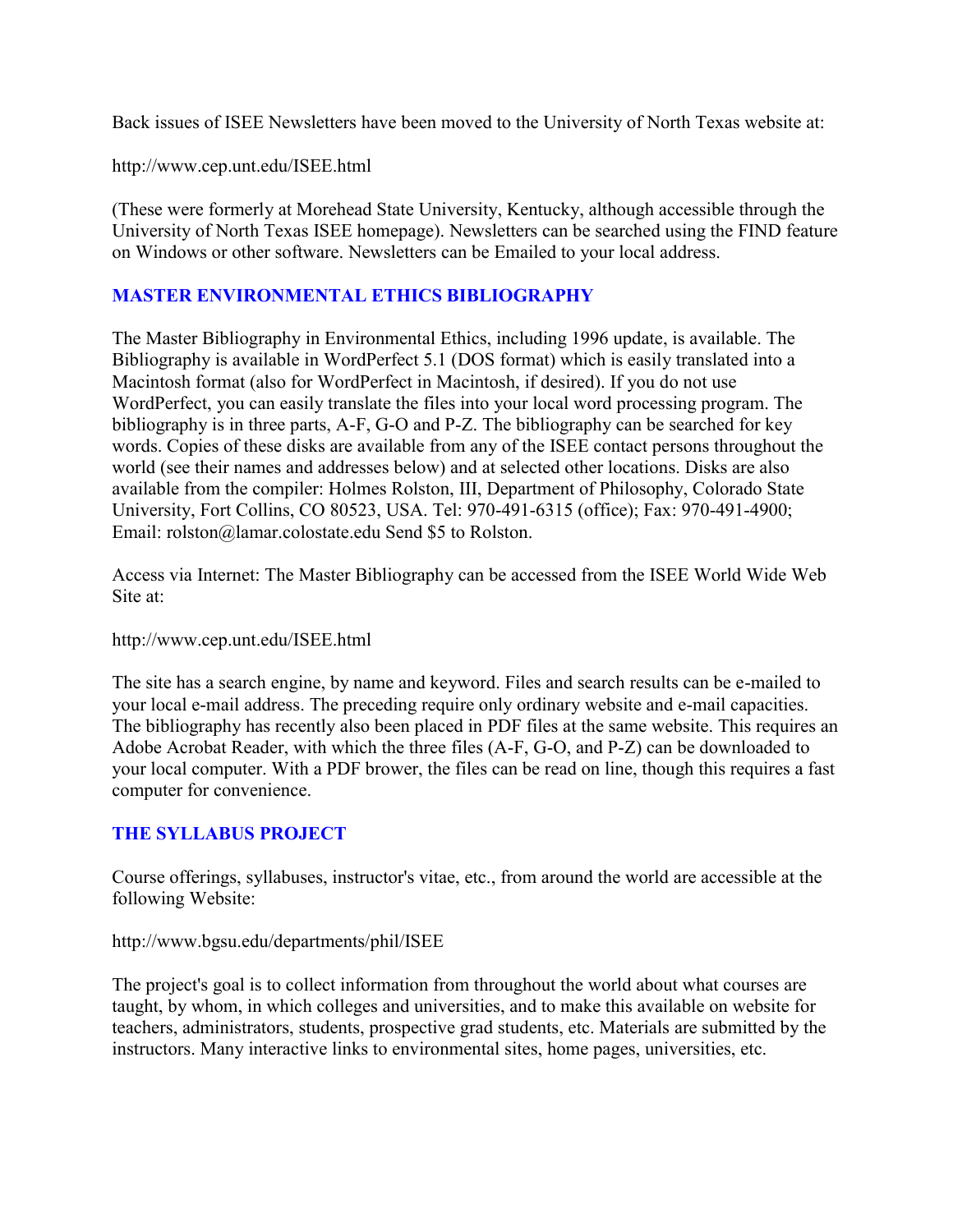To submit materials, preferably via Email, contact: Robert Hood, Department of Philosophy, Bowling Green State University, Bowling Green, OH 43403-0222; Email: rhood@bgnet.bgsu.edu.

The materials can also be accessed, along with the ISEE Newsletter, at the ISEE Website homepage:

http://www.cep.unt.edu/ISEE.html

#### **ISEE BUSINESS AND ANNOUNCEMENTS**

Mark Sagoff, having completed his three-year term as ISEE president, writes to thank the members of the board, particularly Laura Westra, for their unfailing patience and help. He is indebted to Jack Weir and Holmes Rolston for their unflagging efforts in editing the Newsletter and to the members of the Nominating Committee for presenting an excellent slate of nominees for positions becoming vacant. Finally, Sagoff expresses gratitude and sends best wishes to the new officers of the Society: Baird Callicott, Kristin Shrader-Frechette, Laura Westra, and Ernie Partridge. All's well that ends well, he says.

#### Current Officers of ISEE (Executive Board)

President: Prof. J. Baird Callicott, Dept of Philosophy, University of North Texas, Denton Texas 76203 USA; Dept Tel: 817-565-2266; Email: callicot@terrill.unt.edu; term to expire end of academic year 1999-2000.

Vice-President and President-Elect: Prof. Kristin Shrader-Frechette, Dept of Philosophy, University of South Florida, 4202 East Fowler Avenue, CPR 259, Tampa, Florida 33620 USA; Tel: 813-974-5224 (Office), 813-974-2447 (Dept); Fax: 813-974-5914; Email: none; term to expire at the end of the academic year 1999-2000, when term as President begins.

Secretary: Prof. Laura Westra, Dept of Philosophy, University of Windsor, Windsor Ontario N9B 3P4 CANADA; Email: westra@uwindsor.ca;term to expire end of academic year 1997-98.

Treasurer: Prof. Ernest Partridge, Dept of Philosophy and Religion, Northland College, Ashland Wisconsin 54806 USA; Email: gadfly@igc.apc.org; term to expire end of academic year 1998-99.

Newsletter Editor: Prof. Jack Weir, Philosophy Faculty, Morehead State University, UPO 662, 103 Combs Bldg, Morehead Kentucky 40351-1689 USA; Tel: 606-783-2785, 606-784-0046; Fax: 606-783-2678; Email: j.weir@morehead-st.edu

#### Nominating Committee:

--Prof. Victoria Davion, Chair of the ISEE Nominating Committee, Dept of Philosophy, 107 Peabody Hall, University of Georgia, Athens, GA 30602 USA; Tel: 706-542-2827; Email: vdavion@uga.cc.uga.edu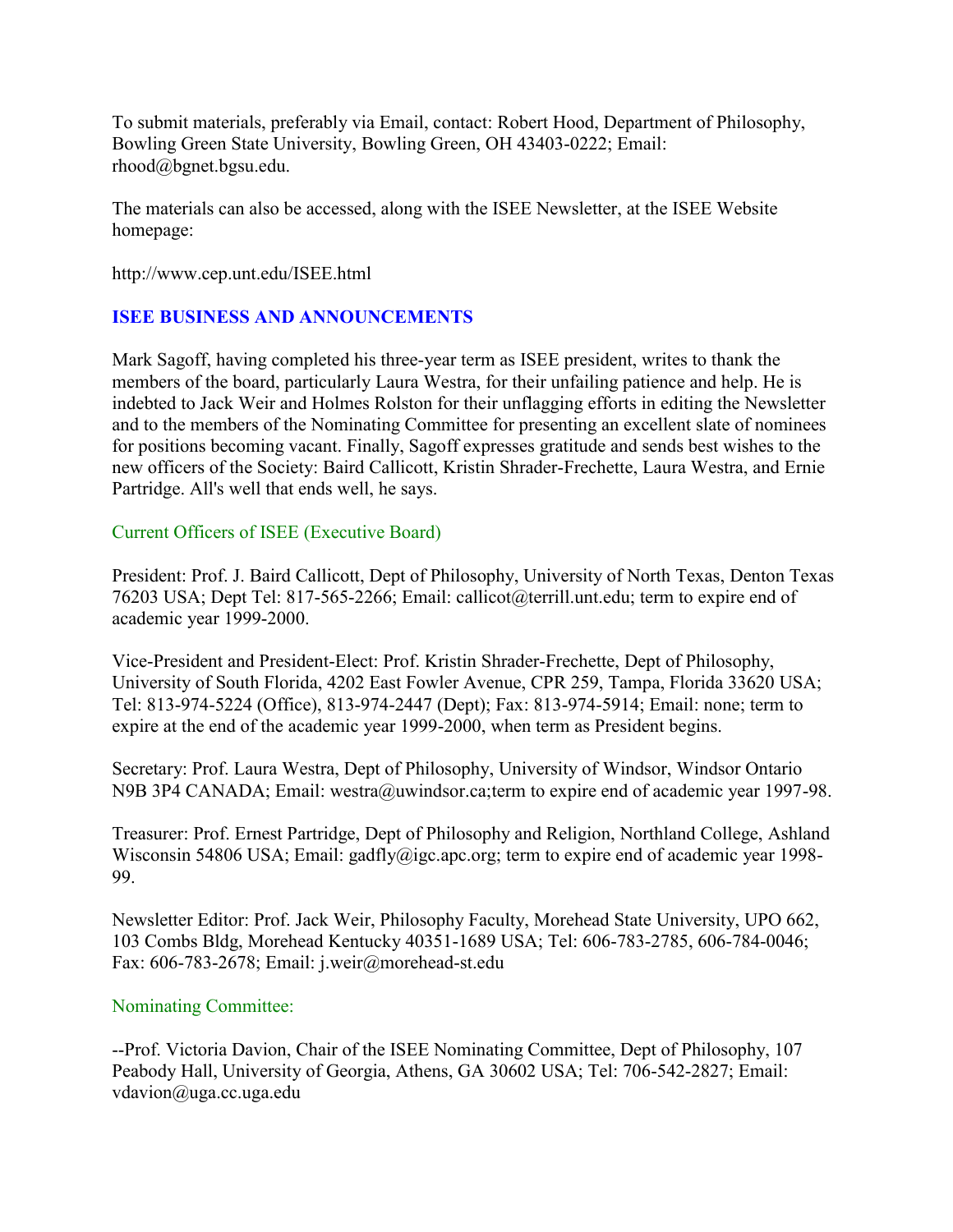--Prof. Alan Holland, Dept of Philosophy, Lancaster University, Lancaster LA1 4YG, UK; Fax: 44 (Country Code) (0) 524 (City Code) 846102; Email: A.Holland@lancaster.ac.uk

--Prof. Roger Paden, Dept of Philosophy and Religious Studies, George Mason University Fairfax, VA 22030-4444 USA; Tel: 703-993-1265; Email: rpaden@gmu.edu

--Prof. Gary Varner, Dept of Philosophy, Texas A&M University, College Station, TX 77843- 4237 USA; Email: g-varner@tamu.edu

# **ISEE Newsletter PUBLICATION AND SUBSCRIPTION INFORMATION**

# TO SUBMIT ITEMS FOR PUBLICATION:

Prof. Jack Weir is Editor and Prof. Holmes Rolston, III, Co-editor, of the ISEE Newsletter. Items should preferentially be sent to Prof. Weir. Please do not send items to both Weir and Rolston since this results in duplicated efforts. Please send information for the Newsletter electronically, either on a disk (3 1/2 inch) or via Email (preferred):

j.weir@morehead-st.edu

The parcel post address is: Jack Weir, Philosophy Faculty, UPO 662, 103 Combs Bldg., Morehead State University, Morehead Kentucky 40351-1689 USA. Tel: 606-784-0046 (Home Office, Voice Mail); 606-783-2785 (Campus Office, Voice Mail); 606-783-2185 (Dept of English, Foreign Languages and Philosophy); Fax: 606-783-2678 (include Weir's name on the Fax).

Scholarly articles are not published. Very brief reports of research and publications will be considered. Brief accounts of "Issues" of philosophical importance will be considered. Calls for Papers and Conferences should be limited to 150 words.

Due to the large number of submissions, receipt of items cannot be acknowledged and publication cannot be guaranteed. Submissions will be edited.

# **SOCIETY DUES, SUBSCRIPTIONS, AND ADDRESS CHANGES:**

U.S. and Canada: Send dues, subscriptions, and address changes to: Professor Laura Westra, ISEE Secretary, Dept of Philosophy, University of Windsor, Windsor, Ontario N9B 3P4 CANADA; Email: westra@uwindsor.ca

Outside the U.S. and Canada: Send dues, subscriptions, and address changes to the regional contact person named below. The Newsletter is duplicated and mailed by the regional contact person. Dues, renewals, new subscriptions, and address changes should be sent to these regional contact persons. The dues are used by the contact person to pay for duplication and mailing of the Newsletter.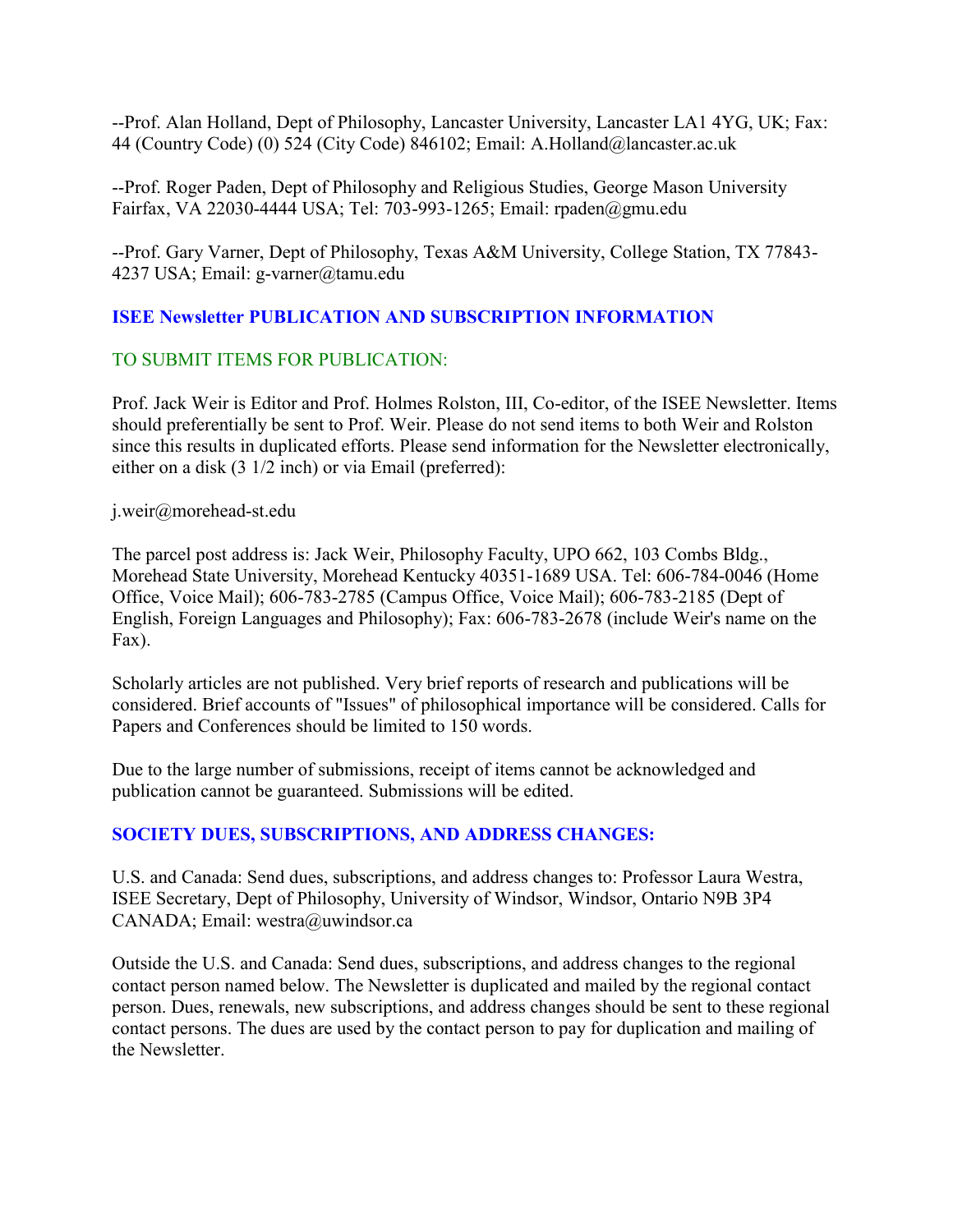If you are uncertain where to send dues, subscriptions, or address changes, send them to Prof. Westra (address above).

#### NOTE: NEWSLETTERS WILL NOT BE MAILED TO ANYONE WHOSE DUES ARE NOT PAID FOR THE CURRENT YEAR.

#### **REGIONAL CONTACT PERSONS AND CORRESPONDENTS**

#### Africa

Prof. Johan P. Hattingh, Department of Philosophy, University of Stellenbosch, 7600 Stellenbosch, South Africa. Contact him with regard to membership and dues, again the approximate equivalent of \$15 U.S., but with appropriate adjustment for currency differentials and purchasing power. Hattingh heads the Unit for Environmental Ethics at Stellenbosch. Phone: 27 (country code) 21 (city code) 808-2058 (office), 808-2418 (secretary); 887-9025 (home); Fax: 886-4343. Email: jph2@maties.sun.ac.za

#### Australia and New Zealand

The contact person is Robert Elliot. Send membership forms and dues of \$15.00 Australian (\$10.00 for students) to: Prof. Robert Elliot, Dean of Arts; Sunshine Coast University College; Locked Bag 4; Maroochydore South, Qld 4558, AUSTRALIA; Tel: 61 (country code) 74 30 1234; Fax: 61 74 30 1111; Email: elliot@mail.scuc.edu.au

#### Canada

Laura Westra, ISEE Secretary, Dept of Philosophy, University of Windsor, Windsor Ontario N9B 3P4 CANADA; Email: westra@uwindsor.ca; Fax: 519-973-7050.

#### China: Mainland China

Professor Yu Mouchang, Institute of Philosophy, Chinese Academy of Social Sciences, Beijing 100732, P. R. China.

#### Europe: Eastern Europe

The contact person is Prof. Jan Wawrzyniak. He is on the faculty in the Department of Philosophy at Adam Mickiewicz University of Poznan, Poland. Because of the fluid economic situation in Eastern Europe, members and others should contact him regarding the amount of dues and the method of payment. He also requests that persons in Eastern Europe send him information relevant to a regional newsletter attachment to this newsletter. University address and phone: Institut Filozofii, Adam Mickiewicz University, 60-569 Poznan, Szamarzewskiego 91c, POLAND; Tel: 48 (country code) 61 (city code) 476461, ext. 280 (8 am to 3 pm). Fax: 48- 61-477079 (8 am-3 pm), 48-61-471555 (24 hours). Home address and phone: 60-592 Poznan, Szafirowa 7, POLAND, Tel: 48-61-417275 (24 hours). Checks sent to his home have more security. Email: filozof@plpuam11.amu.edu.pl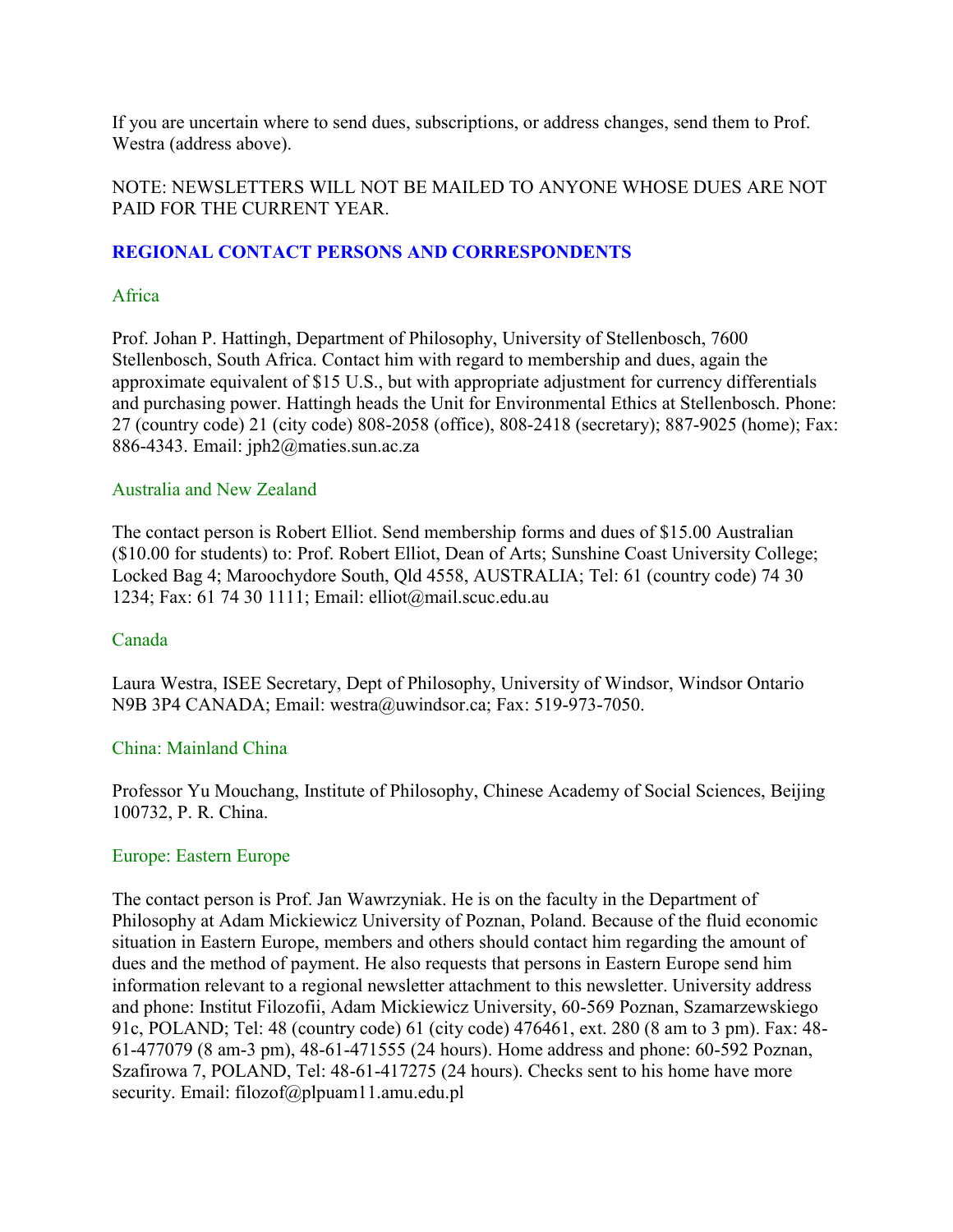#### Europe: Western Europe and the Mediterranean

The contact person is Wouter Achterberg. Send the equivalent of \$15 U.S. to Prof. Achterberg. Address: Faculty of Philosophy, University of Amsterdam, Nieuwe Doelenstraat 15, 1012 CP Amsterdam, Netherlands. He reports that it is difficult to cash checks in this amount without losing a substantial part of the value of the check and encourages sending bank notes and cash directly to him, as it is reasonably safe. Contact him if in doubt regarding what currencies he can accept. Fax: 31 (country code) 20 (city code) 5254503. Phone: 31-20-5254530.

#### Pakistan and South Asia

Nasir Azam Sahibzada, Senior Education Officer, WWF-Pakistan (NWFP), UPO Box 1439, Peshawar PAKISTAN. Tel: (92) (521) (841593). Fax: (92) (521) (841594). Email: wwf!nasir@wwf.psh.imran.pk

#### United Kingdom

Dr. Clare Palmer, University of Greenwich, School of Environmental Sciences, Rachel McMillan Building, Creek Road, Deptford; London SE8 3BW; UK; Phone 44 181 331 8223; Fax: 44 181 331 8205; Email: C.A.Palmer@greenwich.ac.uk. Dues are £6.50 UK.

#### United States of America

Ned Hettinger, Philosophy Dept, College of Charleston, Charleston South Carolina 29424 USA. Tel: 803-953-5786 office, 803-883-9201-home. Fax: 803-953-6388. Email: HettingerN@CofC.edu

Holmes Rolston, III, Dept of Philosophy, Colorado State University, Fort Collins Colorado 80523 USA; Email: rolston@lamar.colostate.edu; Tel: 970-491-6315 (Office); Fax: 970-491- 4900.

Jack Weir, Philosophy Faculty, Morehead State University, UPO 662, Morehead Kentucky 40351-1689 USA; Email: j.weir@morehead-st.edu; Tel: 606-784-0046 (Home Office); Fax: 606- 783-2678.

---------------------------------------------------------------------------------------------------------------------

-------------------

The Newsletter of the International Society for Environmental Ethics is published quarterly by the International Society for Environmental Ethics (ISEE). Jack Weir is the Editor and Holmes Rolston, III, is Co-editor. The Spring issue is published and mailed in April; the Summer issue in July; the Fall issue in October; and the Winter issue in January.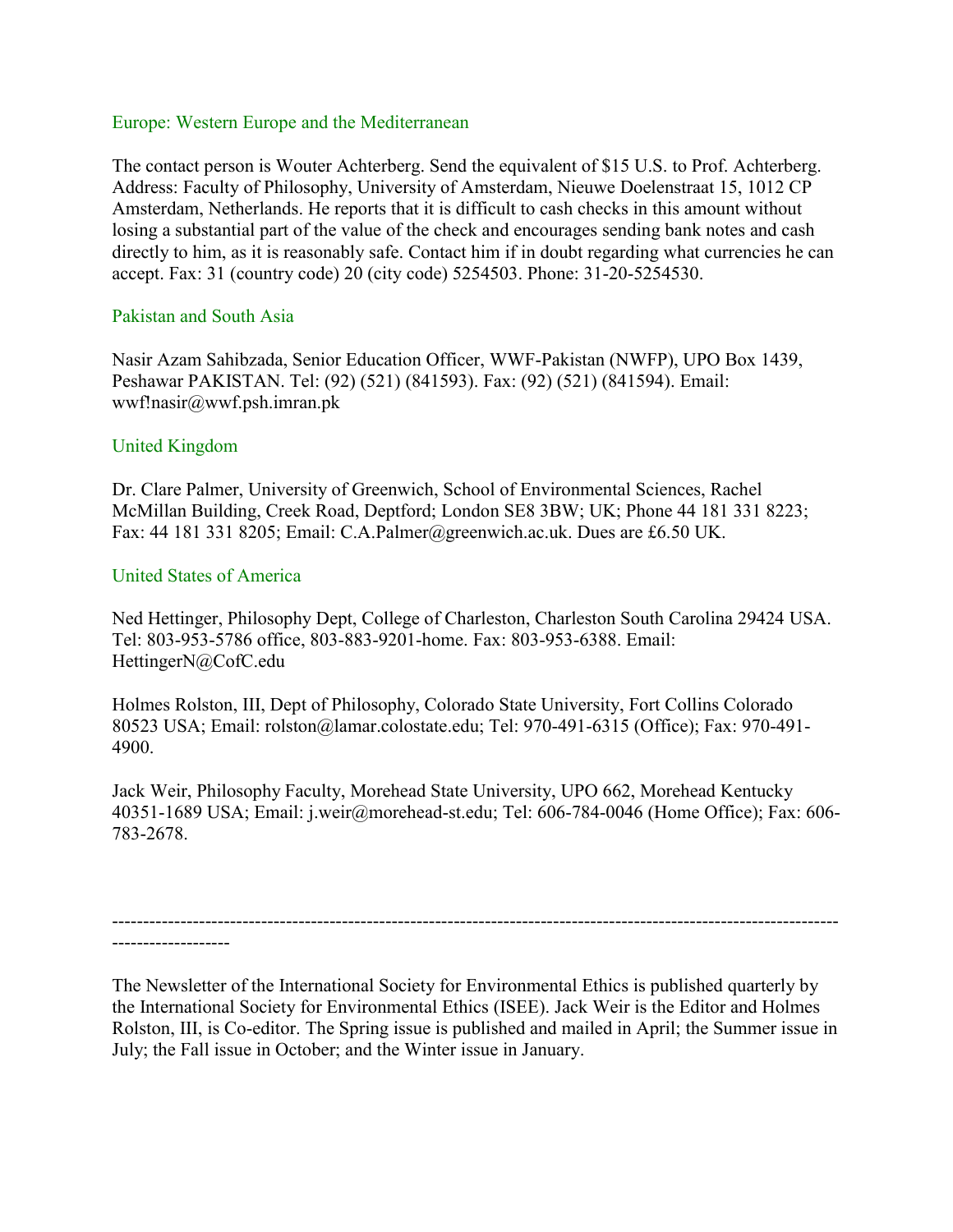Requests for subscriptions and address changes should be sent to Ernest Partridge, ISEE Treasurer, at the address below.

Items for inclusion in future issues of the Newsletter should be sent to Jack Weir, the producing editor, via Email (preferred) or by disk. Items received will not be acknowledge. If received after the deadline, items will be held until the next issue. Items will be edited. Inappropriate items will not be included. Deadlines for receipt of materials are: April 1st, July 1st, October 1st, and January 1st. Send items to:

j.weir@morehead-st.edu

Postal address: Jack Weir, Philosophy Faculty, UPO 662, 103 Combs Building, Morehead State University, Morehead Kentucky 40351-1689 USA. Tel: 606-784-0046 (Home Office, Voice Mail), 606-783-2785 (Campus Office, Voice Mail), 606-783-2185 (Secretary, Dept of English, Foreign Languages and Philosophy); Fax: 606-783-2678 (include Weir's name on the Fax).

----------------------------------------------------------------------------------------------------------

#### **SUBSCRIPTION FORM**

Please enroll me as a member of the International Society for Environmental Ethics.

Enclosed are dues: \_\_\_\_\_\_\_\_\_\_\_\_\_\_\_\_\_\_\_\_\_\_. (Annual dues are: \$15 U.S.; \$20 Canadian; £6.50 UK and Europe. Student dues are: \$10 U.S. or Canadian, \$15 foreign. Please send comparable amounts based on current exchange rates.)

Name Phone ()

 $\mathcal{L}_\text{max}$  , and the contribution of the contribution of the contribution of the contribution of the contribution of the contribution of the contribution of the contribution of the contribution of the contribution of t

 $\mathcal{L}_\text{max} = \mathcal{L}_\text{max} = \mathcal{L}_\text{max} = \mathcal{L}_\text{max} = \mathcal{L}_\text{max} = \mathcal{L}_\text{max} = \mathcal{L}_\text{max} = \mathcal{L}_\text{max} = \mathcal{L}_\text{max} = \mathcal{L}_\text{max} = \mathcal{L}_\text{max} = \mathcal{L}_\text{max} = \mathcal{L}_\text{max} = \mathcal{L}_\text{max} = \mathcal{L}_\text{max} = \mathcal{L}_\text{max} = \mathcal{L}_\text{max} = \mathcal{L}_\text{max} = \mathcal{$ 

 $\mathcal{L}_\text{max}$  , and the contribution of the contribution of the contribution of the contribution of the contribution of the contribution of the contribution of the contribution of the contribution of the contribution of t

Position or Affiliation

Address (Include Postal Code)